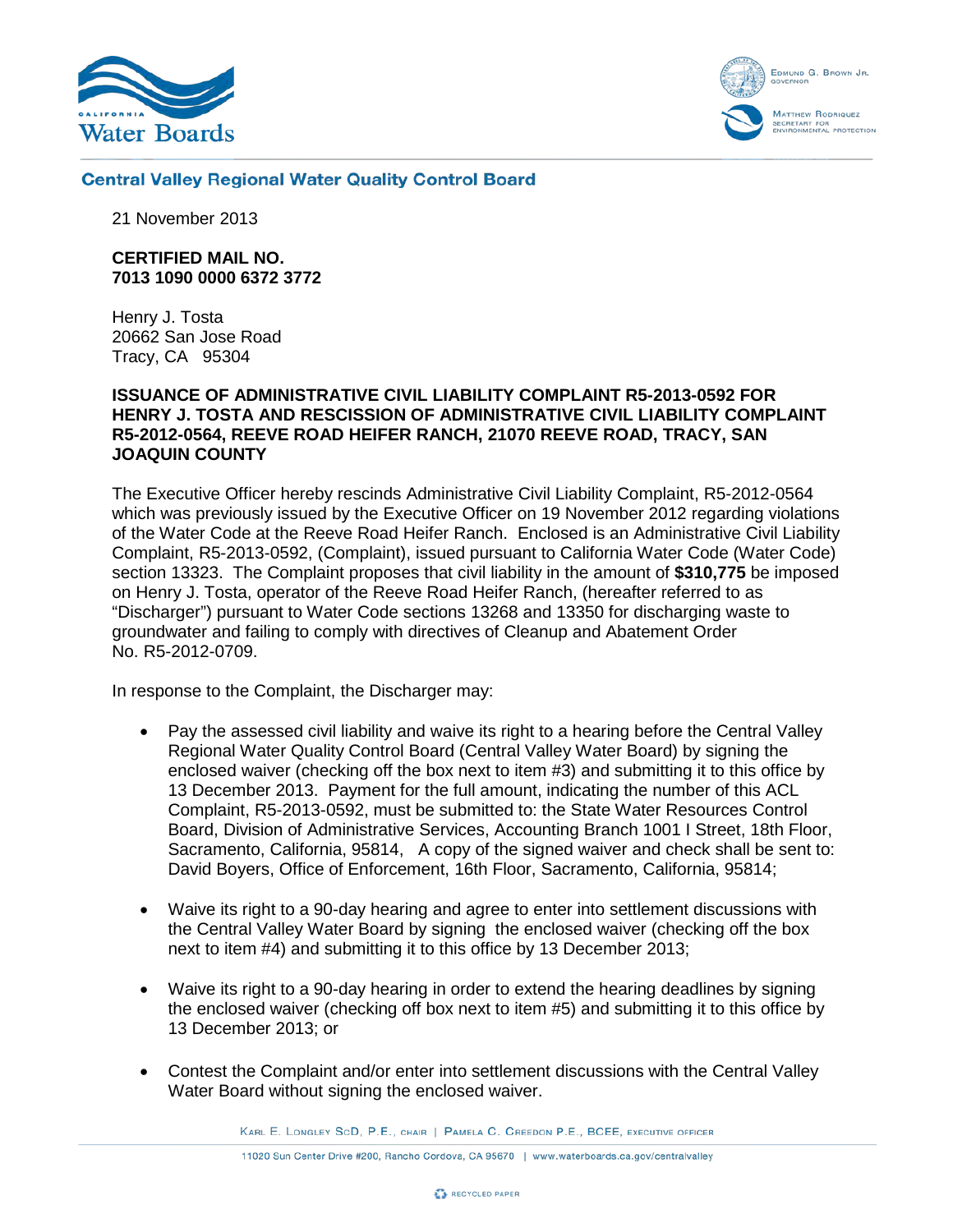If the Discharger would like to rebut the presumption in the Complaint regarding **an ability to pay the proposed liability,** it must submit detailed financial information to the Central Valley Water Board by 14 January 2014. Information must include a balance sheet of outstanding debts and liabilities, as well as the information detailed in the attached Administrative Civil Liability Fact Sheet.

If the Central Valley Water Board does not receive a signed waiver by 13 December 2013, then a hearing on this matter will be scheduled for the **6/7 February 2014** regular meeting of the Central Valley Water Board to be held at 11020 Sun Center Drive, Suite 200, in the City of Rancho Cordova, California, 95670. If a hearing on this matter is held, the Central Valley Water Board will consider whether to issue, reject, or modify an Administrative Civil Liability Order based on the enclosed Complaint, or whether to refer the matter to the Attorney General for recovery of judicial civil liability. Modification of the proposed Administrative Civil Liability Order may include increasing the dollar amount of the proposed civil liability.

Attached to the Complaint is a draft public hearing procedure identifying the type of information that must be submitted in preparation for the public hearing, the hearing participants, and explaining how the public hearing will proceed. The public hearing procedures will be finalized by the Advisory Team to the Central Valley Water Board.

Payment of this assessed civil liability amount (**\$310,775**) does not absolve the Discharger from complying with the Dairy General Order or Cleanup and Abatement Order R5-2012-0709, the terms of which remain in effect. Additional civil liability may be assessed in the future if the Discharger fails to comply with the Dairy General Order or Cleanup and Abatement Order.

If you have any questions or comments regarding the Administrative Civil Liability Complaint, please contact Charlene Herbst at (916) 464-4724 or charlene.herbst@waterboards.ca.gov.

Pamela C. Creedon Executive Officer

Enclosure: Administrative Civil Liability Complaint R5-2013-0592

cc w/encl: Mr. Andrew Altevogt, Central Valley Water Board, Rancho Cordova Mr. David Boyers, Esq., Office of Enforcement, SWRCB, Sacramento Ms. Vanessa Young, Esq., Office of Enforcement, SWRCB, Sacramento Mr. Alex Mayer, Esq., Office of Chief Counsel, SWRCB, Sacramento Mr. Ken Landau, Central Valley Water Board, Rancho Cordova Mr. Tom Terpstra, Esq.

cc w/out encl: Mr. Lee Smith, Esq.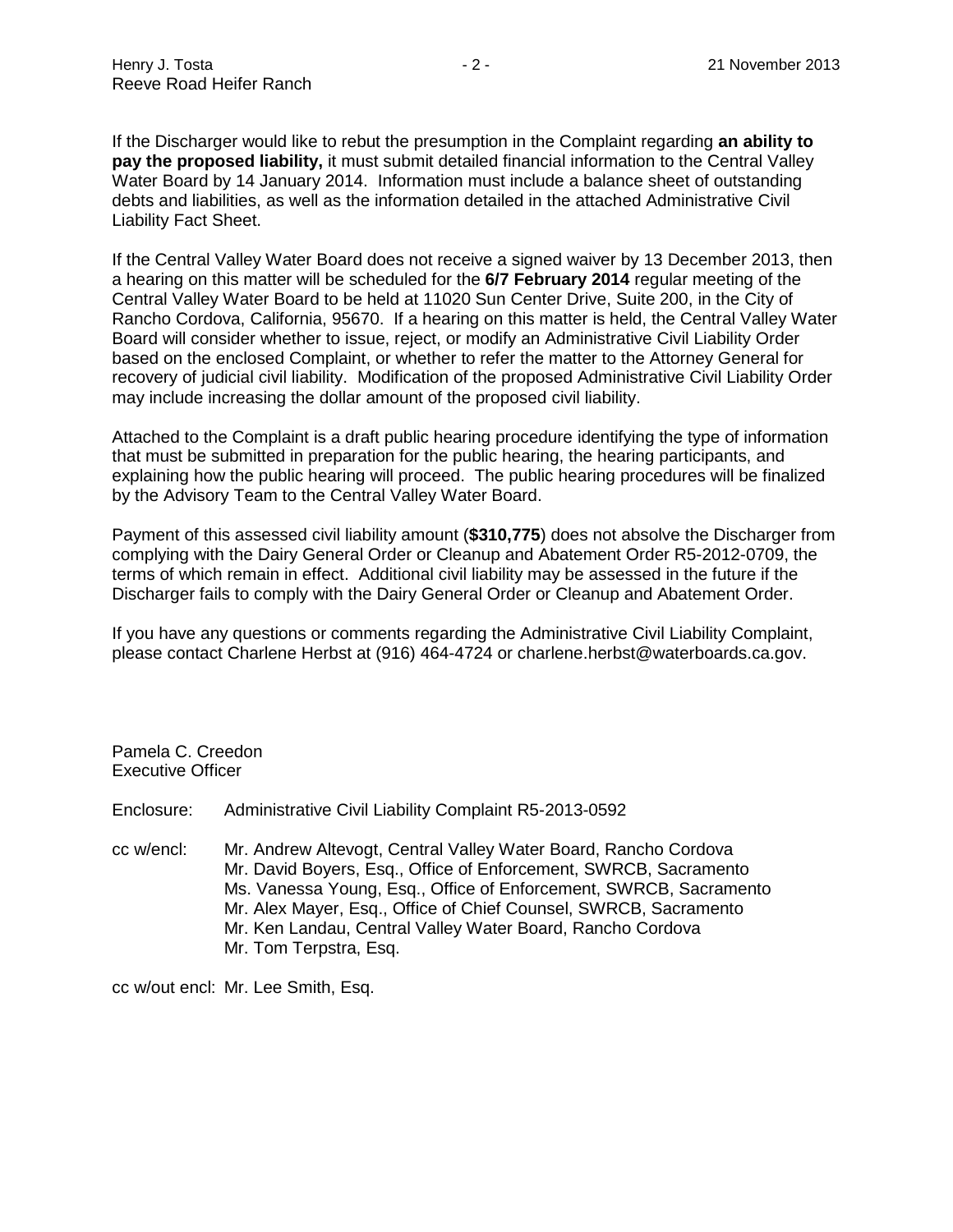#### CALIFORNIA REGIONAL WATER QUALITY CONTROL BOARD CENTRAL VALLEY REGION

#### ADMINISTRATIVE CIVIL LIABILITY COMPLAINT R5-2013-0592

# IN THE MATTER OF

### HENRY J. TOSTA

#### SAN JOAQUIN COUNTY

#### **NOTICE OF HEARING TO ASSESS ADMINISTRATIVE CIVIL LIABILITY:**

The Assistant Executive Officer of the Regional Water Quality Control Board, Central Valley Region (Central Valley Water Board or Board), hereby gives notice that:

- **1.** This Complaint is issued to Henry J. Tosta, operator of the Reeve Road Heifer Ranch, hereafter referred to as "Discharger", pursuant to California Water Code (Water Code) section 13323.
- **2.** Unless waived, a hearing on this matter will be held before the Central Valley Water Board within 90 days following issuance of this Complaint. The Discharger, or its representative(s), will have an opportunity to be heard and to contest the allegations in this Complaint and the proposed imposition of administrative civil liability. Not less than 10 days before the hearing date, an agenda for the meeting of the Central Valley Water Board at which this matter will be heard will be available on the Board's website: http://www.waterboards.ca.gov/centralvalley/
- **3.** At the hearing, the Central Valley Water Board will consider whether to affirm, reject, or modify the proposed administrative civil liability (including an increase in the amount of the liability up to the statutory maximum) or whether to refer the matter to the Attorney General for assessment of judicial civil liability. The Discharger can waive its right to a hearing to contest the allegations contained in this Complaint by submitting a signed waiver and paying the civil liability in full or by taking other actions as described in the attached waiver form.

# **BACKGROUND INFORMATION**

**4.** The Reeve Road Heifer Ranch (WDID 5B39NC00152) is located at 21070 Reeve Road, Tracy, San Joaquin County (hereafter "Reeve Road Heifer Ranch" or "Heifer Ranch"). The Heifer Ranch and associated cropland are located on APN 209-300-015 and APN 209-300-016 and are owned by the Echeverria Brothers Dairy General Partnership. The Reeve Road Heifer Ranch is located to the west of the city of Tracy within the legal boundaries of the Sacramento-San Joaquin Delta. The property is comprised of a total of 118 acres of cropland and 18 acres of production area and is surrounded by cropland associated by Henry Tosta Dairy on the north and east, by Reeve Road on the west, and by West Middle Road on the south. The facility is permitted to house up to 127 mature dairy cows, but currently houses 800 support stock. Solid manure generated by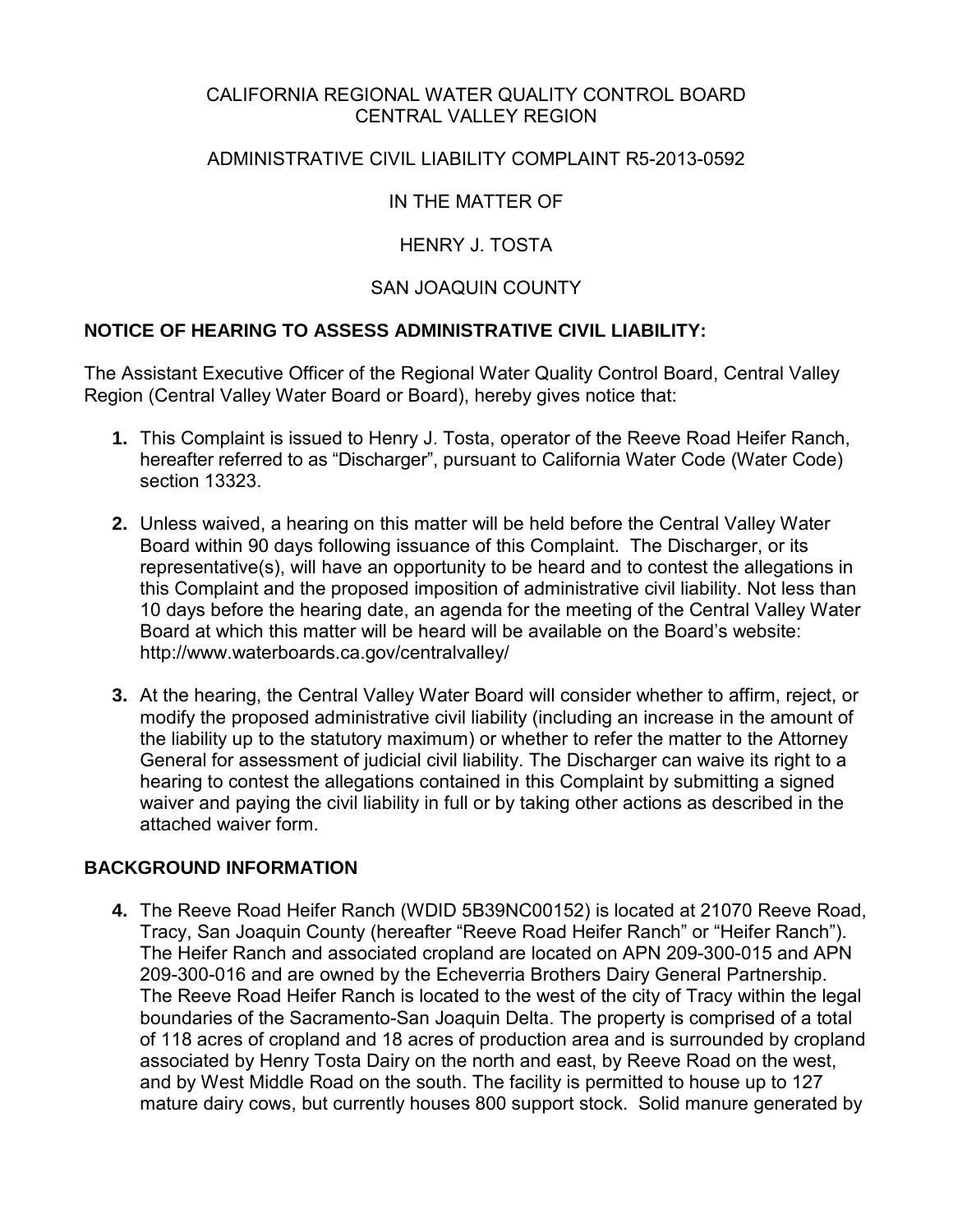cattle is stockpiled in an area south of the unused wastewater storage lagoon. The cropland is bisected by the Main Drain canal of the Naglee-Burk Irrigation District.

- **5.** On 3 May 2007, the Central Valley Water Board adopted the Waste Discharge Requirements General Order for Existing Milk Cow Dairies, Order No. R5-2007-0035 (hereinafter "Dairy General Order") and a Monitoring and Reporting Program (hereinafter "MRP") that accompanied the Dairy General Order. The Dairy General Order and the MRP contained reporting requirements for dairies regulated by the General Order. The General Order became effective on 9 May 2007. The Dairy General Order was a set of general waste discharge requirements that apply to owners and operators of existing milk cow dairies that (1) submitted a Report of Waste Discharge in response to the Central Valley Water Board's August 8, 2008 request and (2) have not expanded operations since October 17, 2005.
- **6.** On 26 September 2011, the Discharger received a NOV for its failure to submit annual reports for calendar years 2008 through 2010 and a waste management plan by the due dates required by the Dairy General Order. On 25 October 2011 the Discharger responded to the NOV by submitting a letter indicating its intent to close the facility from the Dairy General Order along with the required Closure Plan. In response, on 1 May 2012, Central Valley Water Board staff conducted an inspection. Staff noted that the old manure lagoon had not been cleaned out as required for closure. Staff toured the rest of the facility and found evidence of the disposal of dead animals in the production area, including several dead calves and a decomposing cow skull, as well as numerous cow bones. North of the production area, in Heifer Ranch cropland, staff observed a large area of disturbed soil and two mature dairy cows buried in a shallow pit grave in land immediately adjacent to the Main Drain canal of the Naglee-Burke Irrigation District. Land adjacent to the burial area was dry, but the burial pit itself was full of water that appeared to be groundwater. During the inspection, Mr. Tosta told staff that the cows in the pit died on or around 25 April 2012 on the Henry Tosta Dairy and that 4-6 cows were buried in this manner at this location each month for 5-6 years. Given the shallow groundwater levels in this area, it is likely that the cows buried on the Reeve Road Heifer Ranch were buried directly in groundwater. Additional shallow depressions indicative of burial sites were seen throughout this area.
- **7.** On 11 June 2012 the Executive Officer of the Central Valley Water Board issued Cleanup and Abatement Order (CAO) R5-2012-0709 to the Discharger. The CAO identified several violations, including the illegal burial of dead cows at a dairy facility, a failure to maintain domestic and agricultural wells, and a failure to manage waste in compliance with the waste management practices required by the Dairy General Order. The CAO required the Discharger to clean up and abate the effects of waste discharges to surface water and groundwater at the Reeve Road Heifer Ranch in accordance with a specified time schedule in the directives outlined below.
	- a. Directive 1 Immediately stop the burial of dead animals and properly dispose of the dead animals as required by the Dairy General Order;
	- b. Directive 2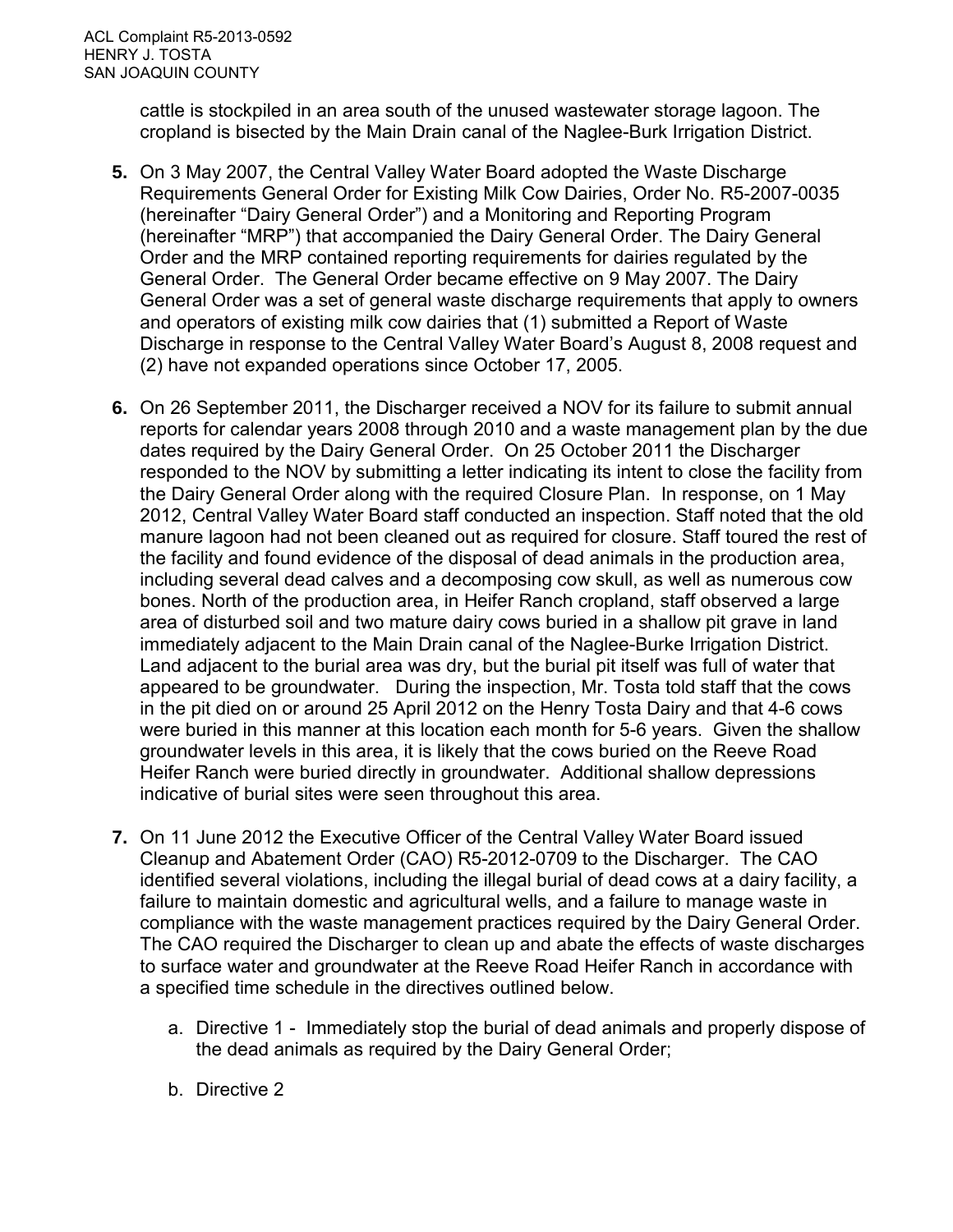- i. Commence removal of dead animals buried adjacent to the Main Drain canal of the Naglee-Burke Irrigation District by 18 June 2012 and complete removal by 25 June 2012;
- ii. Submit legal proof of disposal to the Central Valley Water Board by 2 July 2012;
- c. Directive 3 Collect groundwater samples in the vicinity of the dead cow burial area, the area adjacent to the Main Drain canal of the Naglee-Burke Irrigation District, by 23 July 2012;
- d. Directive 4a
	- i. If the results of samples collected pursuant to Directive 3 indicate that waste disposal has caused pollution of groundwater, submit a groundwater remediation plan by 27 August 2012;
	- ii. Remove all wastewater and manure solids from the wastewater lagoon by 29 June 2012;
	- iii. Remove manure and bones in the area south of the wastewater lagoon by 29 June 2012;
	- iv. Complete any additional actions required to remove the Reeve Road Heifer Ranch from coverage under the Dairy General Order by 29 June 2012;
	- v. Provide documentation of proper disposal of the manure mixed with bones to the Central Valley Water Board;
- e. Directive 5 Repair the domestic and agricultural wells at the Reeve Road Heifer Ranch by 29 June 2012.
- **8.** In response to a request from the Discharger's consultant, David Avila of Western Dairy Design Associates, Inc. (Western Dairy Design), to extend the deadline for the completion of removing the dead animals buried adjacent to the Main Drain canal of the Naglee-Burke Irrigation District, a requirement of CAO Directive #2, the Executive Officer of the Central Valley Water Board issued a letter on 25 June 2012 granting an extension for completion until 29 June 2012. The Discharger remained subject to all other directives in the CAO.
- **9.** On 21 June 2012 the Central Valley Water Board received an email from Rebecca Hammond, who is married to the Discharger's stepson, in response to a newspaper article in the Stockton Record about the CAO. Ms. Hammond provided five historic photos of the Reeve Road Heifer Ranch showing numerous dead cows buried in cropland. Ms. Hammond noted that, "I feel it is important to note that when Mr. Tosta buries the cows over half of them are still alive…if you look in the correct places you will find 1000's of cow carcasses that have been buried over the years." Central Valley Water Board staff responded to her by email on 29 June 2012, and received a detailed response on 2 July 2012. Ms. Hammond stated that the photos were taken in 2003-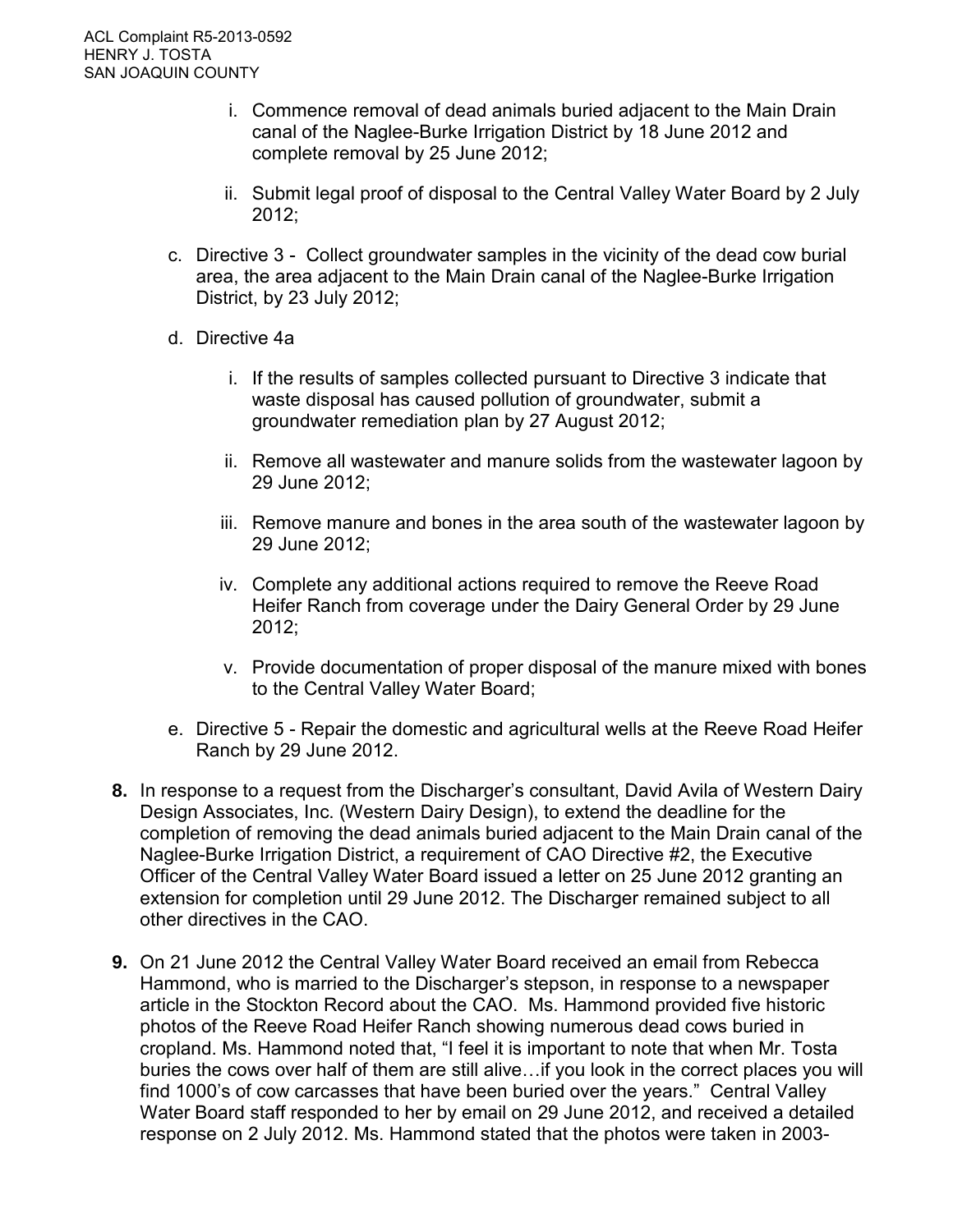2004 by a former employee of the Henry Tosta Dairy. The email also claimed that "[*sic*] Henry never had a cow properly removed (Talo)," and "he has buried the cows on the properties since the dairy was first put in to business. I am not trying to make this out of something it is not, but I'm telling you…there has got to be 1000's of buried cows out there. Mostly on the reeves road [Heifer Ranch]."

- **10.**Staff used horizon features to identify the location where the photos submitted by Rebecca Hammond were taken. This area was identified as north of the wastewater lagoon and south of the burial area adjacent to the Main Drain canal of the Naglee-Burk Irrigation District. On 3 July 2012 staff inspected the area and noted that the cropland in this vicinity was covered in weathered cow bones.
- **11.**On 28 June 2012 Central Valley Water Board staff performed a quick inspection of the Reeve Road Heifer Ranch burial area adjacent to the Main Drain canal of the Naglee-Burk Irrigation District and noted that the mounds of dirt and pits with dead cows inside them had been leveled.
- **12.**On 3 July, 2012 staff conducted an inspection to verify compliance with the directives in the CAO. Western Dairy Design presented staff with an iPhone photograph of a receipt from Foothill Landfill, as well as a collection of rough notes. Staff reviewed these materials, but informed Western Dairy Design and Mr. Tosta that submission of an unverified receipt from a landfill was not sufficient to satisfy CAO Directive 2.
- **13.**On 6 July 2012 Western Dairy Design submitted a status report, dated 21 June 2012, to the Central Valley Water Board. This report summarized the work that had been performed on the Reeve Road Heifer Ranch to date. The report described the excavation of the dead cows from the burial area adjacent to the Main Drain canal and collection of water quality samples, but did not contain information about the number of dead cows removed and disposed of at the Foothill Landfill. The 6 July 2012 report noted that "Mr. Tosta has verbally agreed to perform the cleanup [of the Reeve Road Heifer Ranch manure lagoon] as described [by the CAO]…I would estimate this work to be completed by the week of 23-27 July 2012."
- **14.**On 17 July 2012 staff performed a follow up inspection of the Reeve Road Heifer Ranch to assess compliance with the CAO. No progress had been observed regarding the removal of the manure containing animal remains from the area south of the wastewater lagoon as required by Directive 4 of the CAO. Staff reminded Mr. Tosta that the manure containing animal remains must be removed and properly disposed of at a landfill as required by the CAO. Mr. Tosta was also reminded of the continuing accrual of potential civil penalties stemming from a failure to meet the requirements of the CAO.
- **15.**On 20 July 2012 the Central Valley Water Board received a report titled "Comprehensive Report - Dead Animal Removal – Reeve Road Heifer Ranch", dated 18 July 2012, from Western Dairy Design. The report detailed the removal of decomposed cow carcasses from "an area 35 feet wide, 425 feet long, and 7 to 8 feet deep…along the south bank road of the Naglee-Burk Drain." The report estimated that "8 to 12 animals were recovered from this excavation." However, later in the report, a single receipt from Foothill Landfill is included in the report; the receipt has a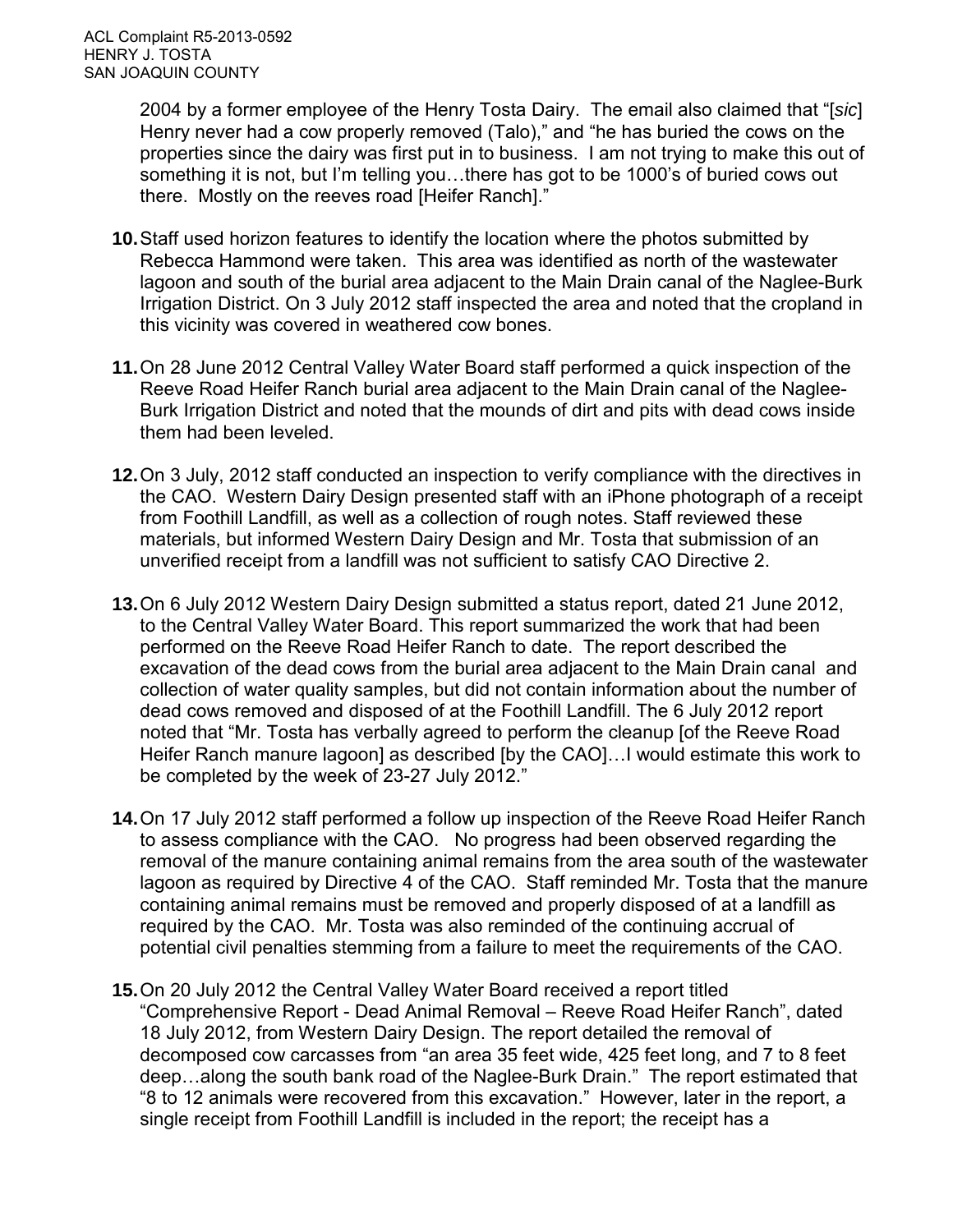handwritten note stating, "Henry Tosta CAO Reeve Road Heifer Ranch: Carcass bone and composted residue soil from 2 cows." The report also contained laboratory results from groundwater samples collected on 25 June 2012 (lab sheets state the collected and received dates were 24 June 2012, a Sunday).

- **16.**Groundwater underneath the Reeve Road Heifer Ranch has designated beneficial uses of municipal and domestic water supply (MUN), agricultural water supply (AGR), industrial service supply (IND), and industrial process supply (PRO). Two water quality samples taken at approximately 18 feet below soil surface in a burial pit after the cow carcasses were removed contained nitrate as nitrogen at 30mg/L and 21.9 mg/L, respectively. The maximum contaminant level (MCL) for nitrate as nitrogen in drinking water is 10mg/L. In addition, the samples contained total coliform greater than 2419.6 MPN/100mL. According to the Water Quality Control Plan for the Sacramento and San Joaquin River Basins,  $\tilde{4}^{th}$  Edition (Basin Plan), for drinking water the Most Probable Number (MPN) of coliform organisms over any seven-day period shall not exceed 2.2/100mL. The water samples also contained E.coli at 156.5 MPN/100mL; any positive result for E.coli is a cause for concern according to the US Environmental Protection Agency's Primary Drinking Water Regulations, because E.coli only comes from human and animal fecal waste. Ammonia was present in the samples at 5.2 mg/L. While ammonia is of greater concern in surface water because of effects on aquatic life, the concentration of ammonia in the samples is in excess of the taste and odor threshold of 1.5 mg/l. The results from these limited samples indicate nitrate in excess of the MCL, total coliform in excess of the Basin Plan standard, ammonia at levels that would affect the taste and odor of the water,and the presence of E.coli indicating impacts from human and/or animal fecal waste. These results indicate that the disposal of dead animals at this location has unreasonably affected groundwater quality, resulting in exceedances of water quality objectives and, therefore, causing degradation and pollution of groundwater in violation of Prohibition A.4.of the Dairy General Order. Because the water quality samples in this report confirmed pollution of groundwater from the Discharger's activities, the Discharger was required to submit a Groundwater Remediation Plan by 27 August 2012 in accordance with Directive 4 of the CAO.
- **17.** On 23 July 2012 the Central Valley Water Board received a request from Mr. Tosta for an extension of the deadlines under Directive 4 in the Cleanup and Abatement Order to 15 October 2012 for the completion of work required to remove the Reeve Road Heifer Ranch from the Dairy General Order. The request stated "the reason is that there are no farmers willing to accept manure until they are able to apply it, which will be after the corn is harvested." The Executive Officer did not grant this extension request because disposal of manure containing animal remains on farm fields, as proposed by Mr. Tosta, would not meet the requirements of Directive 4 of the CAO. On 15 August 2012 staff left a phone message with Western Dairy Design explaining that the 23 July 2012 request for extension of the CAO had not been granted.
- **18.**During the 26 July 2012 inspection, staff confirmed that the wastewater storage lagoon was cleaned down to native soil and that the manure scraped from the lagoon had been stacked on top of the existing manure piled south of the lagoon. On a subsequent inspection on 5 September 2012, staff walked along the top of the manure piles and observed that much of this material was comprised of dirt and manure, but numerous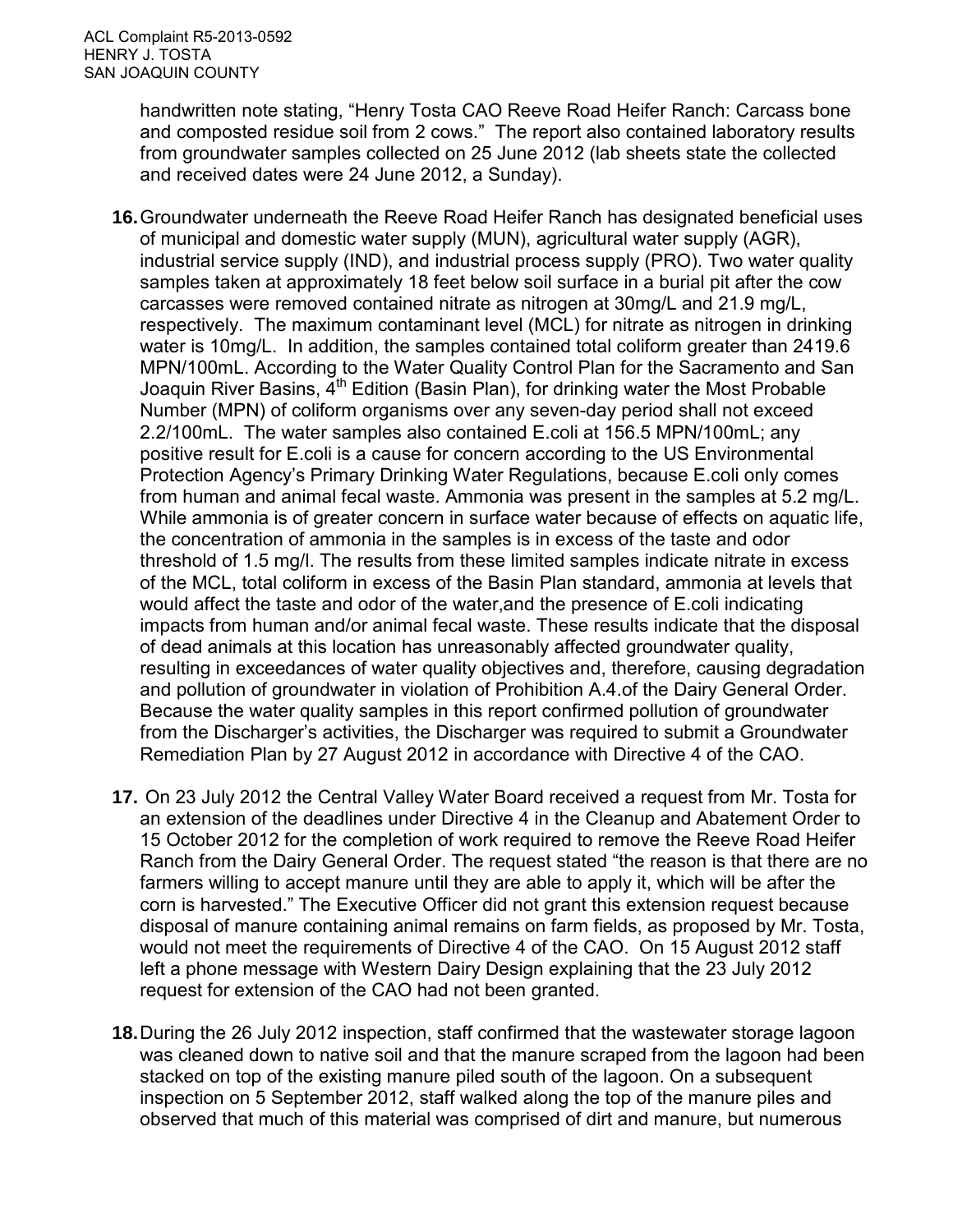cow bones were protruding out of the pile. Staff explained to Mr. Tosta and Mr. Avila in the field that manure containing animal remains must be disposed of at a landfill that accepts those materials and cannot be applied to land.

- **19.**On 31 July 2012 staff received a phone call from David Avila of Western Dairy Design regarding the pile of manure containing animal remains on the Reeve Road Heifer Ranch. Mr. Avila explained that Mr. Tosta wanted to land apply the commingled manure rather than sending it to a landfill. Staff again explained to Mr. Avila that land application would not meet the requirements of the CAO or the Dairy General Order since manure containing animal remains must be properly disposed of at a landfill.
- **20.**On 5 September 2012 staff performed a follow-up inspection of the Reeve Road Heifer Ranch to assess compliance with the CAO and did not observe any further progress regarding removal of the manure containing animal remains. Staff again explained that comingled manure that has been exposed to mammalian tissue must go to a landfill. Mr. Tosta indicated that he understood this restriction and would comply with this requirement.
- **21.** On 14 September 2012 the Central Valley Water Board issued a letter titled "Status of Compliance with Cleanup and Abatement Order R5-2012-0709 Reeve Road Heifer Ranch" to the Discharger. The letter detailed the outstanding requirements and lack of compliance with the CAO, including: (1) the failure to timely submit a proof of legal disposal of animal carcasses; (2) failure to submit a Groundwater Remediation plan by 27 August 2012; and (3) failure to properly dispose of the pile of manure containing animal remains stacked south of the wastewater lagoon. The letter informed the discharger of the maximum potential penalty for violations to date, and requested immediate compliance with the CAO.
- **22.** On 3 October 2012, Western Dairy Design submitted two emails on behalf of the Discharger. The first email requested replacement of certain pages of the 6 July 2012 Cleanup and Abatement Plan. The second email requested replacement of certain pages of the 18 July 2012 Comprehensive Dead Animal Removal Report. Staff reviewed these submissions in context of the original 6 July 2012 and 18 July 2012 reports but concluded that they did not change the Discharger's compliance status with the CAO.
- **23.** Staff conducted inspections of the Reeve Road Heifer Ranch on 10 October 2012, 7 December 2012, 7 January 2013, 5 March 2013, 17 September 2013, 23 October 2013, and 15 November 2013. The pile of manure containing animal remains stacked next to the lagoon was not removed during this period.
- **24.**Representatives of the Echevarria Dairy General Partnership submitted a cleanup plan for the pile of manure containing animal remains from the area south of the Reeve Road Heifer Ranch wastewater lagoon on 5 November 2013.

#### **STATEMENT OF WATER CODE SECTIONS UPON WHICH LIABILITY IS BEING ASSESSED**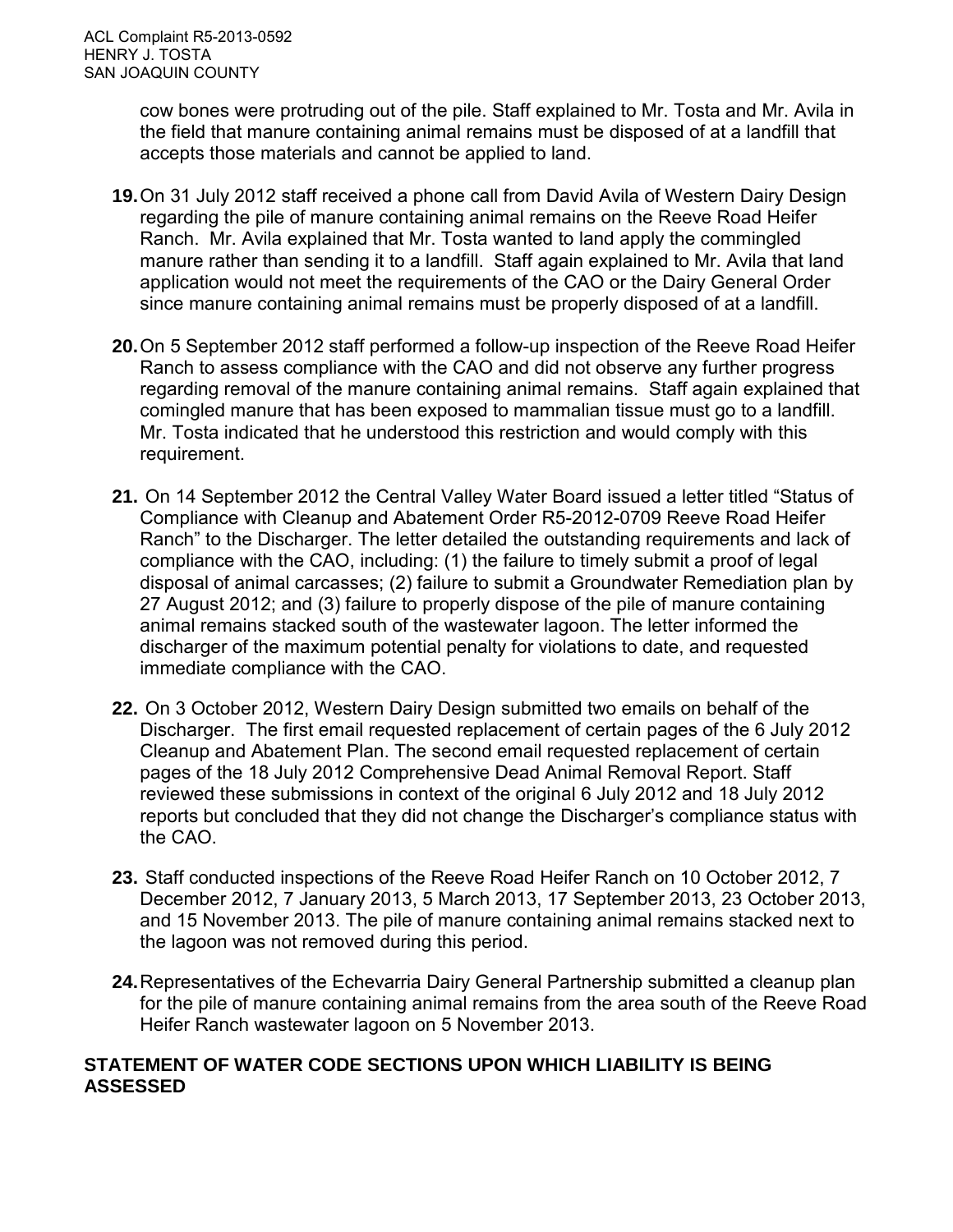ACL Complaint R5-2013-0592 HENRY J. TOSTA SAN JOAQUIN COUNTY

- **25.**Administrative civil liability may be imposed pursuant to the procedures described in Water Code section 13323. An administrative civil liability complaint alleges the act or failure to act that constitutes a violation of law, the provision of law authorizing administrative civil liability to be imposed, and the proposed administrative civil liability.
- **26.**Pursuant to Water Code section 13350, subdivision (a), any person or entity who (1) violates a cleanup and abatement order hereafter issued by a Regional Water Board; or (2) in violation of a Waste Discharge Requirement issued by a Regional Water Board, discharges waste, or causes or permits waste to be deposited where it is discharged, into the waters of the state, is subject to administrative civil liability pursuant to Water Code section 13350, subdivision (e), on a daily basis not to exceed five thousand dollars (\$5,000) for each day the violation occurs.
- **27.**Pursuant to Water Code section 13267, subdivision (b), a regional board may require that any person who has discharged, discharges, or is suspected of having discharge or discharging, or who proposes to discharge waste within its region…, shall furnish, under penalty of perjury, technical or monitoring program reports which the regional board requires. Pursuant to Water Code section 13268 any person failing or refusing to furnish technical or monitoring program reports may be subject to an administrative penalty imposed by a regional board in an amount which shall not exceed one thousand dollars (\$1,000) for each day in which the violation occurs.

#### **THE ASSISTANT EXECUTIVE OFFICER OF THE CENTRAL VALLEY WATER BOARD ALLEGES:**

#### **SUMMARY OF ALLEGED VIOLATIONS**

- **28.Dead Cow Discharge to Ground Water:** The Discharger violated Water Code section 13350(a)(2) by burying dead cows in groundwater. The Discharger disposed of animal carcasses at the Reeve Road Heifer Ranch by placing the carcasses in groundwater, a water of the State, in violation of Dairy General Order Prohibition A.6. The Discharger disposed of animal carcasses in this manner from 1 May 2012, the date of the initial discovery inspection, until 25 June 2012, the date the carcasses were hauled to a landfill for disposal. By placing animal carcasses in groundwater in violation of the Dairy General Order, the Discharger caused waste to be deposited where it discharged to waters of the State. Liability may be assessed in accordance with Water Code section 13350(e)(1) from 1 May 2012, the date of the first inspection, until 25 June 2012, a total of **56 days**.
- **29.Violation of CAO Directives:** The Discharger violated Water Code sections 13350(a)(1) and 13267 by failing to comply with the directives of CAO R5-2012-0709 including:
	- a. **Directive 2:** Failure to timely submit proof of legal disposal of animal carcasses.
		- 1. **Directive 2** required the Discharger to submit proof of legal disposal of animal carcasses from the area adjacent to the Main Drain canal of the Naglee-Burk Irrigation District by 2 July 2012 as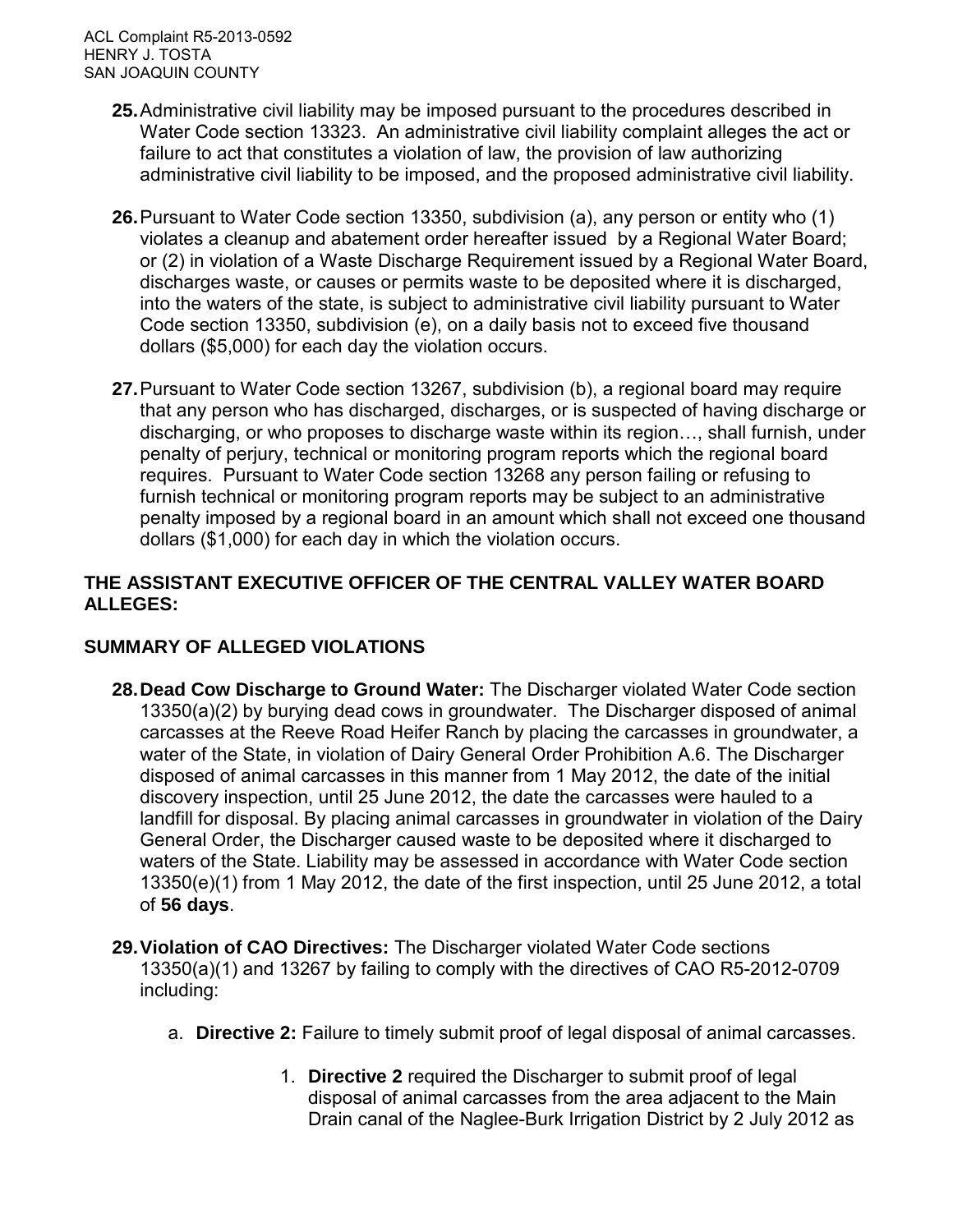required pursuant to Water Code section 13267.

- 2. The Discharger submitted a report documenting the removal of animal carcasses, including a receipt from a landfill documenting disposal of waste, on 20 July 2012. Liability may be assessed in accordance with Water Code section 13268(b)(1) from 3 July 2012 to 20 July 2012, a total of **18 days**.
- b. **Directive 4:** Failure to submit a Groundwater Remediation Plan.
	- 1. **Directive 4** of the CAO required the discharger to submit a Groundwater Remediation Plan by 27 August 2012 if groundwater quality samples indicated that waste disposal has caused pollution of groundwater as required pursuant to Water Code section 13267.
	- 2. As described above, groundwater samples indicate levels of pollution from waste disposal from the dead animal burial area adjacent to the Main Drain canal of the Naglee-Burk Irrigation District. Therefore, the Discharger was required to submit a Groundwater Remediation Plan to address high concentrations of nitrates and other constituents in groundwater at the Reeve Road Heifer Ranch. A Groundwater Remediation Plan was submitted by email to the Central Valley Water Board on 12 April 2013. The Discharger remained out of compliance with the CAO from 28 August 2012 to 12 April 2013, a total of **228 days**. Liability may be assessed in accordance with Water Code section 13268(b)(1).
- c. **Directive 4:** Failure to remove and properly dispose of manure containing animal remains from the wastewater lagoon and from the area south of the wastewater lagoon.
	- 1. **Directive 4** of the CAO required the discharger to remove all wastewater and manure from the manure lagoon and manure and bones in the area south of the wastewater lagoon and to provide documentation of proper disposal of manure containing animal remains by 29 June 2012.
	- 2. The Discharger complied by removing the wastewater and manure from the manure lagoon. However the Discharger failed to export the manure containing animal remains from the Reeve Road Heifer Ranch to a landfill that is certified to accept this waste, therefore failing to properly dispose of this material. Central Valley Water Board staff reminded the Discharger and its agents of the requirement to dispose of manure containing animal remains at a landfill on at least six separate occasions and by letters dated 26 August 2013 and 29 October 2013. The Discharger has been out of compliance with this requirement of the CAO from 30 June 2012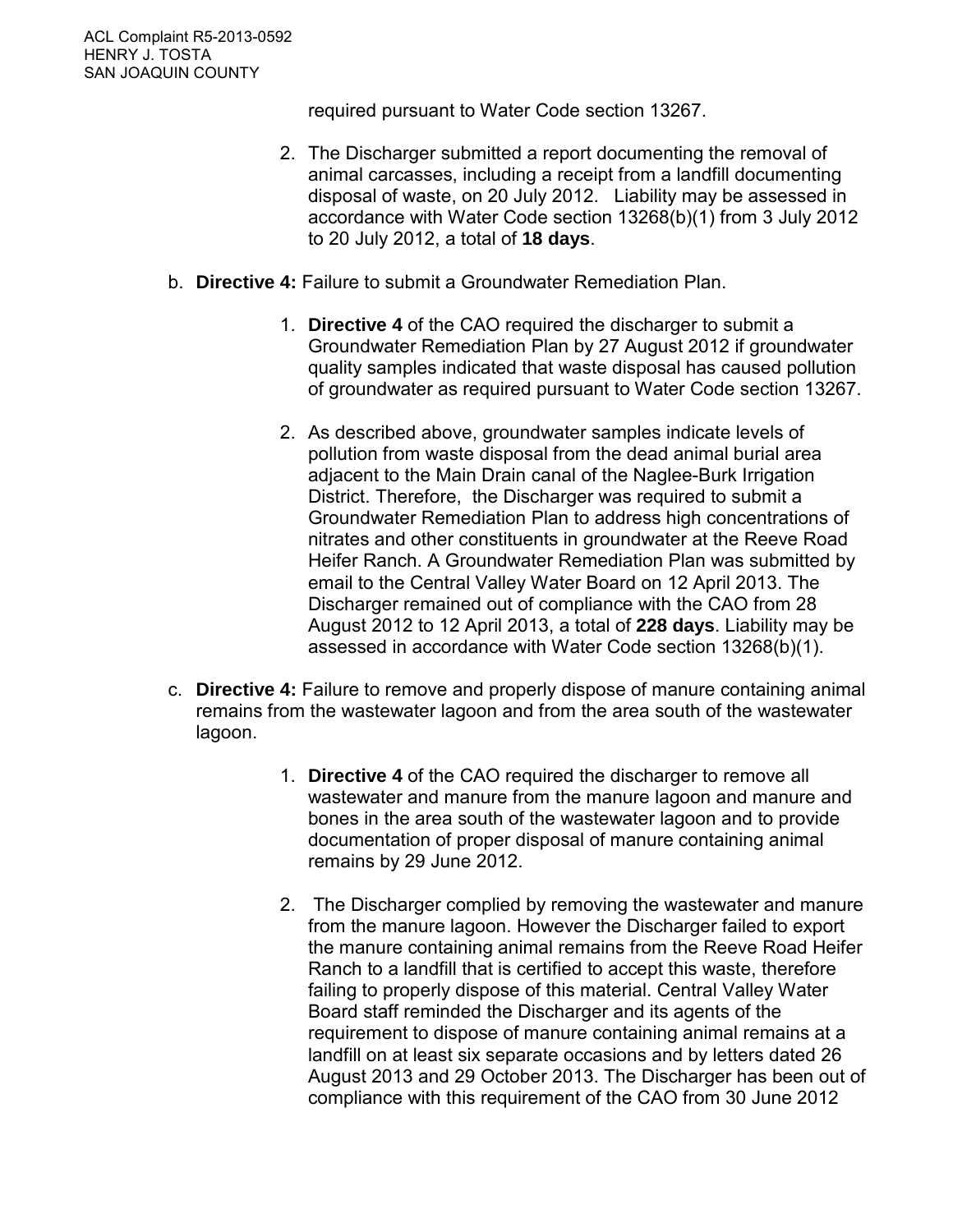through 15 November 2012, a total of **504 days**. Liability may be assessed in accordance with Water Code section 13350(e)(1).

#### **FACTORS CONSIDERED IN DETERMINING ADMINISTRATIVE CIVIL LIABILITY**

**30.** On 17 November 2009, the State Water Board adopted Resolution No. 2009-0083 amending the Water Quality Enforcement Policy (Enforcement Policy). The Enforcement Policy was approved by the Office of Administrative Law and became effective on 20 May 2010. The Enforcement Policy establishes a methodology for assessing administrative civil liability. The use of this methodology addresses the factors that are required to be considered when imposing a civil liability This policy can be found at:

[http://www.waterboards.ca.gov/water\\_issues/programs/enforcement/docs/enf\\_policy\\_fin](http://www.waterboards.ca.gov/water_issues/programs/enforcement/docs/enf_policy_final111709.pdf) [al111709.pdf.](http://www.waterboards.ca.gov/water_issues/programs/enforcement/docs/enf_policy_final111709.pdf)

- **31.**Maximum Civil Liability: The maximum administrative civil liability for violations of Water Code section 13350(a)(1) and (a)(2) is \$5,000 per violation per day. The maximum penalty for violation of Water Code section 13268 is \$1,000 for each day in which the violation occurs. The maximum penalty for the violations described above is **\$3,047,000.**
- **32.** Minimum Civil Liability: The minimum administrative civil liability according to the Enforcement Policy is equal to the economic benefit plus 10%. Based upon evidence received, economic benefit plus 10% is substantially less than the \$310,775 proposed liability amount.

#### **PROPOSED ADMINISTRATIVE CIVIL LIABILITY**

Based on consideration of the above facts and after applying the penalty methodology, as detailed in Attachment A, the Assistant Executive Officer of the Central Valley Water Board proposes that civil liability be imposed administratively on the Discharger in the amount of \$310,775 for the violations cited above.

If the Central Valley Water Board holds a hearing, it may choose to impose the administrative civil liability in the amount proposed, in a higher or lower amount, or it may decline to seek civil liability, or it may recommend referral of the matter to the Attorney General for enforcement. There are no statutes of limitations that apply to administrative proceedings. The statutes of limitations that refer to "actions" and "special proceedings" and are contained in the California Code of Civil Procedure apply to judicial proceedings, not an administrative proceeding. See *City of Oakland v. Public Employees' Retirement System* (2002) 95 Cal. App. 4th 29, 48; 3 Witkin, Cal. Procedure (4th ed. 1996) Actions, §405(2), p. 510.)

Notwithstanding the issuance of this Complaint, the Central Valley Water Board retains the authority to assess additional penalties for violations of the Discharger's waste discharge requirements and/or violations of requirements of the CAO for which penalties have not yet been assessed or for violations that may subsequently occur.

Issuance of this Complaint is an enforcement action and is therefore exempt from the provisions of the California Environmental Quality Act (Pub. Res. Code § 21000 et seq.)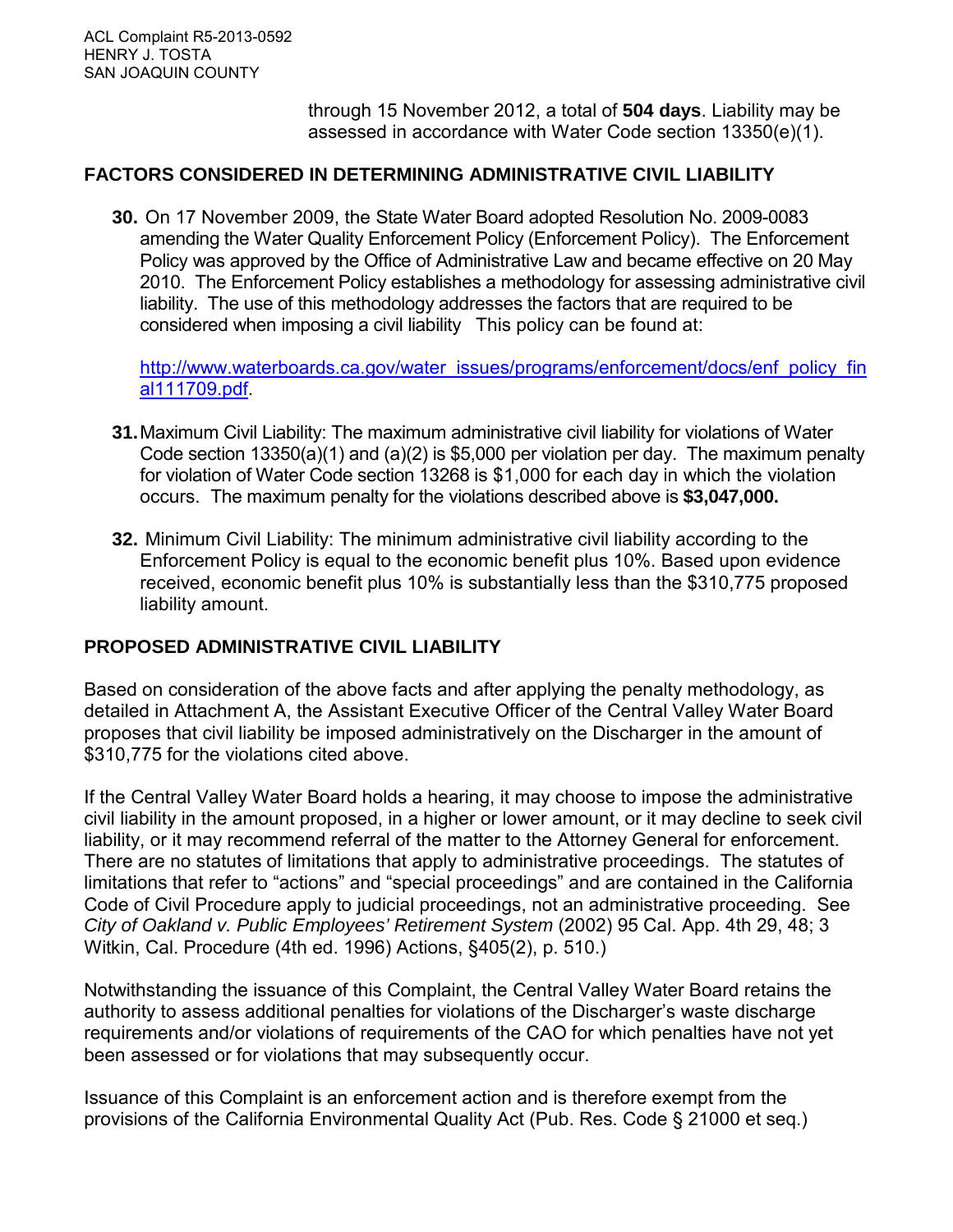ACL Complaint R5-2013-0592 HENRY J. TOSTA SAN JOAQUIN COUNTY

pursuant to title 14, California Code of Regulations sections 15308 and 15321 subsection (a)  $(2)$ .

Payment of the assessed liability amount does not absolve the Discharger from complying with CAO Order No. R5-2012-0709 or the Dairy General Order, the terms of which remain in effect. Additional civil liability may be assessed in the future if the Discharger fails to comply with these orders, and/or future orders issued by the Central Valley Water Board.

21 November 2013 Date **Date** Andrew Altevogt

Original signed by

 Assistant Executive Officer Central Valley Water Board Prosecution Team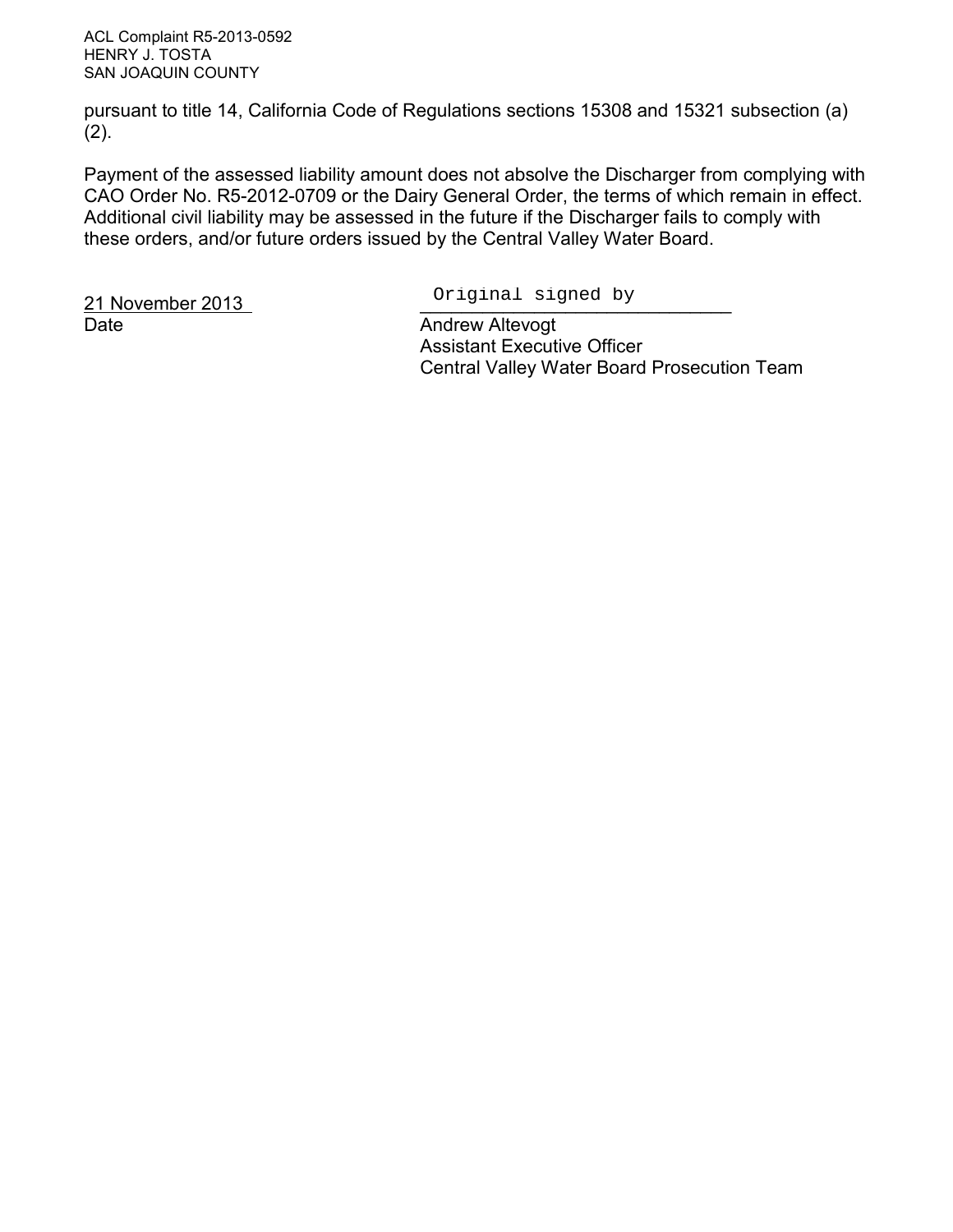#### **WAIVER OF 90-DAY HEARING REQUIREMENT FOR ADMINISTRATIVE CIVIL LIABILITY COMPLAINT**

By signing this waiver, I affirm and acknowledge the following:

- 1. I am duly authorized to represent Henry J. Tosta (Operator), hereinafter "Discharger", in connection with Administrative Civil Liability Complaint R5-2013-0592 (hereinafter the "Complaint");
- 2. I am informed that California Water Code section 13323, subdivision (b), states that, "a hearing before the regional board shall be conducted within 90 days after the party has been served" with the Complaint;
- 3. □ *(Check here if the Discharger will waive its right to a hearing and accept the proposed liability amount of three hundred ten thousand seven hundred seventy five dollars (\$310,775***).** I hereby waive any right the Discharger may have to a hearing before the Central Valley Regional Water Quality Control Board (Central Valley Water Board) within ninety (90) days of service of the Complaint; and

I certify that the Discharger will be liable for **\$310,775 in full**.

The Discharger shall remit payment, by check, which will contain a reference to "ACL Complaint R5-2013-0592" and will be made payable to the "*State Water Resources Control Board Waste Discharge Permit Fund*". Payment must be received by **13 December 2013** or this matter will be placed on the Central Valley Water Board's agenda for adoption at the **6/7 February 2014** Central Valley Water Board meeting.

I understand that payment of the **\$310,775** in full is not a substitute for compliance with applicable laws and that continuing violations of the type alleged in the Complaint may subject the Discharger to further enforcement, including additional civil liability.

**-or-**

- 4. □ *(Check here if the Discharger will waive the 90-day hearing requirement, but wishes to engage in settlement negotiations. The Central Valley Water Board must receive information from the Discharger indicating a controversy regarding the assessed penalty at the time this waiver is submitted, or the waiver may not be accepted.)* I hereby waive any right the Discharger may have to a hearing before the Central Valley Water Board within 90 days after service of the complaint but reserve the ability to request a hearing in the future. I certify that the Discharger will promptly engage the Central Valley Water Board staff in discussions to resolve the outstanding violation(s). By checking this box, the Discharger is *not* waiving its right to a hearing on this matter. By checking this box, the Discharger requests that the Central Valley Water Board delay the hearing so that the Discharger and Central Valley Water Board staff can discuss settlement. It remains within the discretion of the Central Valley Water Board to agree to delay the hearing. A hearing on the matter may be held before the Central Valley Water Board if these discussions do not resolve the liability proposed in the Complaint. The Discharger agrees that this hearing may be held after the 90-day period referenced in California Water Code section 13323 has elapsed.
- 5. □ *(Check here if the Discharger will waive the 90-day hearing requirement in order to extend the hearing date and/or hearing deadlines. The Central Valley Water Board must receive information from the Discharger indicating a controversy regarding the assessed penalty at the time this waiver is submitted, or the waiver may not be accepted. Attach a separate sheet with the amount of additional time requested and the rationale.)* I hereby waive any right the Discharger may have to a hearing before the Regional Water Board within 90 days after service of the complaint but reserve the ability to request a hearing in the future. By checking this box, the Discharger requests that the Central Valley Water Board delay the hearing and/or hearing deadlines so that the Discharger may have additional time to prepare for the hearing. It remains within the discretion of the Central Valley Water Board to approve the extension.

**-or-**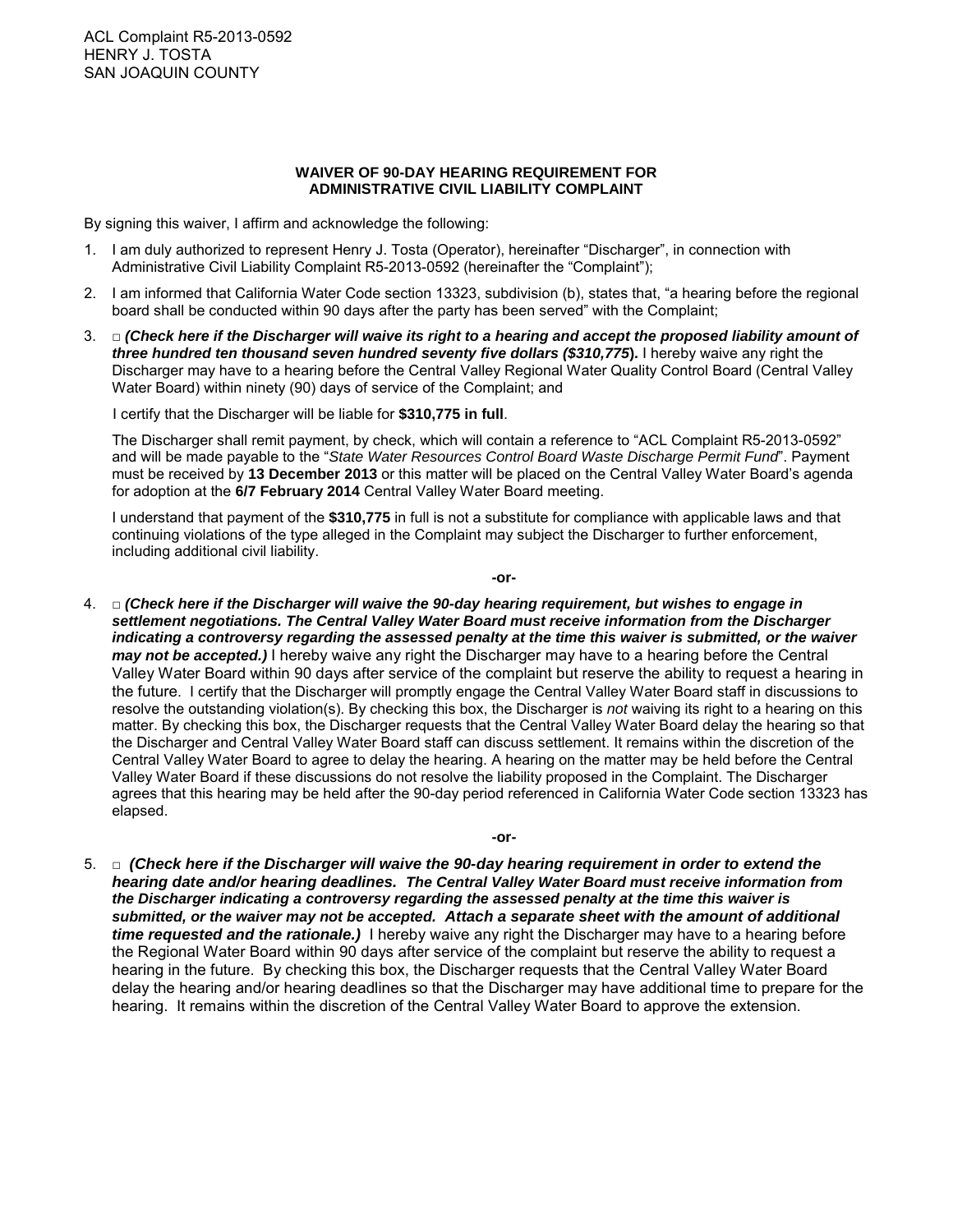ACL Complaint R5-2013-0592 HENRY J. TOSTA SAN JOAQUIN COUNTY

6. If a hearing on this matter is held, the Central Valley Water Board will consider whether to issue, reject, or modify the proposed Administrative Civil Liability Order, or whether to refer the matter to the Attorney General for recovery of judicial civil liability. Modification of the proposed Administrative Civil Liability Order may include increasing the dollar amount of the assessed civil liability.

 $\overline{a}$ 

l

\_\_\_\_\_\_\_\_\_\_\_\_\_\_\_\_\_\_\_\_\_\_\_\_\_\_\_\_\_\_\_\_\_\_\_\_ (Print Name and Title)

(Signature)

(Date)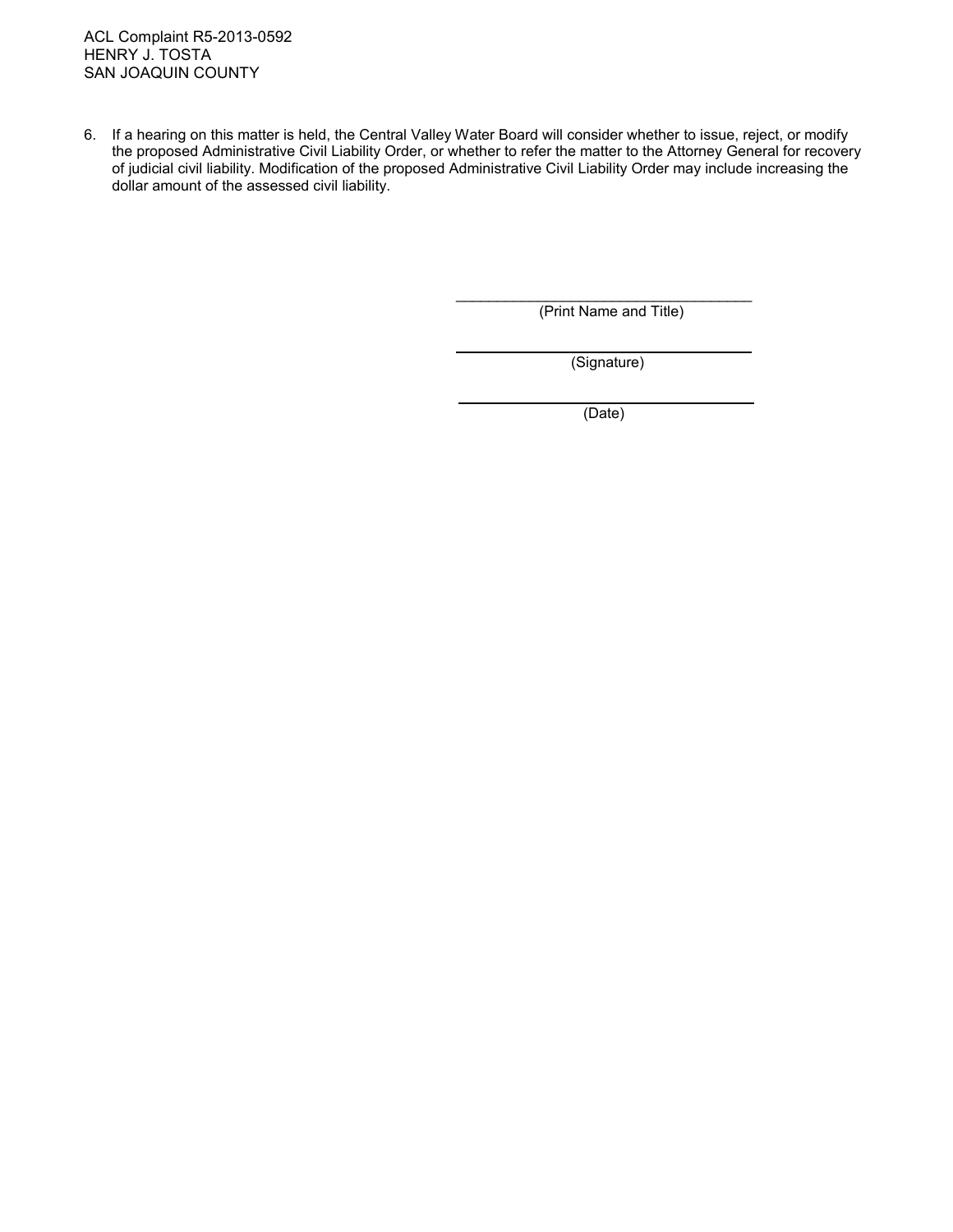# **ATTACHMENT A**

Penalty Methodology: Specific Factors Considered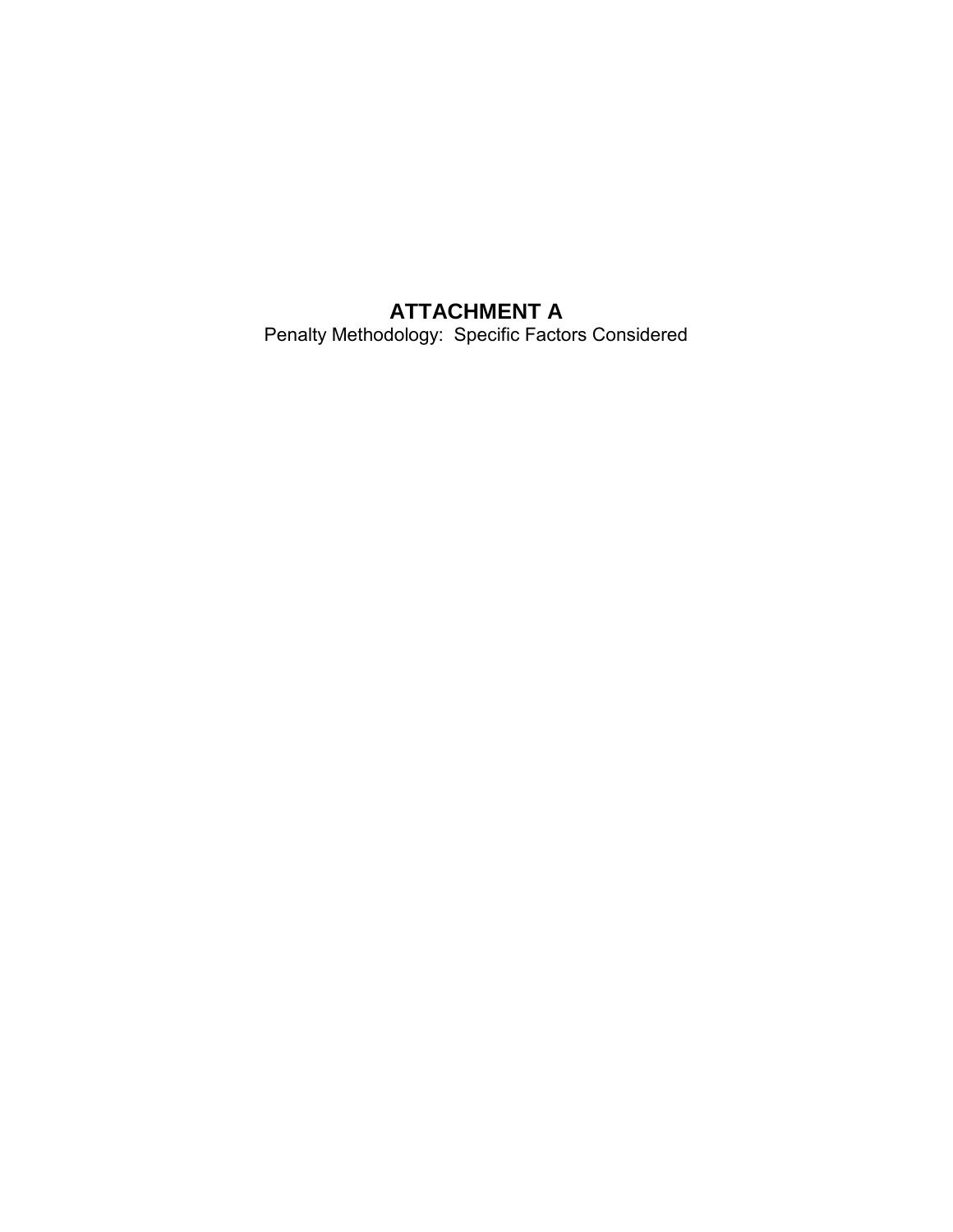# **ATTACHMENT B**

Penalty Calculation for Civil Liability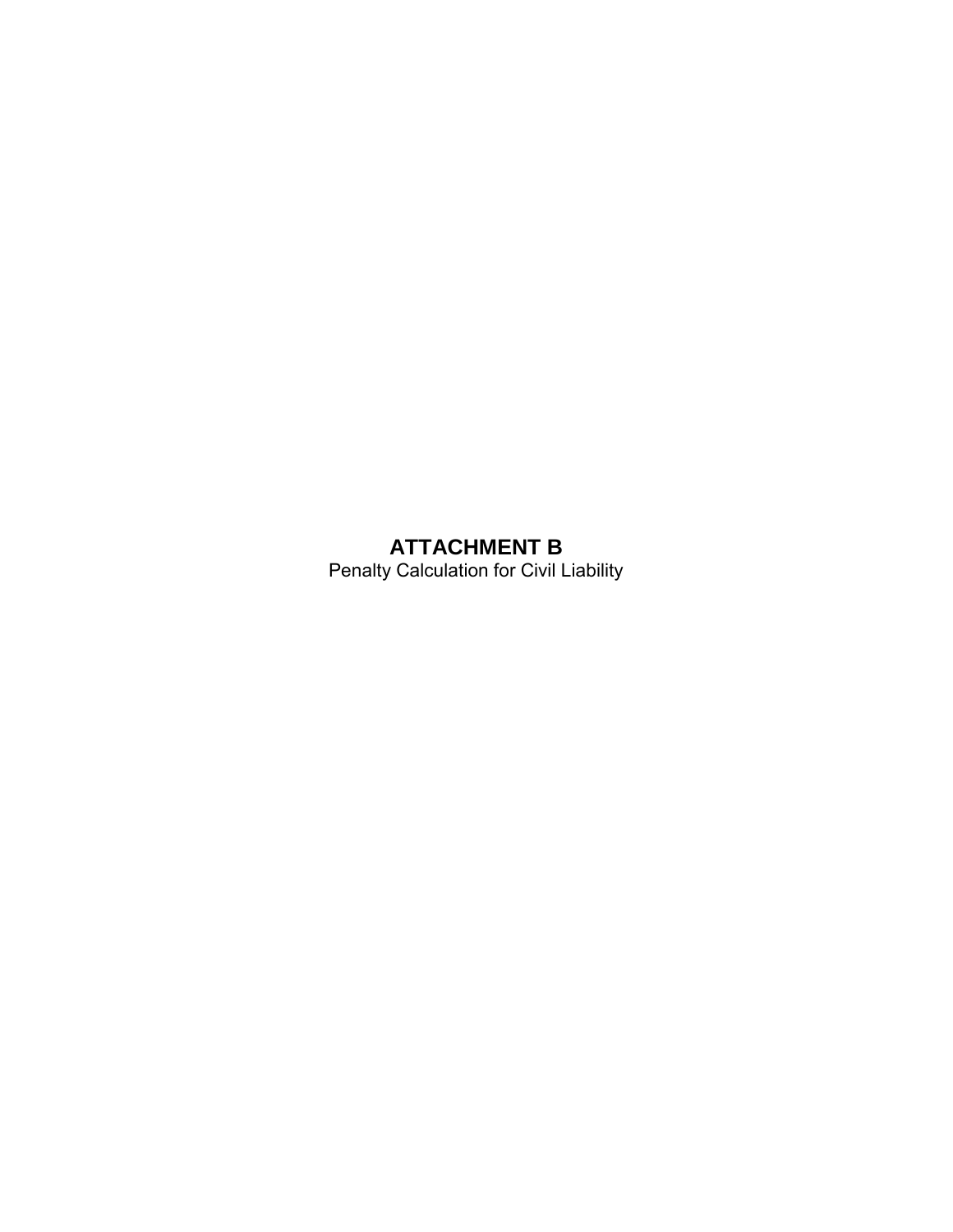#### **Attachment A – ACL Complaint No. R5-2013-0592 Specific Factors Considered for Administrative Civil Liability HENRY J. TOSTA SAN JOAQUIN COUNTY**

The State Water Board's *Water Quality Enforcement Policy* (Enforcement Policy) establishes a methodology for determining administrative civil liability by addressing the factors that are required to be considered under California Water Code sections 13350, subdivision (a) and 13327. Each factor of the nine-step approach is discussed below, as is the basis for assessing the corresponding score. The Enforcement Policy can be found at:

http://www.waterboards.ca.gov/water\_issues/programs/enforcement/docs/enf\_policy\_final111709.pdf.

# **A. Factors Considered Relating to Dead Cow Discharge to Groundwater**

The following steps are used in determining administrative civil liability for the discharge of dead cows to groundwater.

# **Step 1 – Potential for Harm for Discharge Violations**

The "potential harm to beneficial uses" factor considers the harm that may result from exposure to the pollutants in the illegal discharge, while evaluating the nature, circumstances, extent, and gravity of the violation(s). A three-factor scoring system is used for each violation or group of violations: (1) the potential for harm to beneficial uses; (2) the degree of toxicity of the discharge; and (3) whether the discharge is susceptible to cleanup or abatement.

# Factor 1: Harm or Potential Harm to Beneficial Uses.

This factor evaluates direct or indirect harm or potential for harm from the violation. A score between 0 and 5 is assigned based on a determination of whether the harm or potential for harm to beneficial uses ranges from negligible (0) to major (5). The designated beneficial uses of groundwater for this region are municipal and domestic water supply, agricultural supply, industrial service supply, and industrial process supply. Impacts to beneficial uses are reasonably expected to occur from the discharge of dead cows to groundwater. The decomposition of a dead mature cow releases approximately 63 gallons of fluid<sup>[1](#page-16-0)</sup>; a 1,200 pound cow carcass contains from [2](#page-16-1)4 to [3](#page-16-2)6 pounds of organic nitrogen<sup>23</sup>. The U.S. Environmental Protection Agency in the National Primary Drinking Water Regulations has set a maximum contaminant level (MCL) in drinking water for nitrogen in the form of nitrate-nitrogen of 10 mg/l. Infants below the age of six months who drink water containing nitrate in excess of the MCL could become seriously ill and, if untreated, may die. Symptoms include shortness of breath and blue-baby syndrome. The Water Quality Control Plan for the Sacramento and San Joaquin River Basins,  $4<sup>th</sup>$  Edition (Basin Plan), for drinking water the Most Probable Number (MPN) of coliform organisms over any seven-day period shall not exceed 2.2/100 mL. While not a health threat in itself, coliform is used to indicate whether other potentially harmful bacteria may be present. Any positive result for the coliform bacteria E.coli is a cause for concern according to the U.S. Environmental Protection Agency's Primary Drinking Water Regulations, because E.coli only comes from human and animal fecal waste. Groundwater

 $\overline{a}$ Nutsch, N. and M. Spire. 2004. Carcass Disposal: A Comprehensive Review

<span id="page-16-1"></span><span id="page-16-0"></span><sup>2</sup> Payne, J. On-Farm Mortality Composting of Livestock (Oklahoma Cooperative Extension Service BAE-1749)<br><sup>3</sup> Glanville, T. Planning Considerations for Dairy Cattle Disposal by On-Farm Burial, Department of Agricultural

<span id="page-16-2"></span>and Bio-systems Engineering.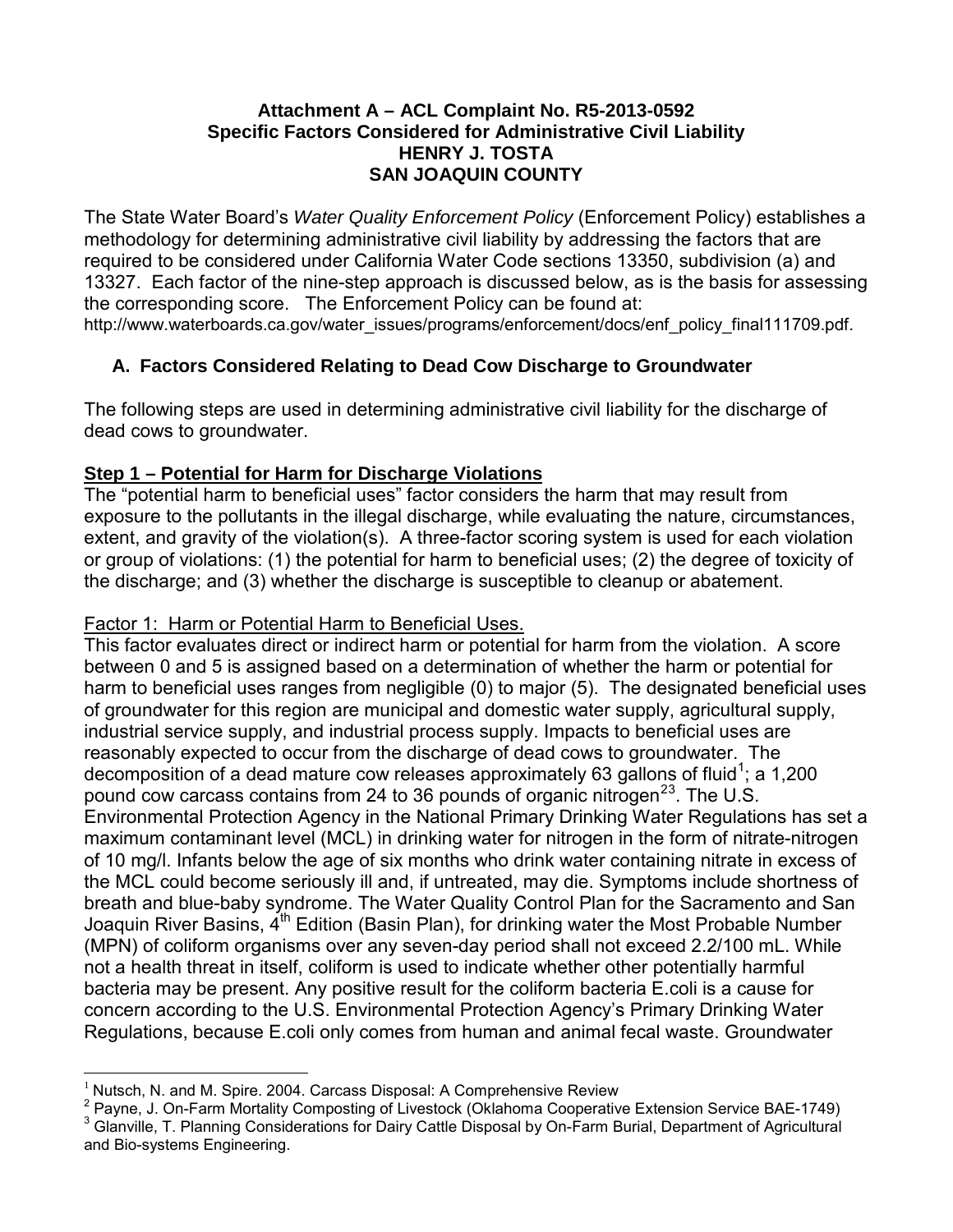samples collected from the excavation when some of the dead cows were removed contained nitrate-nitrogen at 21.9 and 30 mg/l, and total coliform greater than 2419.6 MPN/100/mL, well in excess of the MCL for nitrate-nitrogen and the Basin Plan standard for coliform. In addition, both samples contained E.coli, at 68.9 and 156.5 MPN/100mL. These concentrations are cause for serious concern, and while bacteria can attenuate as they move through soil, attenuation of nitrate-nitrogen is unpredictable. However, based on available data on the location and construction of existing supply wells in the area, staff would expect that the nitrate and bacteria in groundwater would attenuate or dilute over time without appreciable effects on local receptors. Because the nitrate-nitrogen and bacteria concentrations exceed the limits that are protective of water quality, the Prosecution Team has identified the burial of dead cows in shallow groundwater as a moderate threat to beneficial uses, where impacts are reasonably expectedwithout appreciable or chronic effects. A score of **3** is assigned for this factor.

Factor 2: The Physical, Chemical, Biological or Thermal Characteristics of the Discharge. A score between 0 and 4 is assigned based on a determination of the risk or threat of the discharged material. "Potential receptors" are those identified considering human, environmental, and ecosystem exposure pathways. The Discharger illegally buried dead cows in several feet of groundwater, which results in the direct discharge of decomposing flesh to waters of the state. The decomposition of a dead cow releases many chemicals, including nitrogen and chloride<sup>[4](#page-17-0)</sup>, and potential pathogens such as E.coli, salmonellae, campylobacter spp., and prions. If the cows were treated with antibiotics or other pharmaceuticals, these chemicals are released into the groundwater as well via the decomposing flesh<sup>[5](#page-17-1)</sup>. The chemicals discharged into groundwater as a result of the illegal burial of dead cows has the potential to pose a significant threat to environmental and human health. Because the release of nitrogen, chloride, and pathogens from decomposing cow carcasses poses "a significant risk or threat to potential receptors", a score of **4** was assigned for this factor.

#### Factor 3: Susceptibility to Cleanup or Abatement.

A score of 0 is assigned for this factor if 50% or more of the discharge is susceptible to cleanup or abatement. A score of 1 is assigned if less than 50% of the discharge is susceptible to cleanup or abatement. This factor is evaluated regardless of whether the discharge was actually cleaned up or abated by the discharger. In this case, more than 50% of the discharge was susceptible to abatement. Once the source of the discharge (the dead cow carcasses) was removed from groundwater, the ongoing discharge of decomposing carcass materials would have stopped. In addition, the Discharger could have abated at least some of the impacts of the discharge of its waste if it pumped the underlying groundwater and applied it to cropland. Therefore, a factor of **0** is assigned.

# Final Score – "Potential for Harm"

The scores of the three factors are added to provide a Potential for Harm score for each violation or group of violations. In this case, **a final score of 7** was calculated. The total score is then used in Step 2, below.

 $\overline{a}$ 

<span id="page-17-1"></span><span id="page-17-0"></span><sup>&</sup>lt;sup>4</sup> Freedman, R. and R. Fleming. 2003. Water Quality Impacts of Burying Livestock Mortalities.<br><sup>5</sup> Watanabe et al.. 2010. Use and Environmental Occurrence of Antibiotics in Free Stall Dairy Farms with Manured Forage Fields, Environ. Sci 44:6591-6600.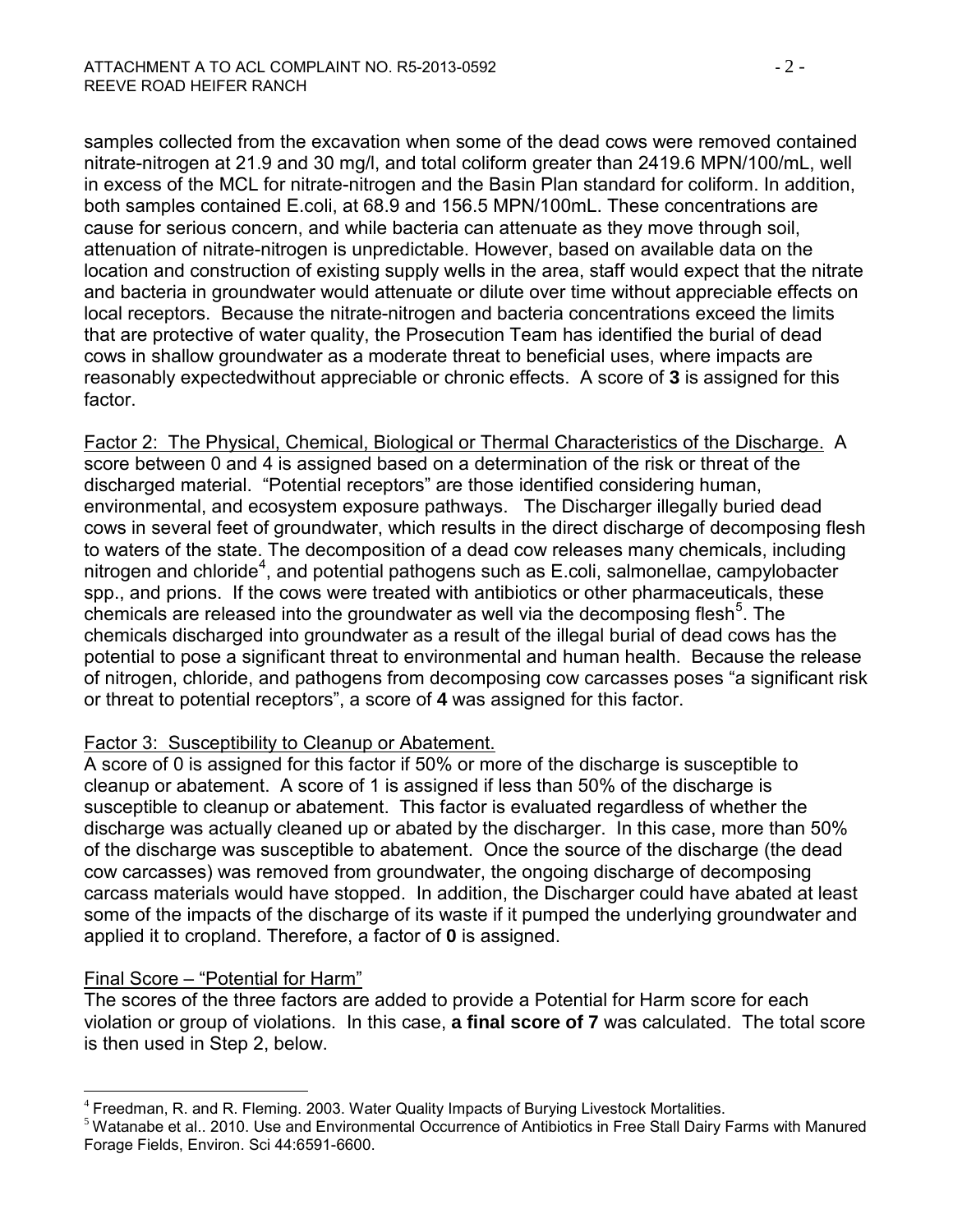#### **Step 2 – Assessment for Discharge Violations**

This step addresses administrative civil liabilities for the discharge based on a per-day basis.

#### Per Day Assessments for Discharge Violations

The "per day" factor (determined from Table 2 of the Enforcement Policy) is 0.31 based on the total score from Step 1 and the deviation from requirements. The deviation from requirements was determined to be major where the requirement was rendered ineffective. The burial of dead cows is a violation of Prohibition A.6 of the Dairy General Order which prohibits the burial of animal carcasses at a facility enrolled under the Dairy General Order.

The days of violation for the buried dead cows that are the subject of this enforcement action have been calculated from 1 May 2012, the date of the inspection when dead cows were first observed buried in groundwater, to 25 June 2012, the date the carcasses were hauled off to a landfill, or a total of 56 days. Therefore, the Per Day Assessment is calculated as: (0.31 factor from Table 2) x (56 days) x (\$5,000 per day). The **Initial Liability** value is **\$86,800**.

#### **Step 3 – Per Day Assessment for Non-Discharge Violation**

The Enforcement Policy states that the Central Valley Water Board shall calculate an initial liability for each non-discharge violation. In this case, this factor does not apply because all of the violations are related to the discharge of pollutants via dead animals, and the liability was determined in Step 2.

#### **Step 4 – Adjustment Factors**

The Enforcement Policy describes three factors related to the violator's conduct that should be considered for modification of the initial liability amount: the violator's culpability, efforts to clean up or cooperate with regulatory authority, and the violator's compliance history. After each of these factors is considered for the violations involved, the applicable factor should be multiplied by the proposed amount for each violation to determine the revised amount for that violation.

#### **Culpability**

Higher liabilities should result from intentional or negligent violations as opposed to accidental violations. A multiplier between 0.5 and 1.5 is to be used, with a higher multiplier for negligent behavior. The Discharger was given a multiplier value of **1.5**. The Discharger was notified in 30 June 2007 of the Dairy's enrollment under the Dairy General Order and was provided with a copy of the Dairy General Order. Additionally, the Discharger's Waste Management Plan for the Dairy identifies a renderer for the disposal of dead cows from the Dairy. Nonetheless the Discharger buried dead cows from the Dairy at the Reeve Road Heifer Ranch. Prohibition A6 of the Dairy General Order prohibits the disposal of dead animals on property except in certain very limited emergency circumstances. The Discharger disposed of his cattle in a manner in violation of the Dairy General Order.

# Cleanup and Cooperation

This factor reflects the extent to which a discharger voluntarily cooperated in returning to compliance and correcting environmental damage. A multiplier between 0.75 and 1.5 is to be used, with a higher multiplier when there is a lack of cooperation. The Discharger did cooperate with the Cleanup and Abatement Order R5-2012-0709 (CAO) directive where the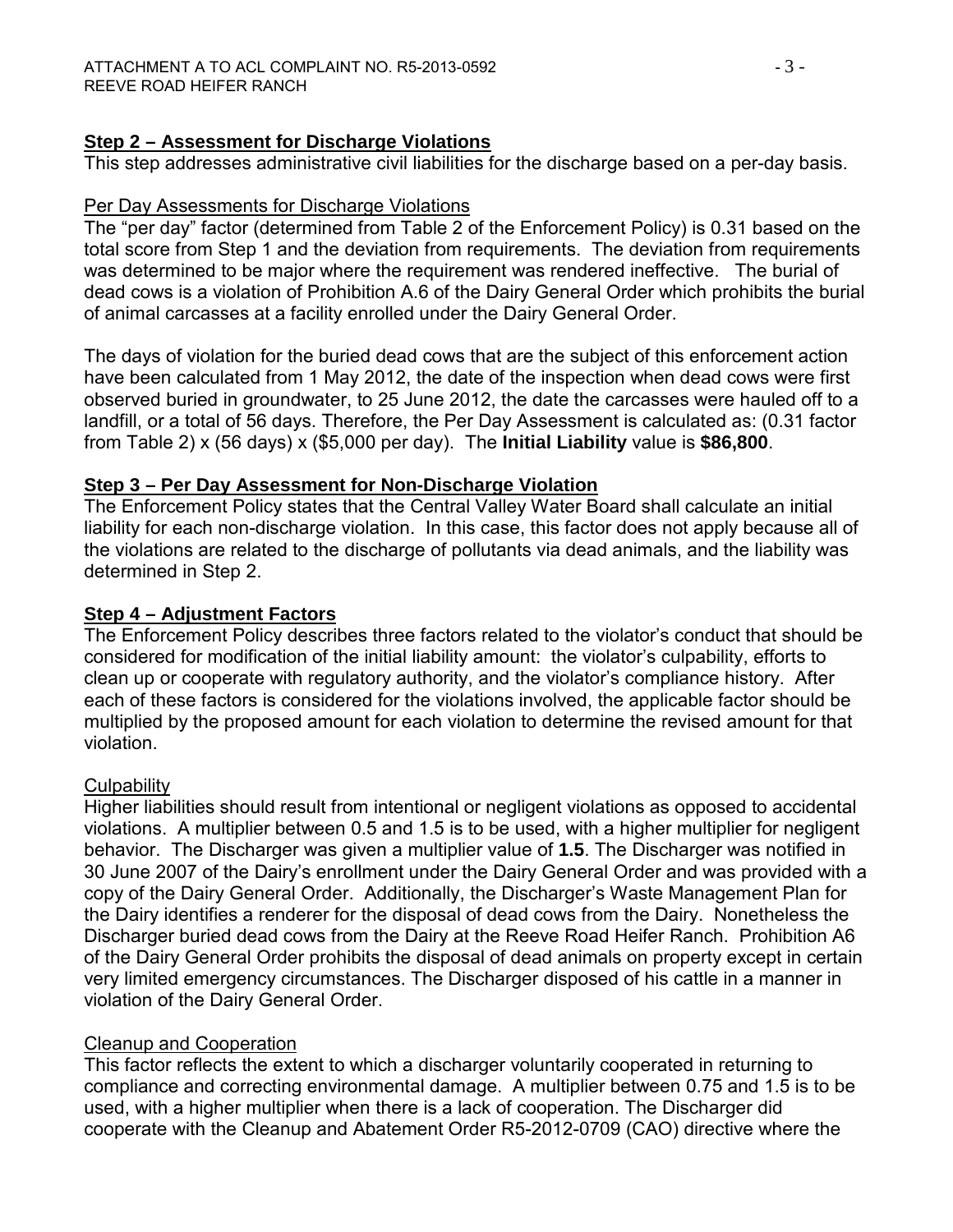Discharger removed between eight and twelve cows and properly disposed of them by the required deadline. However, the Discharger did not cleanup the dead cows voluntarily and was ordered to do so under the CAO. Additionally, the Discharger has not taken actions to clean up or remediate the contaminated soil and water. On balance, the cleanup and cooperation multiplier factor has been set at **1.0,** which neither increases nor decreases the proposed liability.

#### History of Violation

When there is a history of repeat violations, the Enforcement Policy requires a minimum multiplier of 1.1 to be used. The Discharger Henry Tosta has a history of violations of water quality laws. On 25 July 2013 the Central Valley Water Board adopted Order No. R5-2013- 0095 imposing an administrative civil liability in the amount of \$685,000 for the Discharger's noncompliance at the Henry Tosta Dairy for the discharge of manure to groundwater and violations of a cleanup and abatement order. Staff, therefore, assessed a multiplier value of **1.1**.

#### **Step 5 - Determination of Total Base Liability Amount**

The Total Base Liability for the violation is determined by multiplying the Initial Liability by the multipliers associated with each of the Adjustment Factors discussed above.

**Total Base Liability Amount:** This value is calculated as the Initial Liability (\$86,800) X Adjustment Factors **(1.5) (1.0) (1.1)** and is equal to **\$143,220**.

# **B. Factors Considered Relating to Violation of CAO Directive 2: Submittal of Legal Proof of Disposal of Animal Carcasses**

The following steps are used in determining administrative civil liability for the failure to timely submit proof of legal disposal of illegally buried carcasses by 2 July 2012. A report with narrative and photographs documenting removal of animal remains was received by the Central Valley Water Board on 20 July 2012.

Because this is a non-discharge violation, Step Nos. 1 and 2 of the Enforcement Policy's administrative civil liability methodology are not addressed.

# **Step 3 – Per Day Assessment for Non-Discharge Violation**

The per-day factor for the violation is 0.35. This factor is determined by a matrix analysis based upon the Potential for Harm and the Deviation from Applicable Requirements.

a. The Potential for Harm for the violation is determined to be moderate. The purpose of the proof of legal disposal via a comprehensive report is to document that the illegally buried animals have indeed been removed and do not pose an ongoing threat to water quality. Delay in the submittal of the report results in ongoing questions about the method and thoroughness of removal activities and whether the discharge has ceased and the waste properly hauled to the appropriate landfill.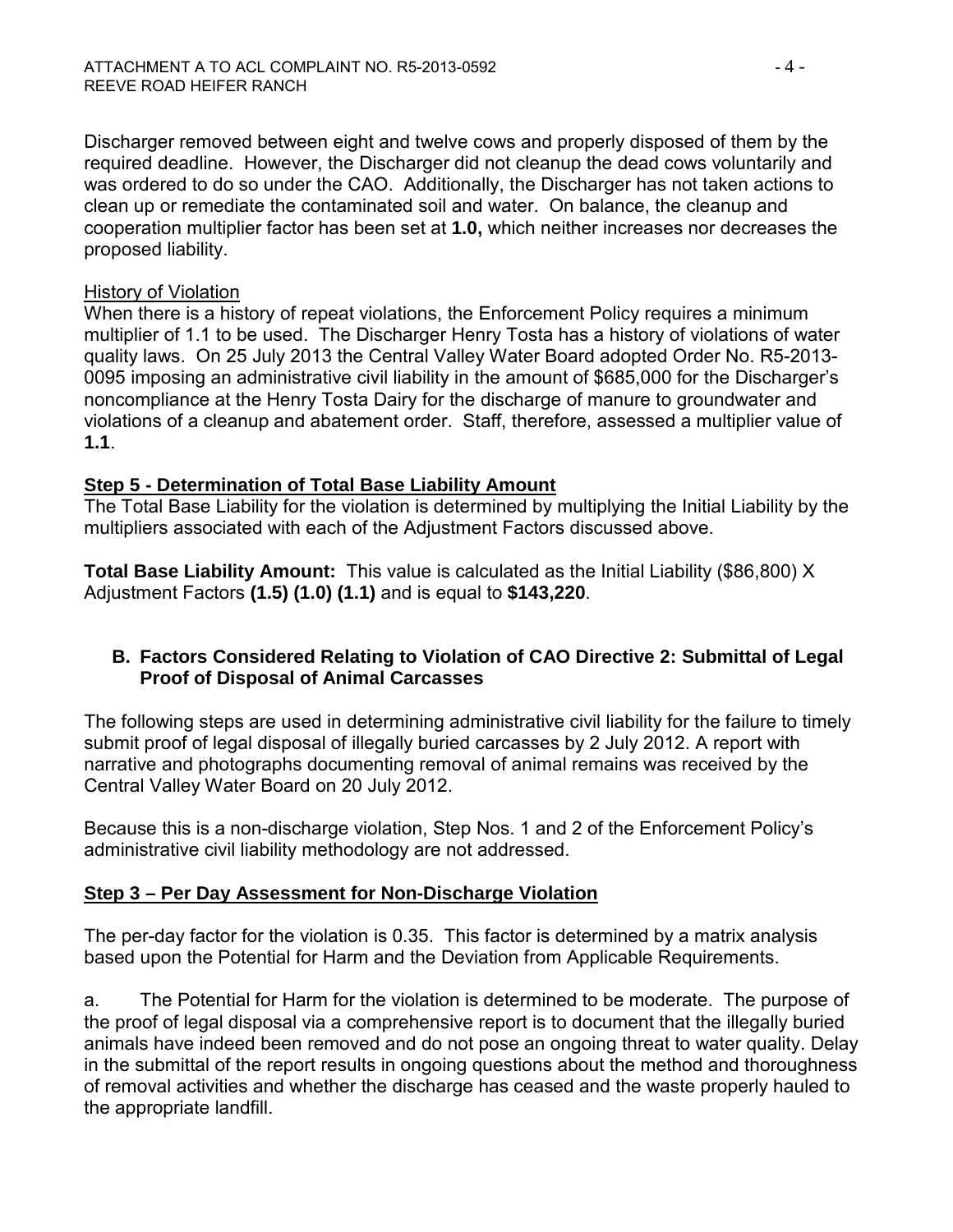b. The Deviation from Applicable Requirements is moderate. The Discharger's submission was 18 days late; therefore the effectiveness of the requirement was only partially achieved.

The length of the violation is alleged from 3 July 2012 (the day after the report was due) to 20 July 2012 (the date the Central Valley Board received from the Discharger a report and receipt from the landfill) for a total of 18 days date. Therefore the Per Day Assessment is calculated as (0.35 factor from Table 3) x (18 days) x (\$1,000 per day). **The Initial Liability value is \$6,300**.

#### **Step 4 – Adjustment Factors**

The Enforcement Policy describes three factors related to the violator's conduct that should be considered for modification of the initial liability amount: the violator's culpability, efforts to cleanup or cooperate with regulatory authority, and the violator's compliance history. After each of these factors is considered for the violations involved, the applicable factor should be multiplied by the proposed amount for each violation to determine the revised amount for that violation.

#### **Culpability**

Higher liabilities should result from intentional or negligent violations as opposed to accidental violations. A multiplier between 0.5 and 1.5 is to be used, with a higher multiplier for negligent behavior. The Discharger was given a multiplier value of 1.3. Evidence does not support a finding of negligent or intentional behavior, justifying a 1.5; or of inadvertent behavior, justifying a lower multiplier. The Discharger was aware of the need for the timely submittal of the comprehensive report but failed to submit the report on time in accordance with the deadlines in the CAO.

#### Cleanup and Cooperation

This factor reflects the extent to which a discharger voluntarily cooperated in returning to compliance and correcting environmental damage. A multiplier between 0.75 and 1.5 is to be used, with a higher multiplier when there is a lack of cooperation. A report was submitted by representatives of the Echeverria General Partnership, although it was not timely. The report was ultimately submitted not long after the deadline. The Discharger was assessed a neutral multiplier value of **1.0.**

# History of Violation

When there is a history of repeat violations, the Enforcement Policy requires a minimum multiplier of 1.1 to be used. For the reasons stated above, staff assessed a multiplier value of **1.1**.

# **Step 5 - Determination of Total Base Liability Amount**

The Total Base Liability for the violation is determined by multiplying the Initial Liability by the multipliers associated with each of the Adjustment Factors discussed above.

**Total Base Liability Amount:** This value is calculated as the Initial Liability (\$6,300) X Adjustment Factors **(1.3) (1.0) (1.1)** and is equal to **\$9,009**.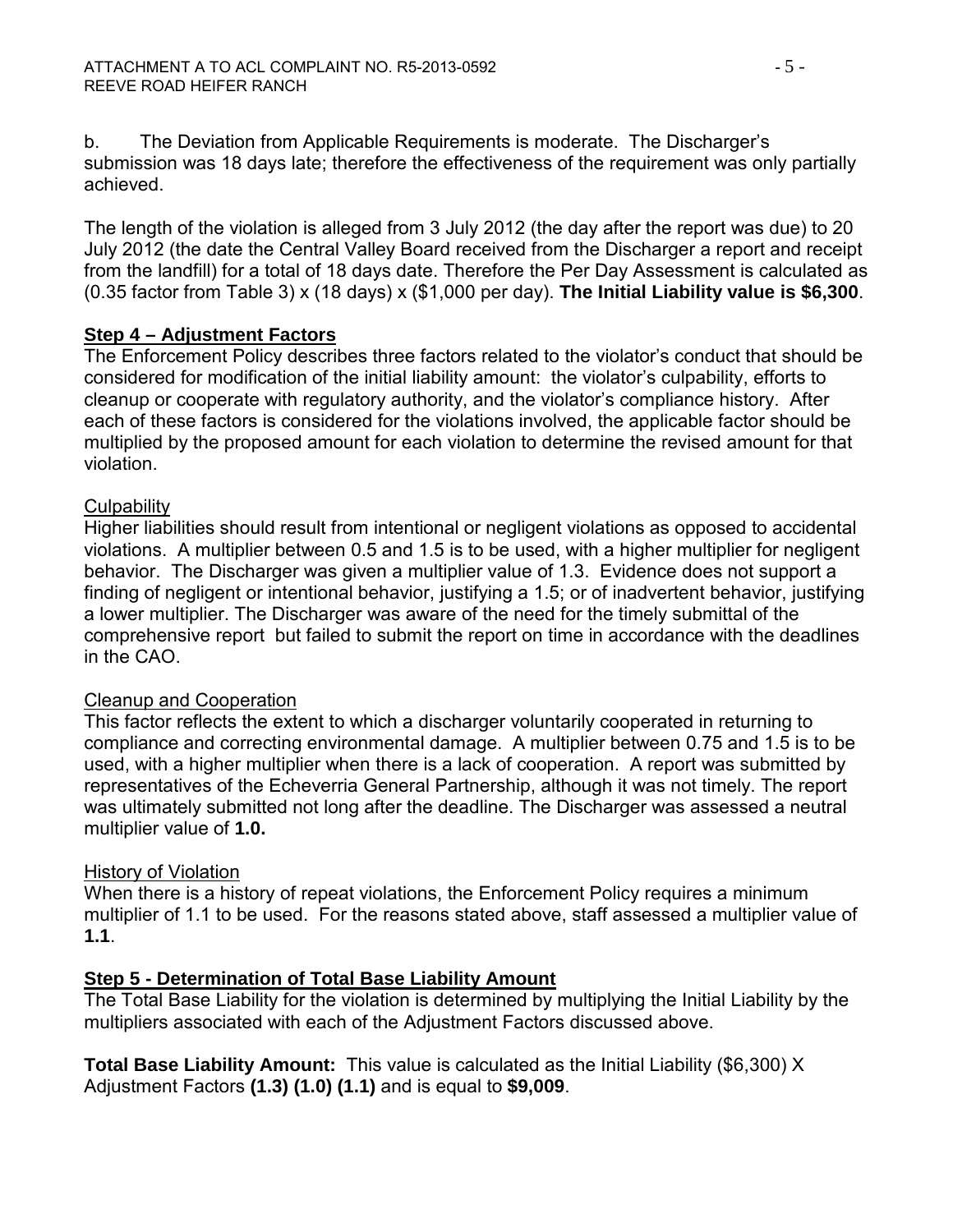### **C. Factors Considered Relating to Violation of CAO Directive 4: Failure to Submit a Groundwater Remediation Plan**

Because this is a non-discharge violation, Step Nos. 1 and 2 of the Enforcement Policy's administrative civil liability methodology are not addressed.

# **Step 3 – Per Day Assessment for Non-Discharge Violation**

The per-day factor for the violation is **0.40**. This factor is determined by a matrix analysis based upon the Potential for Harm and the Deviation from Applicable Requirements.

a. The Potential for Harm for the violation is determined to be moderate. The CAO directed the discharger to collect groundwater samples and determine if the illegal burial of dead animals has caused pollution of groundwater. Groundwater samples indicated pollution as described in the Complaint. Therefore a groundwater remediation plan was required under the CAO. For the period of time the plan had not been submitted, the plan cannot be approved or implemented, and groundwater impacts will remain unremediated.

b. The Deviation from Applicable Requirements is moderate. The Discharger submitted the Groundwater Remediation Plan approximately eight months late; therefore the effectiveness of the requirement was only partially achieved.

The length of the violation is alleged from 28 August 2012 (the date the groundwater remediation plan was due) through 12 April 2013 (the date that a groundwater remediation plan was received), a total of 228 days. Therefore, the Per Day Assessment is calculated as (0.4 factor from Table 3) x (228 days) x (\$1,000 per day). **The Initial Liability value is \$91,200**.

#### **Step 4 – Adjustment Factors**

The Enforcement Policy allows for multi-day violations to be consolidated provided specific criteria are satisfied. The Enforcement Policy also describes three factors related to the violator's conduct that should be considered for modification of the initial liability amount: the violator's culpability, efforts to clean up or cooperate with regulatory authority, and the violator's compliance history. After each of these factors is considered for the violations involved, the applicable factor should be multiplied by the proposed amount for each violation to determine the revised amount for that violation.

#### Multiple Day Violations

For violations that last more than thirty (30) days, the daily assessment can be less than the calculated daily assessment, provided that it is no less than the per day economic benefit, if any, resulting from the violation.

The failure to submit a plan is a one-time violation that does not result in an economic benefit that can be measured on a daily basis. Therefore, an adjustment can be made. The Water Board Prosecution Team recommends applying the alternative approach to civil liability calculation provided by the Enforcement Policy. Using this approach, the calculation of days of violation will include the first day of violation, plus one additional day of violation for each five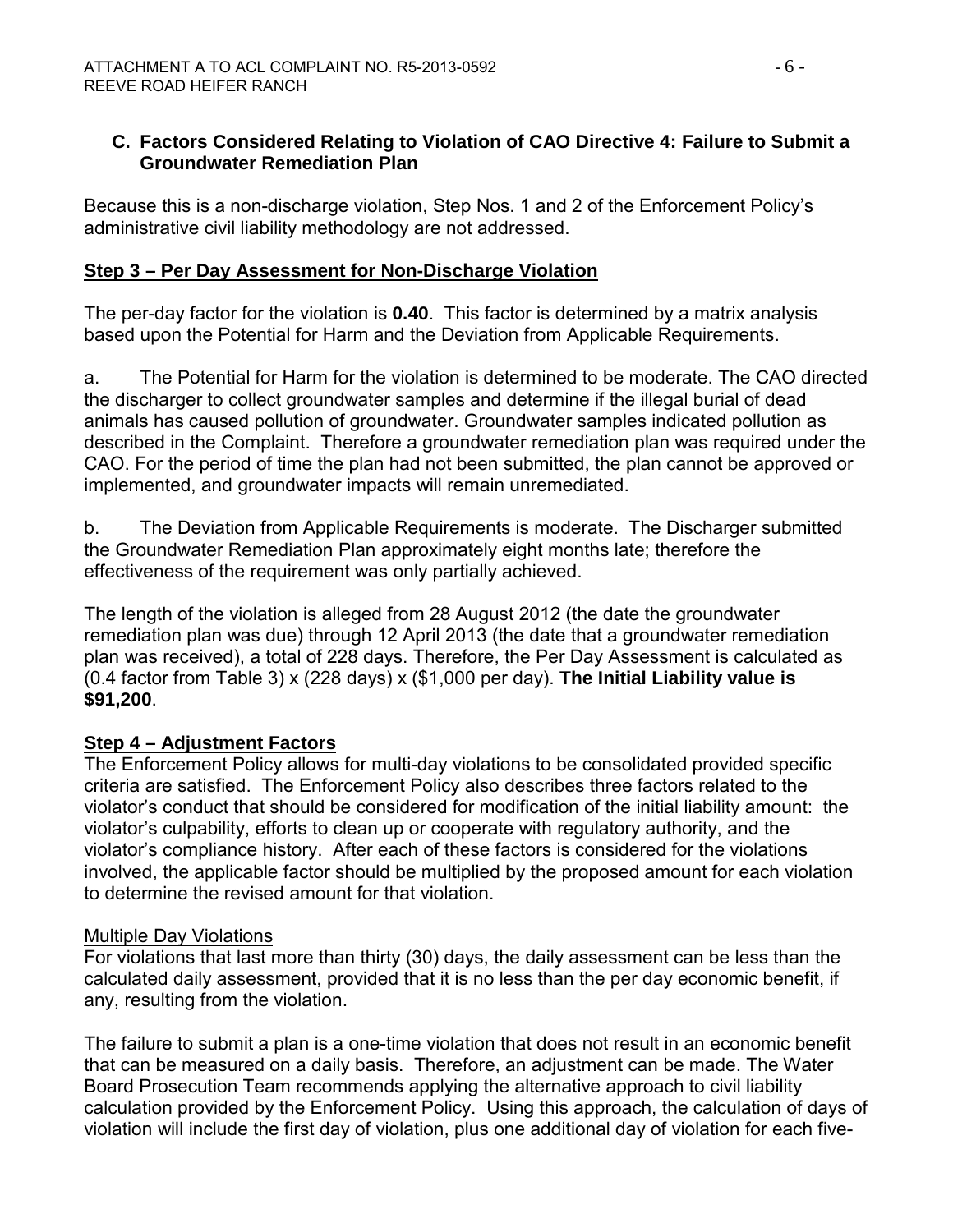day period up to the 30th day of violation, and thereafter, plus one additional day of violation for each 30-day period.

This results in a Revised Initial Liability Amount as follows:

# **Revised Initial Liability = (.4) X (13 days of violation) X (\$1,000) = \$5,200**

#### **Culpability**

Higher liabilities should result from intentional or negligent violations as opposed to accidental violations. A multiplier between 0.5 and 1.5 is to be used, with a higher multiplier for negligent behavior. The Discharger was given a multiplier value of **1.4**. The CAO clearly stated the requirement to submit the groundwater remediation plan if groundwater sampling indicated groundwater pollution. The Status letter issued by staff on 14 September 2012 states that staff's evaluation of groundwater data received from the Discharger's consultant on 20 July 2012 indicates negative impacts to groundwater from dairy operations and states that a plan for the remediation of the groundwater was required by 27 August 2012. The plan was not received until 12 April 2013, approximately eight months after the due date in the CAO.

#### Cleanup and Cooperation

This factor reflects the extent to which a discharger voluntarily cooperated in returning to compliance and correcting environmental damage. A multiplier between 0.75 and 1.5 is to be used, with a higher multiplier when there is a lack of cooperation. Because the remediation plan was not submitted until 12 April 2013, the Discharger was given a higher factor than a neutral score of 1.0. Instead, the Discharger is given a multiplier value of **1.1.**

#### History of Violation

When there is a history of repeat violations, the Enforcement Policy requires a minimum multiplier of 1.1 to be used. For the reasons stated above, Staff assessed a multiplier value of **1.1**.

#### **Step 5 - Determination of Total Base Liability Amount**

The Total Base Liability for the violation is determined by multiplying the Initial Liability by the multipliers associated with each of the Adjustment Factors discussed above.

**Total Base Liability Amount:** This value is calculated as the Revised Initial Liability (\$**5,200**) X Adjustment Factors **(1.4) (1.1) (1.1)** and is equal to **\$8,808.80**.

#### **D. Factors Considered Relating to Violation of CAO Directive 4: Failure to Remove and Properly Dispose of the Manure Containing Animal Remains from the Area South of the Wastewater Lagoon**

Because this is a non-discharge violation, Step Nos. 1 and 2 of the Enforcement Policy's administrative civil liability methodology are not addressed.

# **Step 3 – Per Day Assessment for Non-Discharge Violation**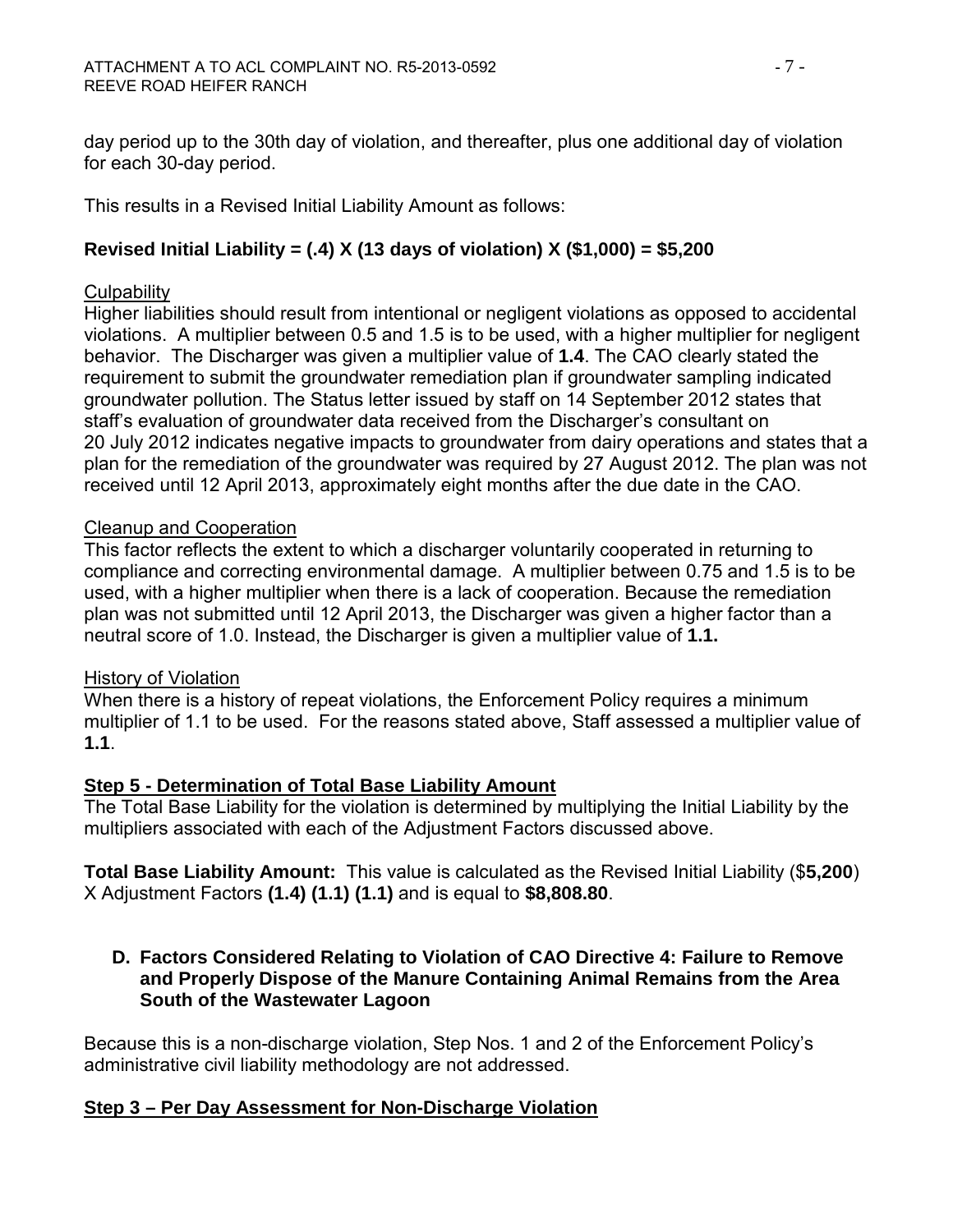The per-day factor for the violation is 0.55. This factor is determined by a matrix analysis based upon the Potential for Harm and the Deviation from Applicable Requirements.

a. The Potential for Harm for the violation is determined to be moderate. The Discharger placed dead cows in an area south of the lagoon at the Heifer Ranch and covered the cows with manure. When the lagoon at the Heifer Ranch was cleaned out, as required by the CAO, the removed manure, which also contained animal remains, was added to the pile of manure containing animal remains south of the wastewater lagoon. Land application of manure containing residues from mammalian tissue is not allowed because pathogens that are resistant to decomposition may be present, including prions responsible for Transmissible Spongiform Encephalopathy (TSE). Prions are very resistant to degradation, heat, and normal sterilization processes. While TSE is rare, should prions be present in a cow placed in the manure, prions could be transferred to the soil when the manure is land applied. The disease can be transmitted at very low exposure levels<sup>[6](#page-23-0)</sup> and is fatal to humans. Because of the severity of the impacts of TSE, should the disease-causing prions be present, this material must be discharged to a landfill that is permitted to accept this material.

b. The Deviation from Applicable Requirements is major. The Discharger has failed to remove the manure containing animal remains. By adding manure from the lagoon to the piled manure containing animal remains, the total volume of material requiring landfill disposal has actually increased from the amount at the time of issuance of the CAO. The Discharger has been repeatedly informed of the requirement to haul this material to an appropriate landfill; this requirement was reiterated in letters dated 14 September 2012, 26 August 2013, and 29 October 2013. The Discharger has rendered the requirement ineffective, therefore warranting a major deviation from requirements.

The length of the violation is alleged from 30 June 2012 (the day after the manure and animal remains were to be removed per the CAO) through 15 November 2013, the date of the last inspection by staff, for a total of 504 days late. Therefore the Per Day Assessment is calculated as (0.55 factor from Table 3) x (504 days) x (\$5,000 per day). The Initial Liability value is \$1,386,000.

# **Step 4 – Adjustment Factors**

The Enforcement Policy allows for multi-day violations to be consolidated provided specific criteria are satisfied. The Enforcement Policy also describes three factors related to the violator's conduct that should be considered for modification of the initial liability amount: the violator's culpability, efforts to clean up or cooperate with regulatory authority, and the violator's compliance history. After each of these factors is considered for the violations involved, the applicable factor should be multiplied by the proposed amount for each violation to determine the revised amount for that violation.

#### Multiple Day Violations

For violations that last more than thirty (30) days, the daily assessment can be less than the calculated daily assessment, provided that it is no less than the per day economic benefit, if

<span id="page-23-0"></span> $\overline{a}$  $^6$  Federal Register 21 CFR 589, 25 April 2008, p 22725, Department of Health and Human Services, Food and Drug Administration, Substances Prohibited From Use in Animal Food or Feed.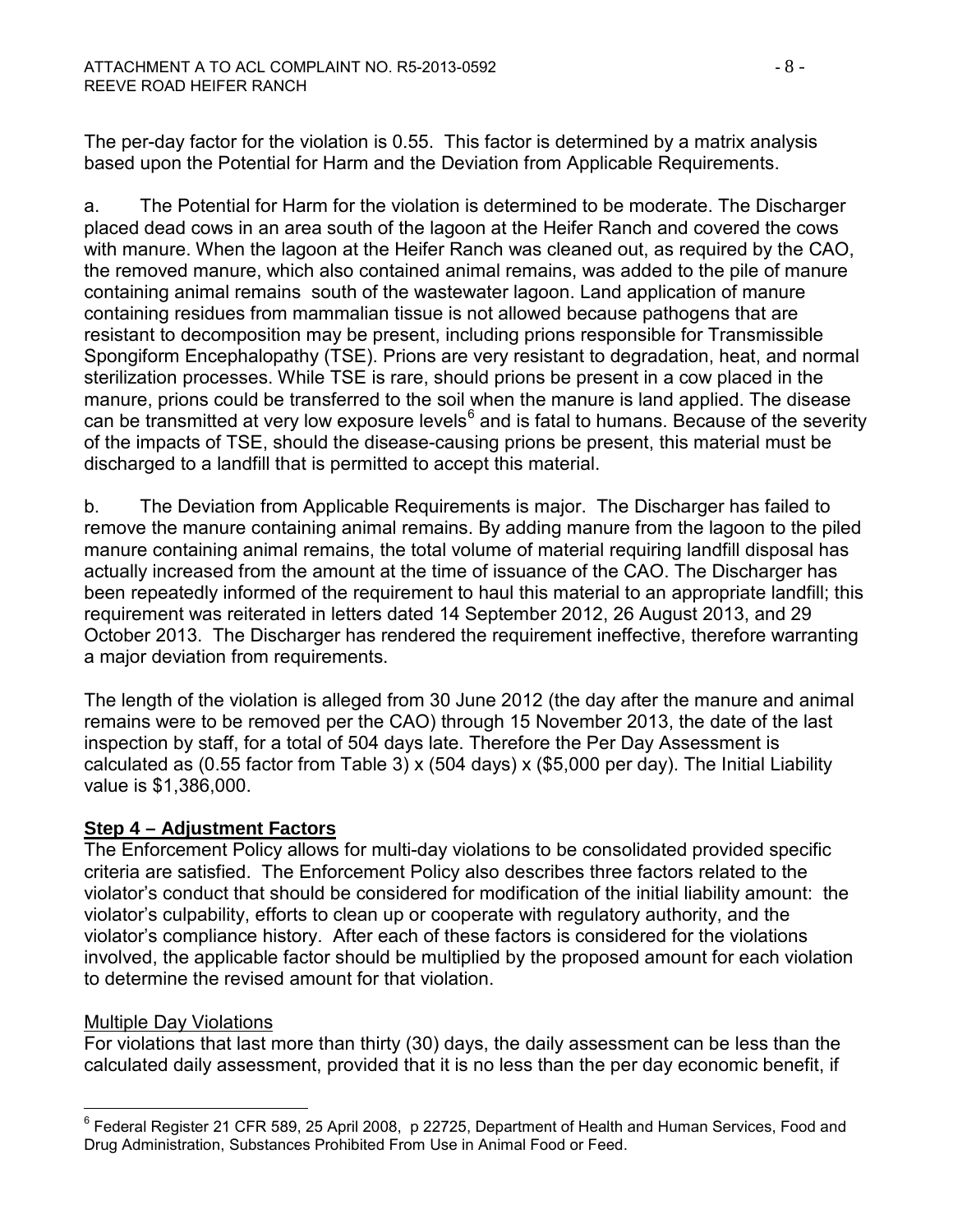any, resulting from the violation. The failure to remove the manure and animal remains does not result in an economic benefit that can be measured on a daily basis. Therefore, an adjustment can be made. The Water Board Prosecution Team recommends applying the alternative approach to civil liability calculation provided by the Enforcement Policy. Using this approach, the calculation of days of violation will include the first day of violation, plus one additional day of violation for each five-day period up to the 30th day of violation, and thereafter, plus one additional day of violation for each 30-day period.

This results in a Revised Initial Liability Amount as follows:

Revised Initial Liability = (.55) X (22 days of violation) X (\$5,000) = **\$60,500**

#### **Culpability**

Higher liabilities should result from intentional or negligent violations as opposed to accidental violations. A multiplier between 0.5 and 1.5 is to be used, with a higher multiplier for negligent behavior. The Discharger was given a multiplier value of **1.5**. The CAO issued to the Discharger clearly stated the requirement to remove the manure and animal remains by 29 June 2012. The Status letter sent to the Discharger on 14 September 2012, and additional letters sent on 26 August 2013 and 29 October 2013, reminded the Discharger that the removal had not been done. The manure and animal remains have not been removed as of 14 November 2013. Despite repeated attempts by staff to reach out to and remind the Discharger of the outstanding violation, the Discharger has failed to comply with the requirements of the CAO. Staff assessed the Discharger's behavior as intentional and therefore, assessed a multiplier of 1.5.

#### Cleanup and Cooperation

This factor reflects the extent to which a discharger voluntarily cooperated in returning to compliance and correcting environmental damage. A multiplier between 0.75 and 1.5 is to be used, with a higher multiplier when there is a lack of cooperation. Because the manure and animal remains have not been removed, because the Discharger and the Discharger's consultant have repeatedly questioned the need to remove the material to a landfill without taking any steps towards removal, and because actions taken at the Heifer Ranch have only increased the amount of material requiring landfill disposal, the Discharger was given the maximum multiplier value of **1.5**.

# History of Violation

When there is a history of repeat violations, the Enforcement Policy requires a minimum multiplier of 1.1 to be used. For the reasons stated above, Staff assessed a multiplier value of **1.1**.

# **Step 5 - Determination of Total Base Liability Amount**

The Total Base Liability for the violation is determined by multiplying the Revised Initial Liability by the multipliers associated with each of the Adjustment Factors discussed above.

**Total Base Liability Amount:** This value is calculated as the Revised Initial Liability (\$**60,500**) X Adjustment Factors **(1.5) (1.5) (1.1)** and is equal to **\$149,737.50**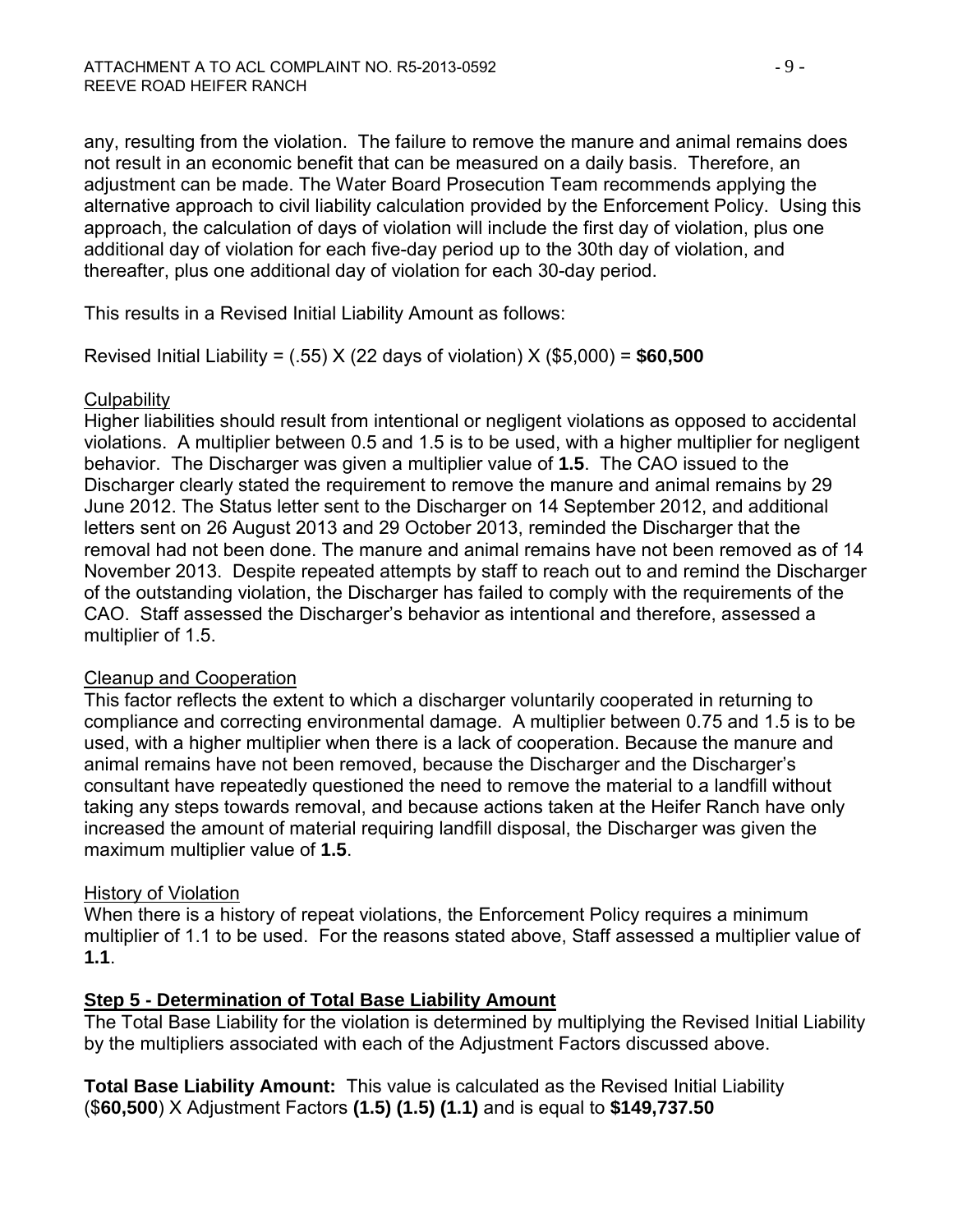### **Step 6 - Ability to Pay and Ability to Continue in Business**

The ability to pay and to continue in business factor must be considered when assessing administrative civil liabilities. Below is an initial analysis of the Discharger's financial situation, which may be revised based on the submission of additional information by the Discharger. As part of the cost of doing business, the Dischargeris liable for compliance with the Dairy General Order at the Reeve Road Heifer Ranch and for penalties the Central Valley Water Board assesses for failing to comply with the Dairy General Order.

Besides the available income that may be generated from operations at the Reeve Road Heifer Ranch, the Discharger owns and operates a 1,196 cow dairy in the immediate area. The dairy is an ongoing business that potentially generates profits that may be used to pay the assessed penalty. The Discharger owns an additional five parcels of land in the vicinity of the Heifer Ranch, together with a restaurant/bar in a neighboring community. Public records show that the Discharger is the legal property owner of the following parcels.

APN 229-060-15 (agricultural); APN 239-270-06 (residential); APN 209-290-06 (agricultural); APN 209-290-07 (agricultural); APN 209-300-18 (agricultural); APN 239- 160-02; APN 239-160-16 (dairy); APN 239-160-15 (agricultural); APN 212-090-01 (agricultural); APN 239-270-02 agricultural); APN 209-300-18 (agricultural); APN 249- 020-06; APN 229-060-16 (agricultural); APN 229-060-17 (agricultural)

Based on the information publicly available and without additional information provided by the Discharger, the Discharger has the available assets to pay the proposed administrative civil liability amount and continue in business.

# **Step 7 – Other Factors as Justice May Require**

If the Central Valley Water Board believes that the amount determined using the above factors is inappropriate, the amount may be adjusted under the provision for "other factors as justice may require," but only if express findings are made to justify this.

#### **Step 8 – Economic Benefit**

The Enforcement Policy requires that the Economic Benefit of Noncompliance be estimated for every violation. The economic benefit of noncompliance is any savings or monetary gain derived from the act or omission that constitutes the violation. In other words, the Discharger realized a gain by not expending the resources to comply with water quality laws, including the Dairy General Order and the Cleanup and Abatement Order. The Discharger has realized an economic benefit of noncompliance of \$4,795. The economic benefit of noncompliance is estimated by calculating the time value of the delayed expenditures, net of taxes, and inflation using the U.S. Environmental Protection Agency's BEN model<sup>[7](#page-25-0)</sup>.

 $\overline{a}$ 7

<span id="page-25-0"></span>USEPA developed the BEN model to calculate the economic benefit a violator derives from delaying and/or avoiding compliance with environmental statutes. Funds not spent on environmental compliance are available for other profit-making activities or, alternatively, a defendant avoids the costs associated with obtaining additional funds for environmental compliance. BEN calculates the economic benefits gained from delaying and avoiding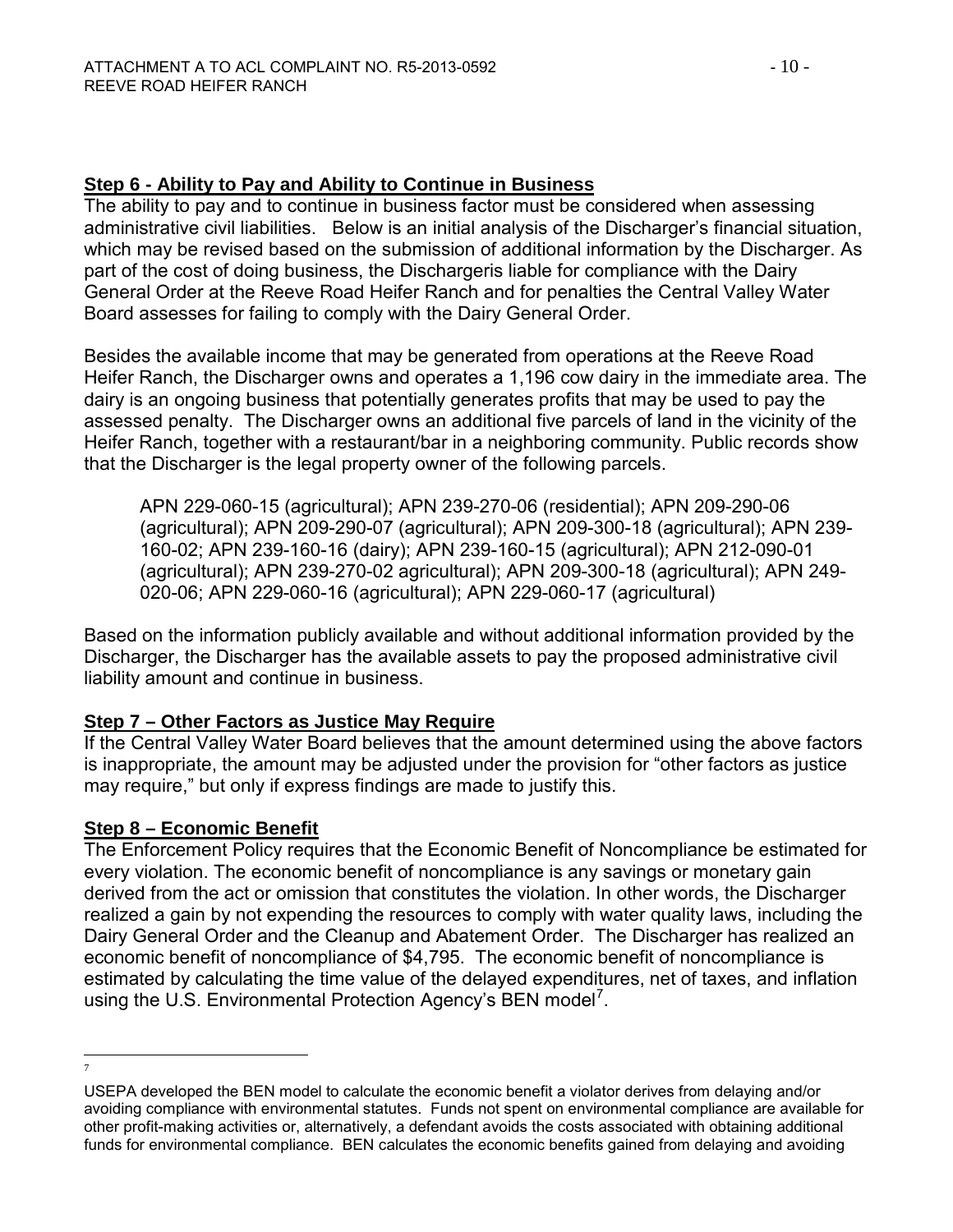The economic benefit of noncompliance of \$4,334, for the disposal of manure containing animal remains does not take into account the actual cost of disposing of the waste. Additionally, the total economic benefit of noncompliance of \$4,795 does not consider the benefit derived from an illegal competitive advantage by operating without complying with its permit and/or the requirements of the Cleanup and Abatement Order.

#### **Final adjusted liability**

The final adjusted liability is **\$310,775**.

#### **Step 9 – Maximum and Minimum Liability Amounts**

The maximum and minimum amounts for discharge violation must be determined for comparison to the amounts being proposed. These values are calculated in the ACL Complaint, and the values are repeated here.

#### Maximum Liability Amount: \$3,047,000

Minimum Liability Amount: the minimum liability is the lowest amount allowed by statute and by policy. The Enforcement Policy requires that, at a minimum, the assessed penalty must be equal to the economic benefit plus ten percent. The economic benefit of non-compliance plus ten percent is an estimated amount of **\$5,274**. The Adjusted Total Base Liability Amount is greater than economic benefit plus ten percent, and therefore, no adjustment is necessary based on the economic benefit analysis.

Below is a table with the minimum and maximum amounts allowed by statute. The proposed liability amount for each violation falls within the minimum and maximum allowable amounts.

| Violation          | <b>Statute</b>    | Minimum  | Maximum   | Proposed  |
|--------------------|-------------------|----------|-----------|-----------|
| Dead Cow           | <b>Water Code</b> | \$28,000 | \$280,000 | \$143,220 |
| Discharge to       | sections          |          |           |           |
| Groundwater        | $13350(e)(1)$ and |          |           |           |
|                    | 13350(e)(1)(A)    |          |           |           |
| Violation of CAO   | <b>Water Code</b> |          | \$18,000  | \$9,009   |
| Directive 2:       | section 13268     |          |           |           |
| Submittal of Legal |                   |          |           |           |
| Proof of Disposal  |                   |          |           |           |
| of Animal          |                   |          |           |           |

 $\overline{a}$ required environmental expenditures such as capital investments, one-time non-depreciable expenditures, and annual operation and maintenance costs.

BEN uses standard financial cash flow and net present value analysis techniques based on generally accepted financial principles. First, BEN calculates the costs of complying on time and of complying late adjusted for inflation and tax deductibility. To compare the on time and delayed compliance costs in a common measure, BEN calculates the present value of both streams of costs, or "cash flows," as of the date of initial noncompliance. BEN derives these values by discounting the annual cash flows at an average of the cost of capital throughout this time period. BEN can then subtract the delayed-case present value from the on-time-case present value to determine the initial economic benefit as of the noncompliance date. Finally, BEN compounds this initial economic benefit forward to the penalty payment date at the same cost of capital to determine the final economic benefit of noncompliance.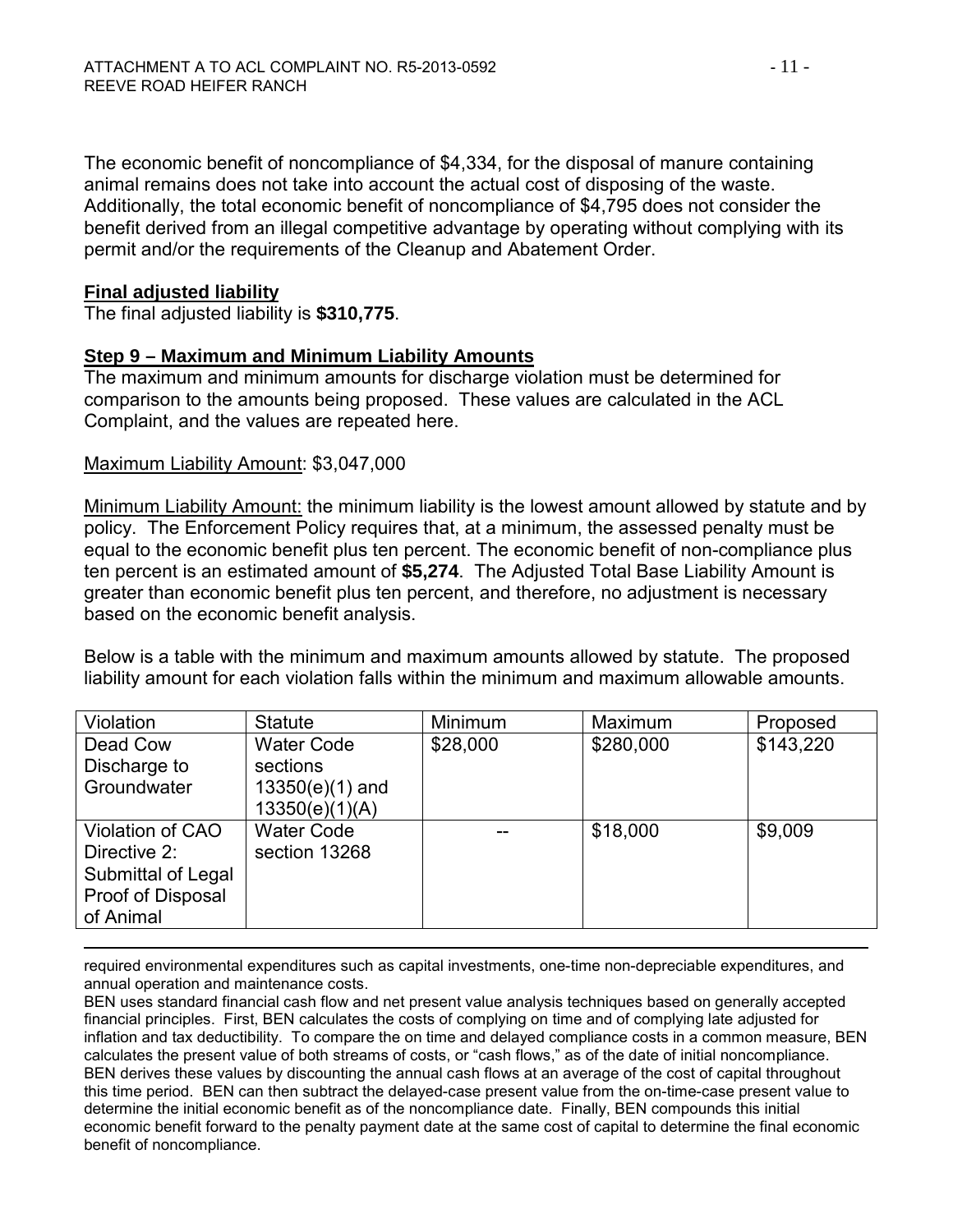| Carcasses                |                   |          |             |              |
|--------------------------|-------------------|----------|-------------|--------------|
| Violation of CAO         | <b>Water Code</b> |          | \$229,000   | \$8,808.80   |
| Directive 4:             | section 13268     |          |             |              |
| <b>Failure to Submit</b> |                   |          |             |              |
| a Groundwater            |                   |          |             |              |
| <b>Remediation Plan</b>  |                   |          |             |              |
| <b>Violation of CAO</b>  | <b>Water Code</b> | \$50,400 | \$2,520,000 | \$149,737.50 |
| Directive 4:             | sections          |          |             |              |
| <b>Failure to Remove</b> | $13350(e)(1)$ and |          |             |              |
| and Properly             | 13350(e)(1)(B)    |          |             |              |
| Dispose of the           |                   |          |             |              |
| Comingled                |                   |          |             |              |
| Manure and               |                   |          |             |              |
| <b>Animal Remains</b>    |                   |          |             |              |
| from the                 |                   |          |             |              |
| Wastewater               |                   |          |             |              |
| Lagoon and from          |                   |          |             |              |
| the Area South of        |                   |          |             |              |
| the Wastewater           |                   |          |             |              |

#### **Step 10 – Final Liability Amount**

Liabilities imposed by the Regional Water Board are an important part of the Water Boards' enforcement authority. Accordingly, any assessment of administrative civil liability should fully eliminate any economic advantage obtained from noncompliance, fully eliminate any unfair competitive advantage obtained from noncompliance, bear a reasonable relationship to the gravity of the violation and the harm to beneficial uses or regulatory program resulting from the violation, deter the specific Discharger from committing further violations, and deter similarly situated persons in the regulated community from committing the same or similar violations. The methodology outlined in the Enforcement Policy is a process for arriving at a liability amount consistent with these objectives.

The final proposed liability amount of **\$310,775** is consistent with the methodology in the Enforcement Policy and with the objectives outlined above. **.**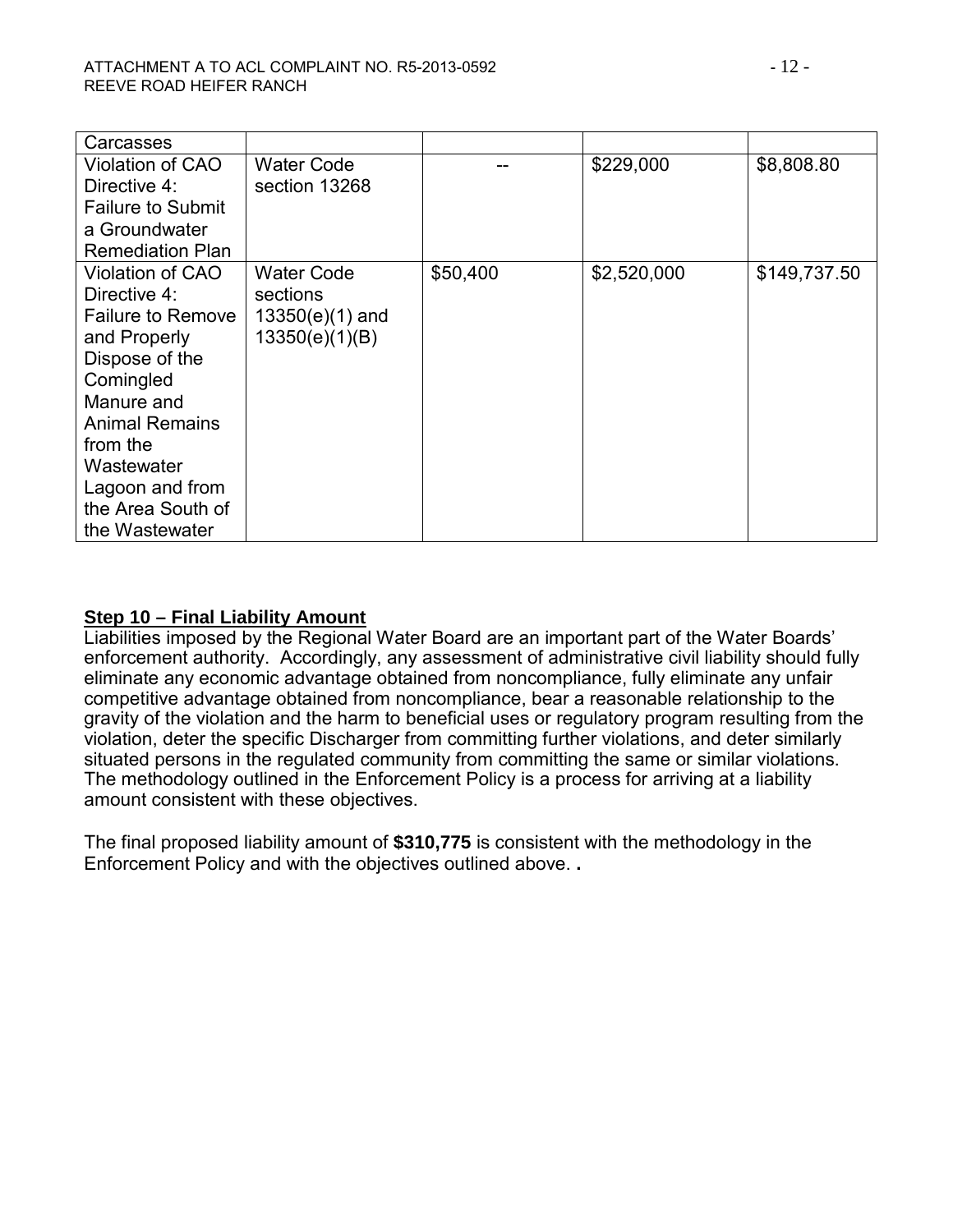#### **Penalty Calculation for Civil Liability, Henry J. Tosta Reeve Road Heifer Ranch Attachment B**

#### **Penalty Calculation Methodology Worksheet - Version Date: 6/24/2010**

Password for Workbook Protection: **enforcement**

#### *Instructions*

- 1. Select Potential Harm for Discharge Violations
- 2. Select Characteristics of the Discharge
- 3. Select Susceptibility to Cleanup or Abatement
- 4. Select Deviation from Standard
- 5. Click "Determine Harm & per Gallon/Day…"
- 6. Enter Values into the Yellow highlighted fields

Select Item 3 = Moderate Select Item Select Item Potential Harm for Discharge Violations Select Item<br>Select Item Select Item Select Item Characteristics of the Discharge Select Item Select Item  $\frac{4}{50\%}$  of Discharged material poses significant risk Select Item Characteristics of the Discharge Select Item Select Item Select Item Select Item Select Item Select Item Select Item Select Item Susceptibi Select Item Susceptible to Cleanup or A Select Item Susceptible to Cleanup or A Select Item <mark>Major Select Item Select Item Select Item Moderate Select Item Select Item Select Item Select Item Select Item Select Item Select Item Select Item Select Item Select Item Select Item Select Item Select Item Se</mark>

#### **Discharger Name/ID:** Henry J Tosta, Reeve Road Heifer Ranch, Tracy, San Joaquin County

...................................

|                                 |        |                                               | Dairy General Order Violation: Dead Cow Discharge to<br>Groundwater |                          | CAO Directive 2: Submittal of Legal Proof of Disposal |                        | <b>CAO Directive</b> |
|---------------------------------|--------|-----------------------------------------------|---------------------------------------------------------------------|--------------------------|-------------------------------------------------------|------------------------|----------------------|
|                                 |        |                                               |                                                                     |                          |                                                       |                        |                      |
|                                 | Step 1 | Potential Harm Factor (Generated from Button) |                                                                     |                          |                                                       |                        |                      |
|                                 | Step 2 | Per Gallon Factor (Generated from Button)     | 0.31                                                                |                          |                                                       |                        |                      |
|                                 |        | Gallons                                       |                                                                     |                          |                                                       |                        |                      |
|                                 |        | Statutory / Adjusted Max per Gallon (\$)      |                                                                     |                          |                                                       |                        |                      |
| ä                               |        | <b>Total</b>                                  |                                                                     | \$                       |                                                       |                        |                      |
|                                 |        | Per Day Factor (Generated from Button)        | 0.31                                                                |                          |                                                       |                        |                      |
|                                 |        | Days                                          | 56                                                                  |                          |                                                       |                        |                      |
|                                 |        | Statutory Max per Day                         | 5000.00                                                             |                          |                                                       |                        |                      |
|                                 |        | <b>Total</b>                                  |                                                                     | 86,800<br>\$             |                                                       | - \$<br>$\blacksquare$ |                      |
|                                 | Step 3 | Per Day Factor                                |                                                                     |                          | 0.35                                                  |                        | 0.4                  |
| Non-<br>Discharge<br>Violations |        | Days                                          |                                                                     |                          | 18                                                    |                        | 13                   |
|                                 |        | Statutory Max per Day                         |                                                                     |                          | 1,000                                                 |                        | 1000.00              |
|                                 |        | <b>Total</b>                                  |                                                                     | \$                       |                                                       | 6,300.00<br>S          |                      |
|                                 |        | Initial Amount of the ACL                     |                                                                     | 86,800.00                |                                                       | 6,300.00               |                      |
|                                 | Step 4 | Culpability                                   | 1.5                                                                 | 130,200.00<br>\$         | 1.3                                                   | 8,190.00<br>\$         | 1.4                  |
| Add'l<br>Factors                |        | Cleanup and Cooperation                       |                                                                     | 130,200.00               |                                                       | 8,190.00               | 1.1                  |
|                                 |        | <b>History of Violations</b>                  | 1.1                                                                 | 143,220.00<br>\$         | 1.1                                                   | 9,009.00               | 1.1                  |
|                                 | Step 5 | <b>Total Base Liability Amount</b>            |                                                                     | 310,775.30<br>\$         |                                                       |                        |                      |
|                                 | Step 6 | Ability to Pay & to Continue in Business      |                                                                     | \$                       |                                                       |                        |                      |
|                                 | Step 7 | Other Factors as Justice May Require          |                                                                     | \$                       |                                                       |                        |                      |
|                                 |        | <b>Staff Costs</b>                            |                                                                     | \$                       |                                                       |                        |                      |
|                                 | Step 8 | Economic Benefit                              |                                                                     | 4,795.00<br>\$           |                                                       |                        |                      |
|                                 | Step 9 | Minimum Liability Amount                      |                                                                     | 5,274.50<br>$\mathbf{s}$ |                                                       |                        |                      |
|                                 |        | Maximum Liability Amount                      |                                                                     | \$3,047,000              |                                                       |                        |                      |
| Step 10 Final Liability Amount  |        |                                               | 310,775.30<br>\$                                                    |                          |                                                       |                        |                      |

| <b>Penalty Day Range Generator</b>                                                                     | <b>Penalty Day Range Generator</b>                                |
|--------------------------------------------------------------------------------------------------------|-------------------------------------------------------------------|
|                                                                                                        |                                                                   |
| Start Date of Violation=15/1/12<br>End Date of Violation= 6/25/12                                      | Start Date of Violation= 7/3/12<br>End Date of Violation= 7/20/12 |
| Maximum Days Fined (Steps $2 \& 3$ ) =<br>56<br>Davs<br>Minimum Days Fined (Steps $2 \& 3$ ) =<br>Days | $hed$ (Steps 2 & 3) =<br>Days<br>$hed$ (Steps 2 & 3) =<br>Days    |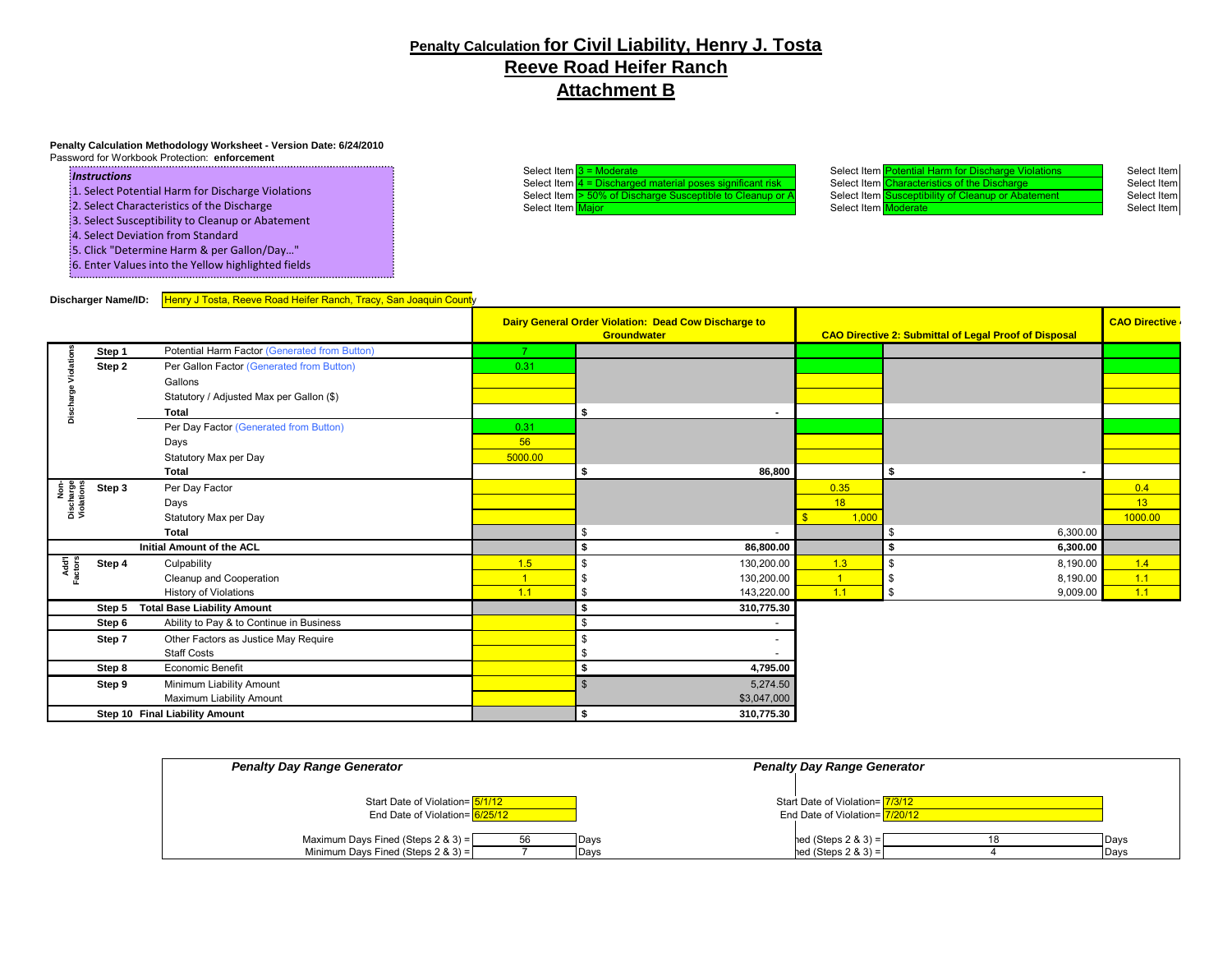#### **Penalty Calculation for Civil Liability, Henry J. Tosta Reeve Road Heifer Ranch Attachment B**

I Harm for Discharge Violations Select Item Potential Harm for Discharge Violations Select Item Potential Harm for Discharge Violations Select Item Characteristics of the Discharge The Discharge Select Item Characteristics of the Discharge Select Item Characteristics of the Discharge Select Item Characteristics of the Discharge Select Item Characteristics of the Discharge usceptibility of Cleanup or Abatement Select Item Deviation from Requirement

| Select Item Potential Harm for Discharge Violations |
|-----------------------------------------------------|
| Select Item Characteristics of the Discharge        |
| Select Item Susceptibility of Cleanup or Abatement  |
| Select Item Deviation from Requirement              |

| Plan |                | 4: Submission of Groundwater Remediation   CAO Directive 4: Proper Disposal of Comingled Manure and<br><b>Dead Animal Remains</b> |                      | <b>Violation 5</b> |                                |
|------|----------------|-----------------------------------------------------------------------------------------------------------------------------------|----------------------|--------------------|--------------------------------|
|      |                |                                                                                                                                   |                      |                    |                                |
|      |                |                                                                                                                                   |                      |                    |                                |
|      |                |                                                                                                                                   |                      |                    |                                |
|      |                |                                                                                                                                   |                      |                    |                                |
|      | $\blacksquare$ |                                                                                                                                   | Ŝ.<br>$\blacksquare$ |                    | s.<br>$\sim$                   |
|      |                |                                                                                                                                   |                      | $\mathbf{0}$       |                                |
|      |                |                                                                                                                                   |                      |                    |                                |
|      |                |                                                                                                                                   |                      |                    |                                |
|      |                |                                                                                                                                   | \$<br>$\blacksquare$ |                    | \$                             |
|      |                | 0.55                                                                                                                              |                      |                    |                                |
|      |                | 22                                                                                                                                |                      |                    |                                |
|      |                | 5,000                                                                                                                             |                      |                    |                                |
|      | 5,200.00       |                                                                                                                                   | 60,500.00<br>\$      |                    | \$<br>$\overline{\phantom{a}}$ |
|      | 5,200.00       |                                                                                                                                   | 60,500.00<br>\$      |                    | S<br>$\overline{\phantom{a}}$  |
|      | 7,280.00       | 1.5                                                                                                                               | \$<br>90,750.00      |                    | \$                             |
|      | 8,008.00       | 1.5                                                                                                                               | 136,125.00<br>\$     |                    | -\$                            |
|      | 8,808.80       | 1.1                                                                                                                               | 149,737.50<br>\$     |                    | \$<br>$\overline{\phantom{a}}$ |

*Penalty Day Range Generator Penalty Day Range Generator* Start Date of Violation= 8/28/13<br>
End Date of Violation=  $\frac{8/28/13}{4/12/13}$  Start Date of Violation=  $\frac{11/15/13}{11/15/13}$ End Date of Violation= 11/15/13 Maximum Days Fined (Steps 2 & 3) =  $\begin{array}{|c|c|c|c|c|}\n \hline\n 228 & \text{Maximum Days Find (Steps 2 & 3) = } \n\hline\n 13 & \text{Minimum Days Find (Steps 2 & 3) = } \n\end{array}$ Minimum Days Fined (Steps 2 & 3) =

296 1480000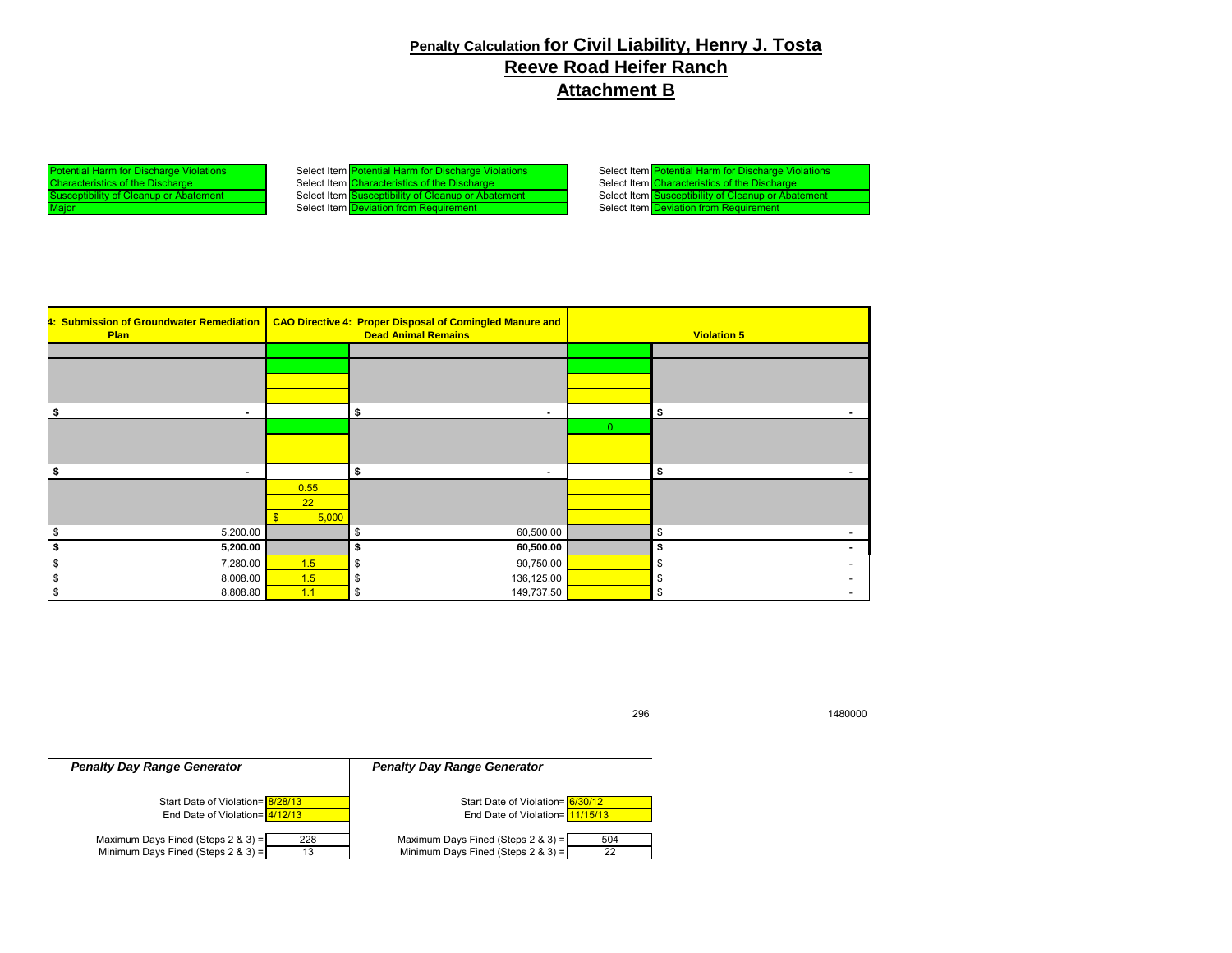# **Administrative Civil Liability**

# **Fact Sheet**

The California Regional Water Quality Control Boards (Regional Water Boards) have the authority to impose administrative civil liabilities for a variety of violations under California Water Code section 13323. This document generally describes the process that the Regional Water Boards follow in imposing administrative civil liabilities.

The first step is the issuance of an administrative civil liability complaint (complaint) by the authorized Regional Water Board's Executive Officer or Assistant Executive Officer. The complaint describes the violations that alleged to have been committed, the Water Code provisions authorizing the imposition of liability, and the evidence that supports the allegations. **Any person who receives a complaint must respond timely as directed, or risk the Regional Water Board imposing the administrative civil liability by default.** The complaint is accompanied by a letter of transmittal, a Waiver Form and a Hearing Procedure. Each document contains important information and deadlines. You should read each document carefully. A person issued a complaint is allowed to represent him or herself. However, legal advice may be desirable to assist in responding to the complaint.

# **Parties**

The parties to a complaint proceeding are the Regional Water Board Prosecution Team and the person/s named in the complaint, referred to as the "Discharger." The Prosecution Team is comprised of Regional Water Board staff and management. Other interested persons may become involved and may become "designated parties." Only designated parties are allowed to submit evidence and participate fully in the proceeding. Other interested persons may play a more limited role in the proceeding and are allowed to submit non-evidentiary policy statements. If the matter proceeds to hearing, the hearing will be held before the full membership of the Regional Water Board (composed of up to nine board members appointed by the Governor) or before a panel of three board members. The board members who will hear the evidence and rule on the matter act as judges. They are assisted by an Advisory Team, which provides advice on technical and legal issues. Both the Prosecution Team and the Advisory Team have their own attorney. Neither the Prosecution Team nor the Discharger or his/her representatives are permitted to communicate with the board members or the Advisory Team about the complaint without the presence or knowledge of the other. This is explained in more detail in the Hearing Procedure.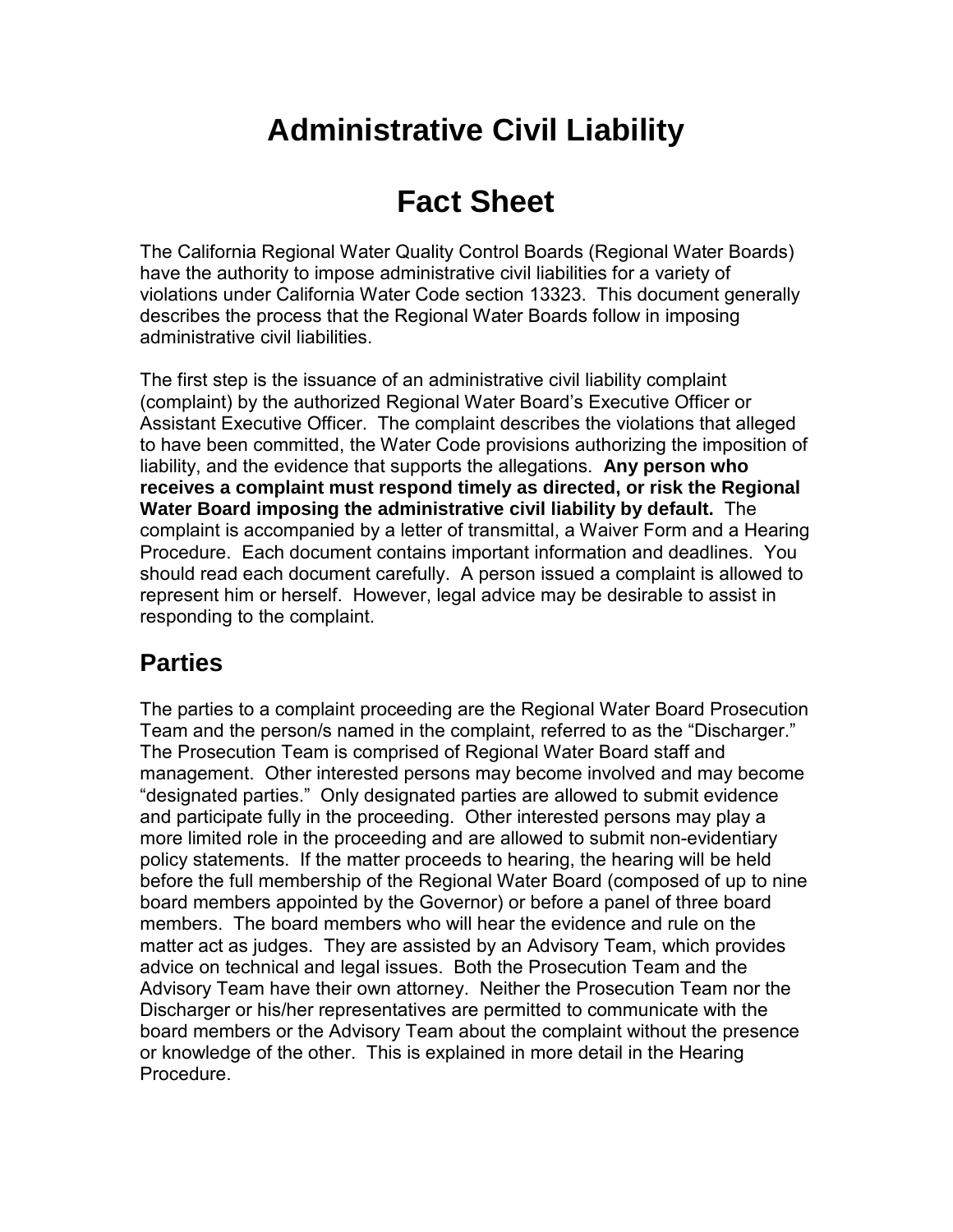# **Complaint Resolution options**

Once issued, a complaint can lead to (1) withdrawal of the complaint; (2) withdrawal and reissuance; (3) payment and waiver; (4) settlement; (5) hearing. Each of these options is described below.

**Withdrawal**: may result if the Discharger provides information to the Prosecution Team that clearly demonstrates that a fundamental error exists in the information set forth in the complaint.

**Withdrawal and reissuance**: may result if the Prosecution Team becomes aware of information contained in the complaint that can be corrected.

**Payment and waiver**: may result when the Discharger elects to pay the amount of the complaint rather than to contest it. The Discharger makes a payment for the full amount and the matter is ended, subject to public comment.

**Settlement**: results when the parties negotiate a resolution of the complaint. A settlement can include such things as a payment schedule, or a partial payment and suspension of the remainder pending implementation by the Discharger of identified activities, such as making improvements beyond those already required that will reduce the likelihood of a further violation or the implementation or funding of a Supplemental Environmental Project (SEP) or a Compliance Project. Qualifying criteria for Compliance Projects and SEPs are contained in the State Water Resources Control Board's (State Water Board) Enforcement Policy, which is available at the State Water Board's website at: [http://www.waterboards.ca.gov/plans\\_policies/.](http://www.waterboards.ca.gov/plans_policies/) Settlements are generally subject to public notice and comment, and are conditioned upon approval by the

Regional Water Board or its authorized staff management. Settlements are typically memorialized by the adoption of an uncontested Administrative Civil Liability Order.

**Hearing**: if the matter proceeds to hearing, the parties will be allowed time to present evidence and testimony in support of their respective positions. The hearing must be held within 90 days of the issuance of the complaint, unless the Discharger waives that requirement by signing and submitting the Waiver Form included in this package. The hearing will be conducted under rules set forth in the Hearing Procedure. The Prosecution Team has the burden of proving the allegations and must present competent evidence to the Regional Water Board regarding the allegations. Following the Prosecution Team's presentation, the Discharger and other parties are given an opportunity to present evidence, testimony and argument challenging the allegations. The parties may crossexamine each others' witnesses. Interested persons may provide nonevidentiary policy statements, but may generally not submit evidence or testimony. At the end of the presentations by the parties, the board members will deliberate to decide the outcome. The Regional Water Board may issue an order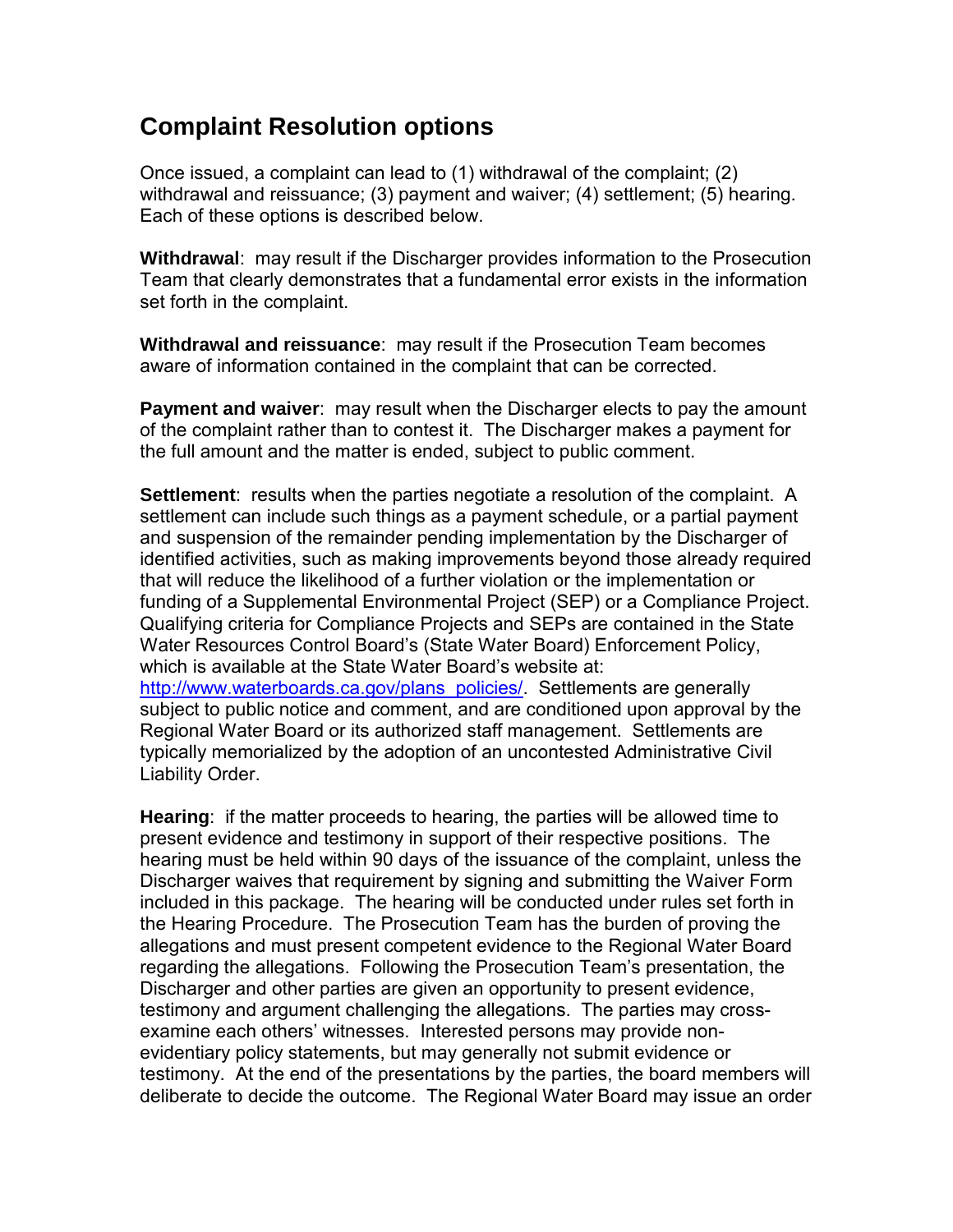requiring payment of the full amount recommended in the complaint, it may issue an order requiring payment of a reduced amount, it may order the payment of a higher amount, decide not to impose an assessment or it may refer the matter to the Attorney General's Office.

# **Factors that must be considered by the Regional Water Board**

Except for Mandatory Minimum Penalties under Water Code section 13385 (h) and (i), the Regional Water Board is required to consider several factors specified in the Water Code, including nature, circumstance, extent, and gravity of the violation or violations, whether the discharge is susceptible to cleanup or abatement, the degree of toxicity of the discharge, and, with respect to the violator, the ability to pay, the effect on ability to continue in business, any voluntary cleanup efforts undertaken, any prior history of violations, the degree of culpability, economic benefit or savings, if any resulting from the violations, and other matters as justice may require (Cal. Water Code §§ 13327, 13385(e) & 13399). During the period provided to submit evidence (set forth in the Hearing Procedure) and at the hearing, the Discharger may submit information that it believes supports its position regarding the complaint. If the Discharger intends to present arguments about its ability to pay it must provide reliable documentation to establish that ability or inability. The kinds of information that may be used for this purpose include:

For an individual:

- 1. Last three years of signed federal income tax returns (IRS Form 1040) including schedules;
- 2. Members of household, including relationship, age, employment and income;
- 3. Current living expenses;
- 4. Bank account statements;
- 5. Investment statements;
- 6. Retirement account statements;
- 7. Life insurance policies;
- 8. Vehicle ownership documentation;
- 9. Real property ownership documentation;
- 10. Credit card and line of credit statements;
- 11. Mortgage loan statements;
- 12. Other debt documentation.

For a business:

- 1. Copies of last three years of company IRS tax returns, signed and dated,
- 2. Copies of last three years of company financial audits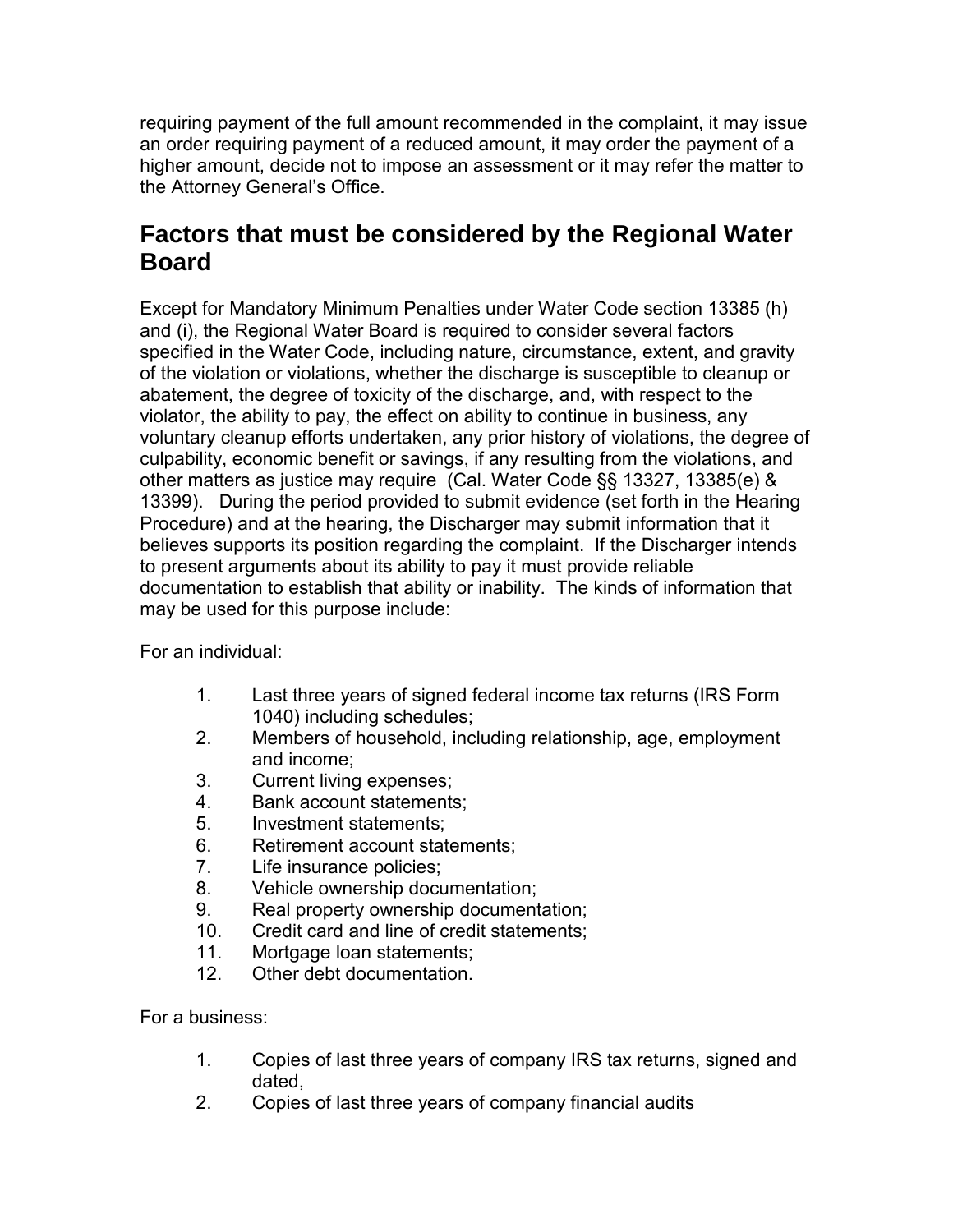- 3. Copies of last three years of IRS tax returns of business principals, signed and dated.
- 4. Any documentation that explains special circumstances regarding past, current, or future financial conditions.

For larger firms:

- 1. Federal income tax returns for the last three years, specifically:
	- IRS Form 1120 for C Corporations
	- IRS Form 1120 S for S Corporations
	- IRS Form 1065 for partnerships
- 2. A completed and signed IRS Form 8821. This allows IRS to provide the Regional Water Board with a summary of the firm's tax returns that will be compared to the submitted income tax returns. This prevents the submission of fraudulent tax returns;
- 3. The following information can be substituted if income tax returns cannot be made available:
	- Audited Financial Statements for last three years;
	- A list of major accounts receivable with names and amounts;
	- A list of major accounts payable with names and amounts;
	- A list of equipment acquisition cost and year purchased;
	- Ownership in other companies and percent of ownership for the last three years;
	- Income from other companies and amounts for the last three years.

For a municipality, county, or district:

- 1. Type of entity:
	- City/Town/Village;
	- County;
	- Municipality with enterprise fund;
	- Independent or publicly owned utility;
- 2. The following 1990 and 2000 US Census data:
	- Population;
	- Number of persons age 18 and above;
	- Number of persons age 65 and above;
	- Number of Individual below 125% of poverty level;
	- Median home value;
	- Median household income.
- 3. Current or most recent estimates of:
	- Population;
	- Median home value:
	- Median household income;
	- Market value of taxable property;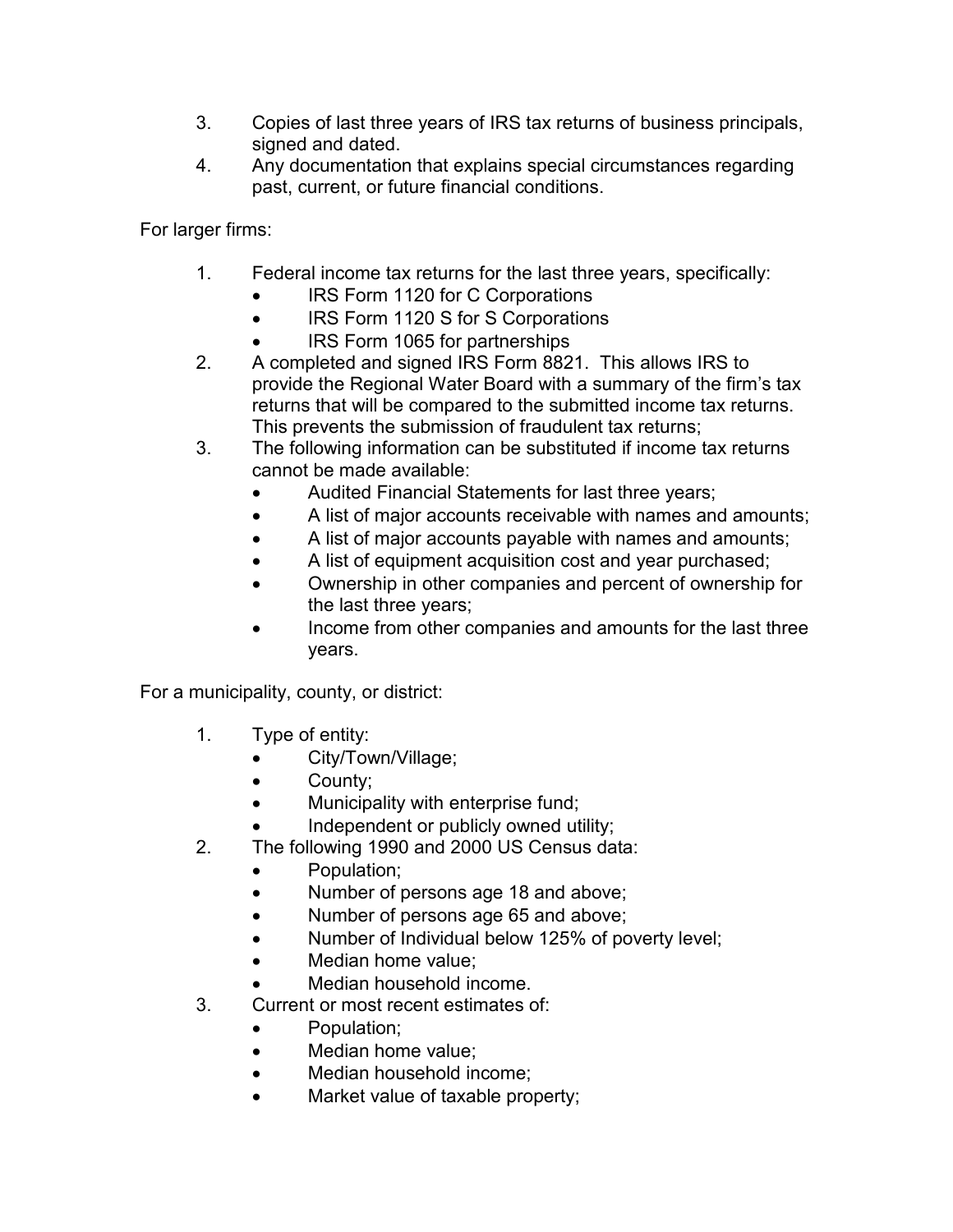- Property tax collection rate.
- 4. Unreserved general fund ending balance;
- 5. Total principal and interest payments for all governmental funds;
- 6. Total revenues for all governmental funds;
- 7. Direct net debt;
- 8. Overall net debt;
- 9. General obligation debt rating;
- 10. General obligation debt level.
- 11. Next year's budgeted/anticipated general fund expenditures plus net transfers out.

This list is provided for information only. The Discharger remains responsible for providing all relevant and reliable information regarding its financial situation, which may include items in the above lists, but could include other documents not listed. Please note that all evidence regarding this case, including financial information, will be made public.

# **Petitions**

If the Regional Water Board issues an order requiring payment, the Discharger may challenge that order by filing a petition for review with the State Water Board pursuant to Water Code section 13320. More information on the petition process is available at:

[http://www.waterboards.ca.gov/public\\_notices/petitions/water\\_quality/index.shtml](http://www.waterboards.ca.gov/public_notices/petitions/water_quality/index.shtml) An order of the State Water Board resolving the petition for review of the Regional Water Board's Administrative Civil Liability Order can be challenged by filing a petition for writ of mandate in the superior court pursuant to Water Code section 13330.

Once an Administrative Civil Liability Order becomes final, the Regional Water Board or State Water Board may seek a judgment of the superior court under Water Code section 13328, if necessary, in order to collect payment of the administrative civil liability amount.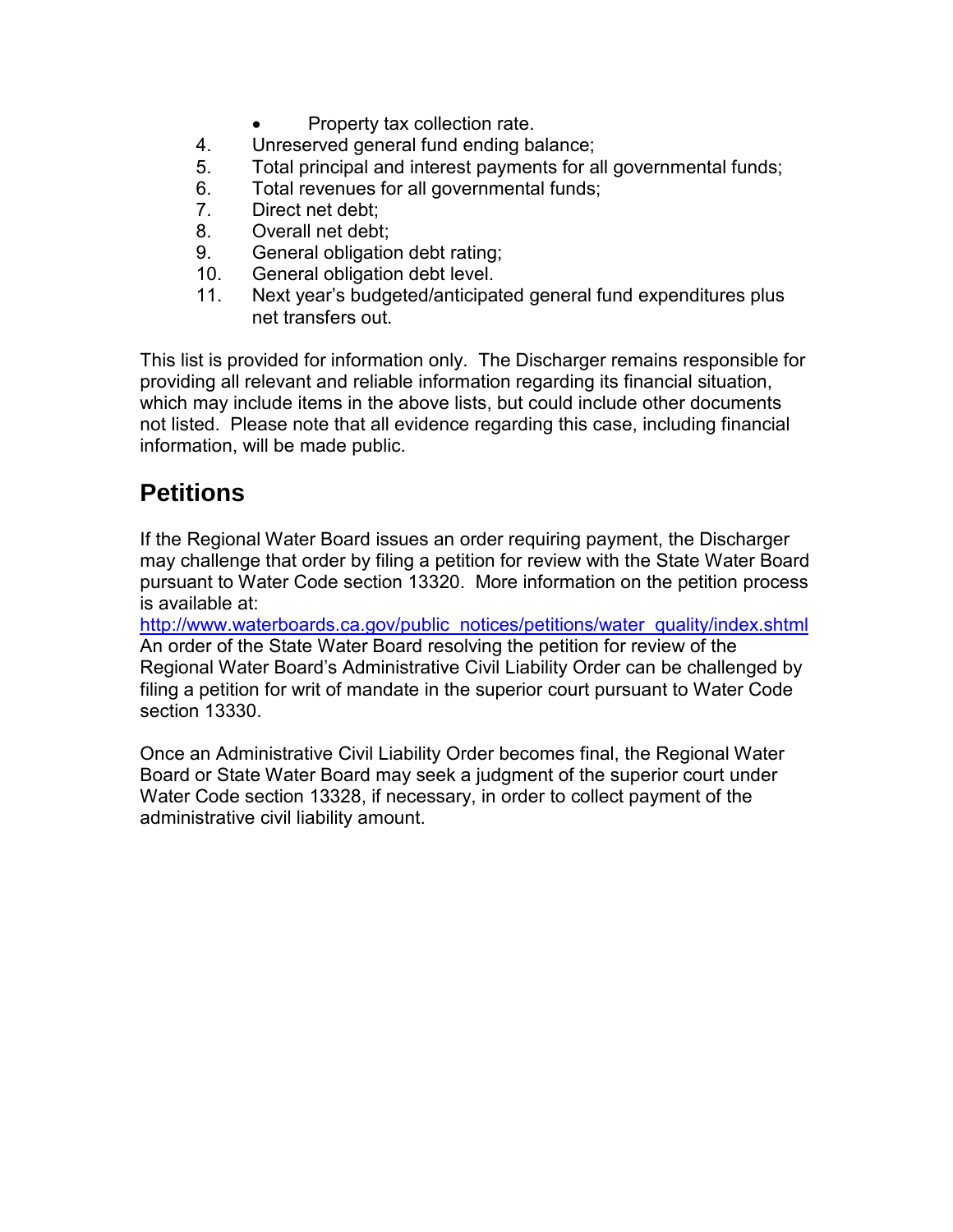Central Valley Regional Water Quality Control Board

#### HEARING PROCEDURE FOR ADMINISTRATIVE CIVIL LIABILITY COMPLAINT R5-2013-0592

#### HENRY J. TOSTA SAN JOAQUIN COUNTY

#### SCHEDULED FOR 6/7 February 2014

PLEASE READ THIS HEARING PROCEDURE CAREFULLY. FAILURE TO COMPLY WITH THE DEADLINES AND OTHER REQUIREMENTS CONTAINED HEREIN MAY RESULT IN THE EXCLUSION OF YOUR DOCUMENTS AND/OR TESTIMONY.

#### **Overview**

Pursuant to Water Code section 13323, the Executive Officer has issued an Administrative Civil Liability (ACL) Complaint to Henry J. Tosta, alleging violations of Water Code section(s) 13267 and 13350 for discharging waste into waters of the state and failing to comply with Cleanup and Abatement Order R5- 2012-0709 and Water code section 13267 for failing to furnish technical or monitoring reports. The ACL Complaint proposes that the Central Valley Water Board impose administrative civil liability in the amount of \$310,775. A hearing is currently scheduled to be conducted before the Board during its 6/7 February 2014 meeting.

The purpose of the hearing is to consider relevant evidence and testimony regarding the ACL Complaint. At the hearing, the Central Valley Water Board will consider whether to issue an administrative civil liability order assessing the proposed liability, or a higher or lower amount. The Board may also decline to assess any liability, or may continue the hearing to a later date. If less than a quorum of the Board is available, this matter may be conducted before a hearing panel. The public hearing will commence at 8:30 a.m. or as soon thereafter as practical, or as announced in the Board's meeting agenda. The meeting will be held at:

11020 Sun Center Drive, Suite 200, Rancho Cordova, California.

An agenda for the meeting will be issued at least ten days before the meeting and posted on the Board's web page at:

[http://www.waterboards.ca.gov/centralvalley/board\\_info/meetings](http://www.waterboards.ca.gov/centralvalley/board_info/meetings)

#### **Hearing Procedure**

The hearing will be conducted in accordance with this Hearing Procedure, which has been approved by the Board Chair for the adjudication of such matters. The procedures governing adjudicatory hearings before the Central Valley Water Board may be found at California Code of Regulations, title 23, section 648 et seq., and are available at

#### [http://www.waterboards.ca.gov](http://www.waterboards.ca.gov/)

Copies will be provided upon request. In accordance with Section 648(d), any procedure not provided by this Hearing Procedure is deemed waived. Except as provided in Section 648(b) and herein, Chapter 5 of the Administrative Procedures Act (Gov. Code, § 11500 et seq.) does not apply to this hearing.

The Discharger shall attempt to resolve objections to this Hearing Procedure with the Prosecution Team BEFORE submitting objections to the Advisory Team.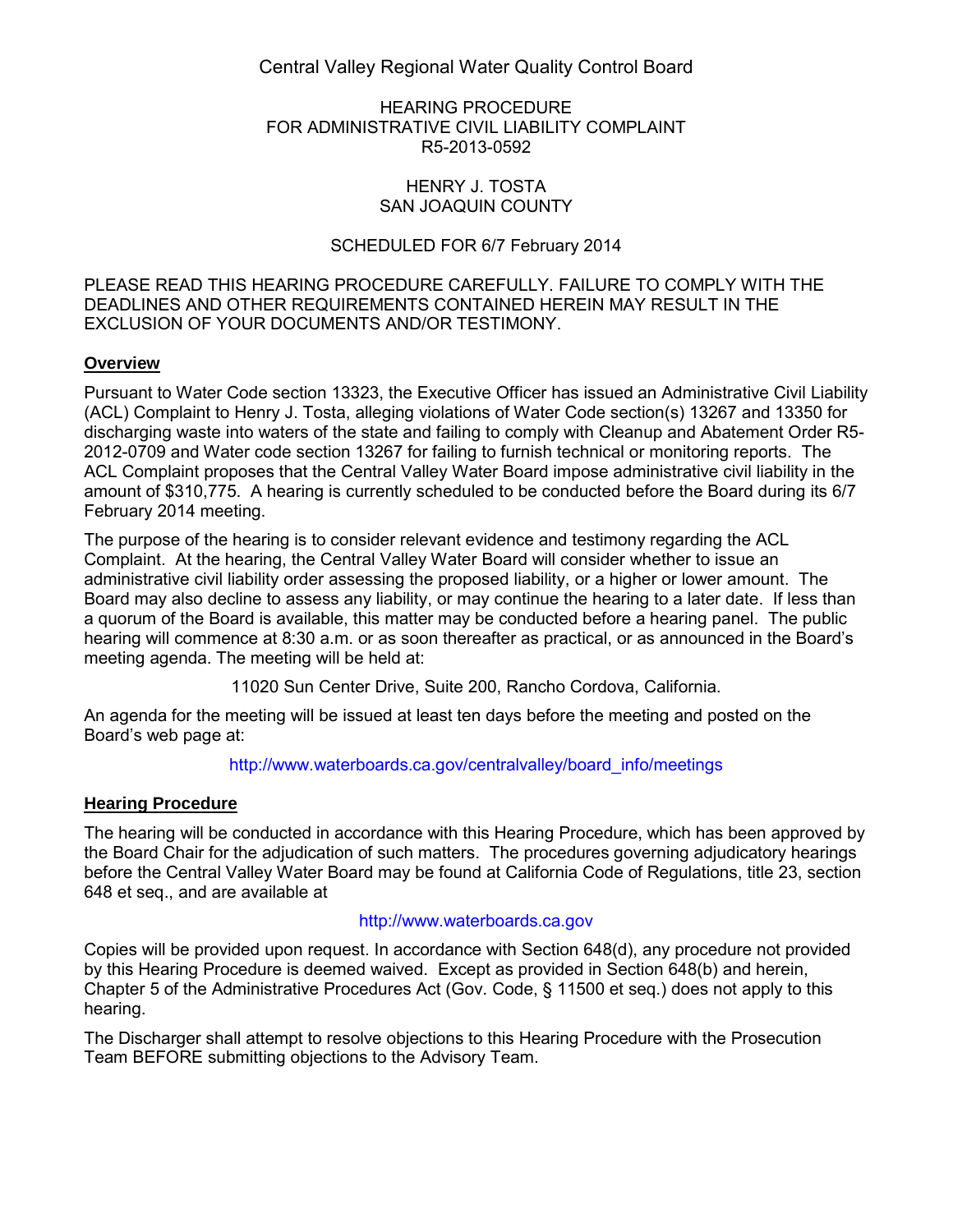#### **Separation of Prosecutorial and Advisory Functions**

To help ensure the fairness and impartiality of this proceeding, the functions of those who will act in a prosecutorial role by presenting evidence for consideration by the Board (the "Prosecution Team") have been separated from those who will provide legal and technical advice to the Board (the "Advisory Team"). Members of the Advisory Team are: Kenneth Landau, Assistant Executive Officer, and Alex Mayer, Staff Counsel. Members of the Prosecution Team are: Pamela Creedon, Executive Officer, Andrew Altevogt, Assistant Executive Officer, Robert Busby, Supervising Engineering Geologist, Charlene Herbst, Senior Engineering Geologist, Sean Walsh, Environmental Scientist, Gilberto Corral, Water Resources Control Engineer, Vanessa Young, Staff Counsel and David Boyers, Assistant Chief Counsel.

Any members of the Advisory Team who normally supervise any members of the Prosecution Team are not acting as their supervisors in this proceeding, and vice versa. Pamela Creedon regularly advises the Central Valley Water Board in other, unrelated matters, but is not advising the Central Valley Water Board in this proceeding. Members of the Prosecution Team act or have acted as advisors to the Central Valley Water Board in other, unrelated matters, but they are not advising the Central Valley Water Board in this proceeding. Members of the Prosecution Team have not had any ex parte communications with the members of the Central Valley Water Board or the Advisory Team regarding this proceeding.

#### **Hearing Participants**

Participants in this proceeding are designated as either "Designated Parties" or "Interested Persons." Designated Parties may present evidence and cross-examine witnesses and are subject to crossexamination. Interested Persons may present non-evidentiary policy statements, but may not crossexamine witnesses and are not subject to cross-examination. Interested Persons generally may not present evidence (e.g., photographs, eye-witness testimony, monitoring data). At the hearing, both Designated Parties and Interested Persons may be asked to respond to clarifying questions from the Central Valley Water Board, staff, or others, at the discretion of the Board Chair.

The following participants are hereby designated as Designated Parties in this proceeding:

- 1. Central Valley Water Board Prosecution Team
- 2. Henry J. Tosta

#### **Requesting Designated Party Status**

Persons who wish to participate in the hearing as a Designated Party must request designated party status by submitting a request in writing so that it is received no later than the deadline listed under "Important Deadlines" below. The request shall include an explanation of the basis for status as a Designated Party (i.e., how the issues to be addressed at the hearing affect the person, the need to present evidence or cross-examine witnesses), along with a statement explaining why the parties listed above do not adequately represent the person's interest. Any objections to these requests for designated party status must be submitted so that they are received no later than the deadline listed under "Important Deadlines" below.

#### **Primary Contacts**

#### **Advisory Team:**

Kenneth Landau, Assistant Executive Officer 11020 Sun Center Drive, Suite 200, Rancho Cordova, CA 95670 Phone: (916) 464-4726 ken.landau@waterboards.ca.gov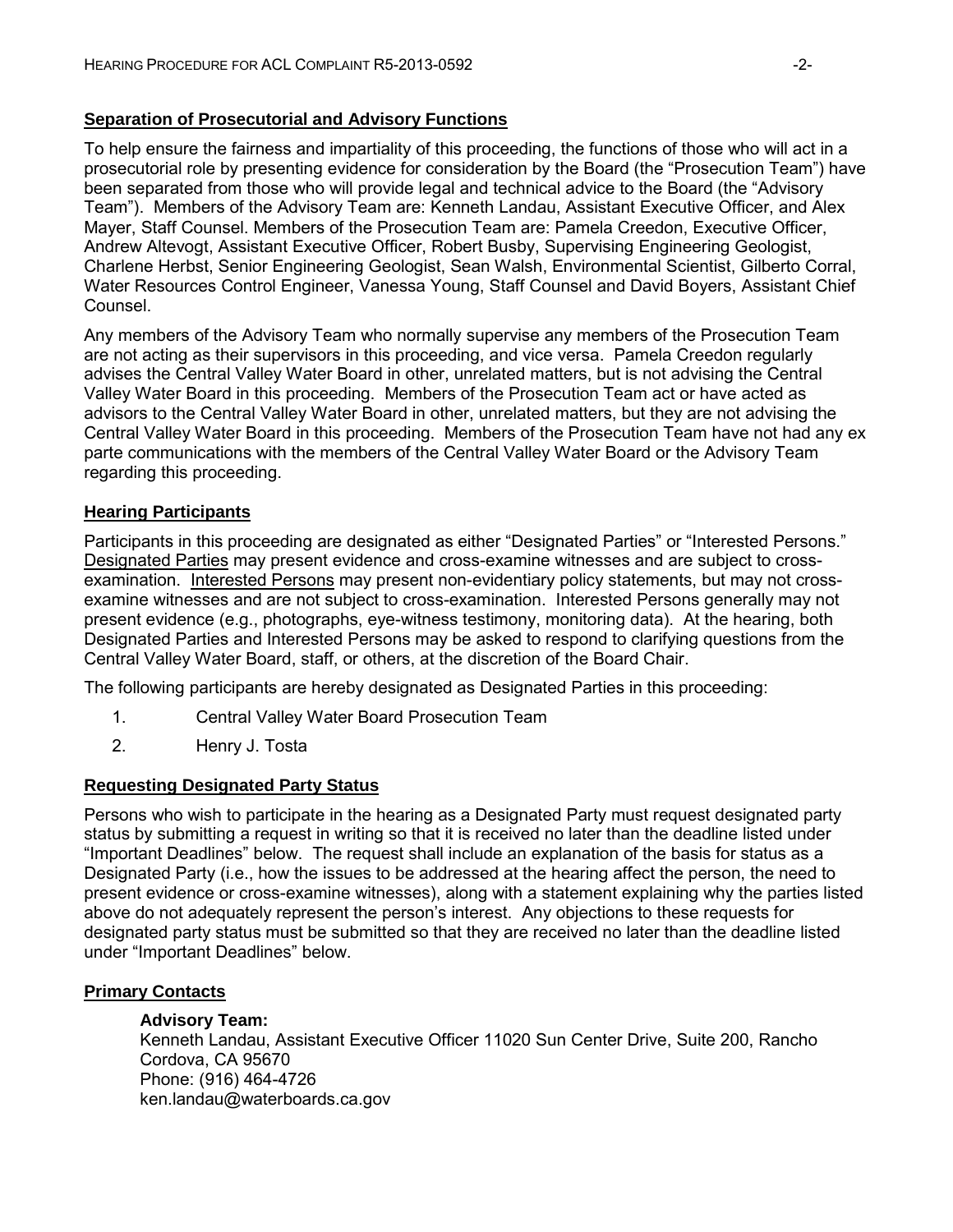Alex Mayer, Staff Counsel State Water Resources Control Board, Office of Chief Counsel Physical Address: 1001 I Street, Sacramento, CA 95814 Mailing Address: P.O. Box 100, Sacramento, CA 95812 Phone: (916) 341-5051; alex.mayer@waterboards.ca.gov

#### **Prosecution Team:**

Andrew Altevogt, Assistant Executive Officer 11020 Sun Center Drive, Suite 200, Rancho Cordova, CA 95670 Phone: (916) 464-4656; andrew.altevogt@waterboards.ca.gov

David Boyers, Assistant Chief Counsel State Water Resources Control Board, Office of Enforcement Physical Address: 1001 I Street, Sacramento, CA 95814 Mailing Address: P.O. Box 100, Sacramento, CA 95812 Phone: 916-341-5276; david.boyers@waterboards.ca.gov

#### **Discharger**

Henry J. Tosta 20662 San Jose Road Tracy, CA 95304

#### **Ex Parte Communications**

Designated Parties and Interested Persons are forbidden from engaging in ex parte communications regarding this matter. An ex parte communication is a written or verbal communication related to the investigation, preparation, or prosecution of the ACL Complaint between a Designated Party or an Interested Person and a Board Member or a member of the Board's Advisory Team (*see* Gov. Code, § 11430.10 et seq.). However, if the communication is copied to all other persons (if written) or is made in a manner open to all other persons (if verbal), then the communication is not considered an ex parte communication. Communications regarding non-controversial procedural matters are also not considered ex parte communications and are not restricted.

#### **Hearing Time Limits**

To ensure that all participants have an opportunity to participate in the hearing, the following time limits shall apply: each Designated Party shall have a combined **30** minutes to present evidence (including evidence presented by witnesses called by the Designated Party), to cross-examine witnesses (if warranted), and to provide a closing statement. Each Interested Person shall have 3 minutes to present a non-evidentiary policy statement. Participants with similar interests or comments are requested to make joint presentations, and participants are requested to avoid redundant comments. Participants who would like additional time must submit their request to the Advisory Team so that it is received no later than the deadline listed under "Important Deadlines" below. Additional time may be provided at the discretion of the Advisory Team (prior to the hearing) or the Board Chair (at the hearing) upon a showing that additional time is necessary. Such showing shall explain what testimony, comments, or legal argument requires extra time, and why it could not have been provided in writing by the applicable deadline.

A timer will be used, but will not run during Board questions or the responses to such questions, or during discussions of procedural issues.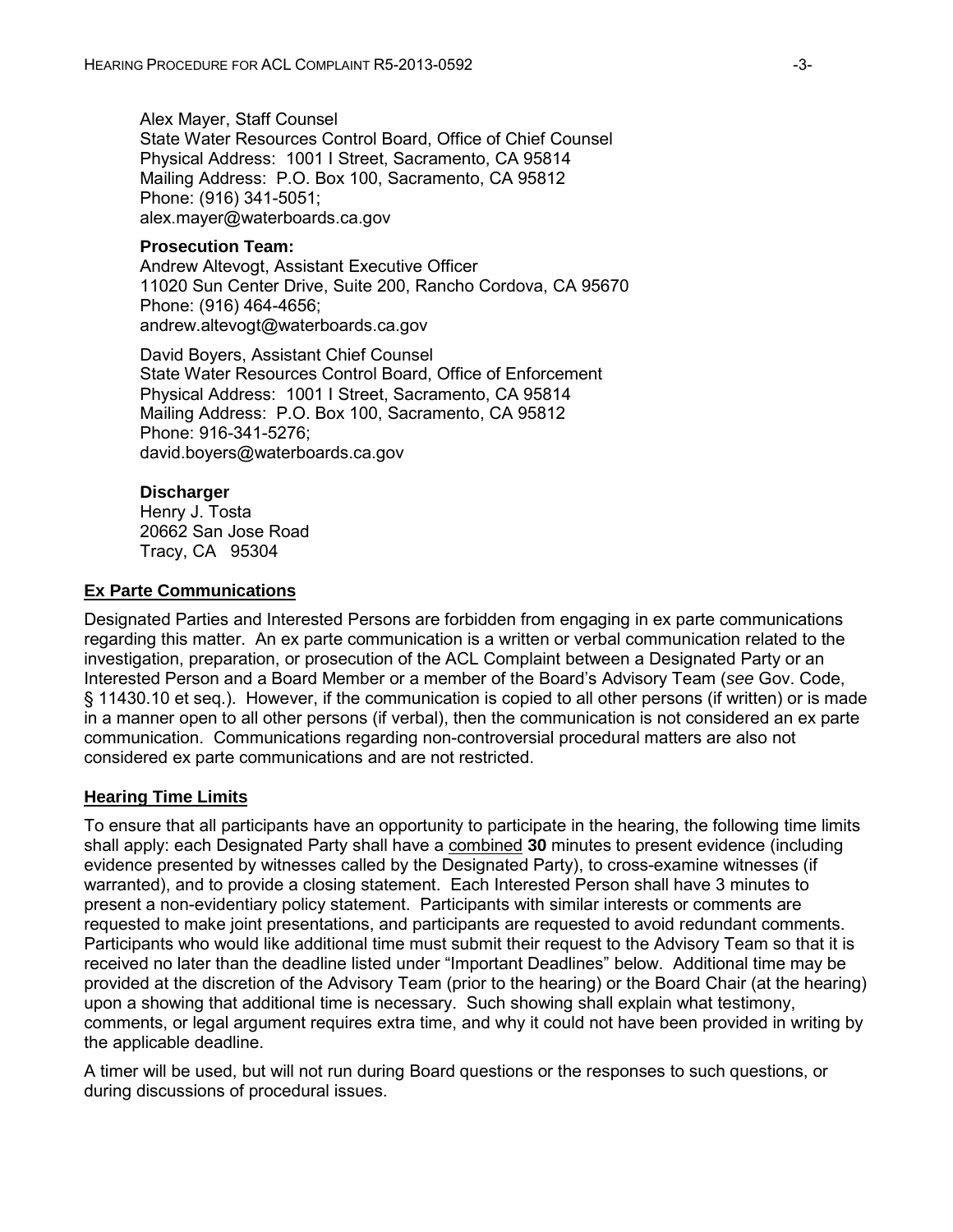#### **Submission of Evidence and Policy Statements**

The Prosecution Team and all other Designated Parties (including the Discharger) must submit the following information in advance of the hearing:

- 1. All evidence (other than witness testimony to be presented orally at the hearing) that the Designated Party would like the Central Valley Water Board to consider. Evidence and exhibits already in the public files of the Central Valley Board may be submitted by reference, as long as the exhibits and their location are clearly identified in accordance with California Code of Regulations, title 23, section 648.3. Board members will not generally receive copies of materials incorporated by reference unless copies are provided, and the referenced materials are generally not posted on the Board's website.
- 2. All legal and technical arguments or analysis.
- 3. The name of each witness, if any, whom the Designated Party intends to call at the hearing, the subject of each witness' proposed testimony, and the estimated time required by each witness to present direct testimony.
- 4. The qualifications of each expert witness, if any.

Prosecution Team: The Prosecution Team's information must include the legal and factual basis for its claims against each Discharger; a list of all evidence on which the Prosecution Team relies, which must include, at a minimum, all documents cited in the ACL Complaint, Staff Report, or other material submitted by the Prosecution Team; and the witness information required under items 3-4 for all witnesses, including Board staff.

Designated Parties (including the Discharger): All Designated Parties shall submit comments regarding the ACL Complaint along with any additional supporting evidence not cited by the Central Valley Water Board's Prosecution Team no later than the deadline listed under "Important Deadlines" below.

Rebuttal: Any Designated Party that would like to submit evidence, legal analysis, or policy statements to rebut information previously submitted by other Designated Parties shall submit this rebuttal information so that it is received no later than the deadline listed under "Important Deadlines" below. "Rebuttal" means evidence, analysis or comments offered to disprove or contradict other submissions. Rebuttal shall be limited to the scope of the materials previously submitted. Rebuttal information that is not responsive to information previously submitted may be excluded.

Copies: Board members will receive copies of all submitted materials. The Board Members' hard copies will be printed in black and white on 8.5"x11" paper from the Designated Parties' electronic copies. Designated Parties who are concerned about print quality or the size of all or part of their written materials should provide an extra nine paper copies for the Board Members. For voluminous submissions, Board Members may receive copies in electronic format only. Electronic copies will also be posted on the Board's website. Parties without access to computer equipment are strongly encouraged to have their materials scanned at a copy or mailing center. The Board will not reject materials solely for failure to provide electronic copies.

Other Matters: The Prosecution Team will prepare a summary agenda sheet (Summary Sheet) and will respond to all significant comments. The Summary Sheet and the responses shall clearly state that they were prepared by the Prosecution Team. The Summary Sheet and the responses will be posted online, as will revisions to the proposed Order.

Interested Persons: Interested Persons who would like to submit written non-evidentiary policy statements are encouraged to submit them to the Advisory Team as early as possible, but they must be received by the deadline listed under "Important Deadlines" to be included in the Board's agenda package. Interested Persons do not need to submit written comments in order to speak at the hearing.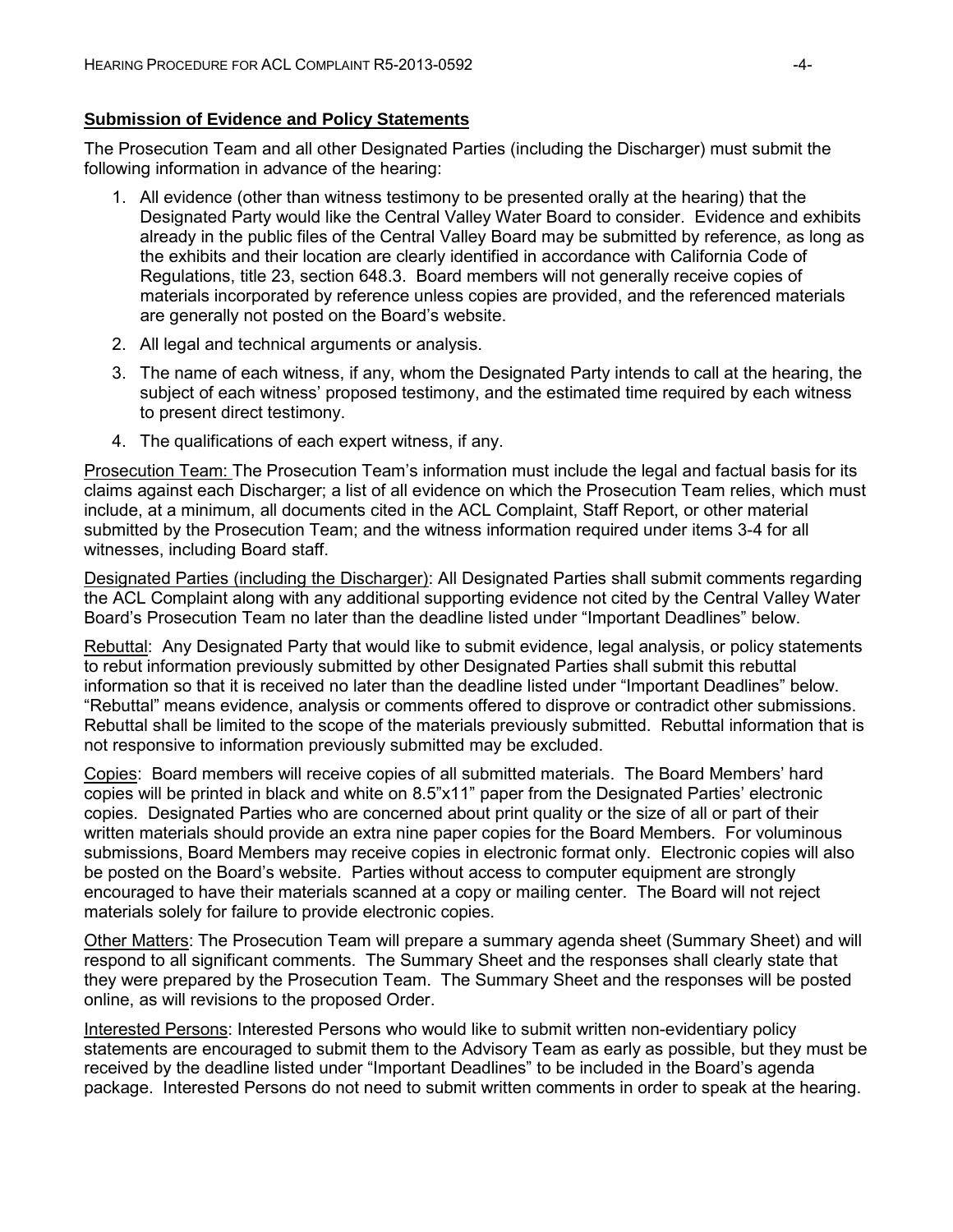Prohibition on Surprise Evidence: In accordance with California Code of Regulations, title 23, section 648.4, the Central Valley Water Board endeavors to avoid surprise testimony or evidence. Absent a showing of good cause and lack of prejudice to the parties, the Board Chair may exclude evidence and testimony that is not submitted in accordance with this Hearing Procedure. Excluded evidence and testimony will *not* be considered by the Central Valley Water Board and will not be included in the administrative record for this proceeding.

Presentations: Power Point and other visual presentations may be used at the hearing, but their content shall not exceed the scope of other submitted written material. These presentations must be provided to the Advisory Team at or before the hearing both in hard copy and in electronic format so that they may be included in the administrative record.

Witnesses: All witnesses who have submitted written testimony shall appear at the hearing to affirm that the testimony is true and correct, and shall be available for cross-examination.

#### **Evidentiary Documents and File**

The ACL Complaint and related evidentiary documents are on file and may be inspected or copied at the Central Valley Water Board office at 11020 Sun Center Drive, Rancho Cordova, CA 95670. This file shall be considered part of the official administrative record for this hearing. Other submittals received for this proceeding will be added to this file and will become a part of the administrative record absent a contrary ruling by the Central Valley Water Board's Chair. Many of these documents are also posted on-line at:

#### [http://www.waterboards.ca.gov/centralvalley/board\\_decisions/tentative\\_orders/index.shtml](http://www.waterboards.ca.gov/centralvalley/board_decisions/tentative_orders/index.shtml)

Although the web page is updated regularly, to assure access to the latest information, you may contact Andrew Altevogt (contact information above) for assistance obtaining copies.

#### **Questions**

Questions concerning this proceeding may be addressed to the Advisory Team attorney (contact information above).